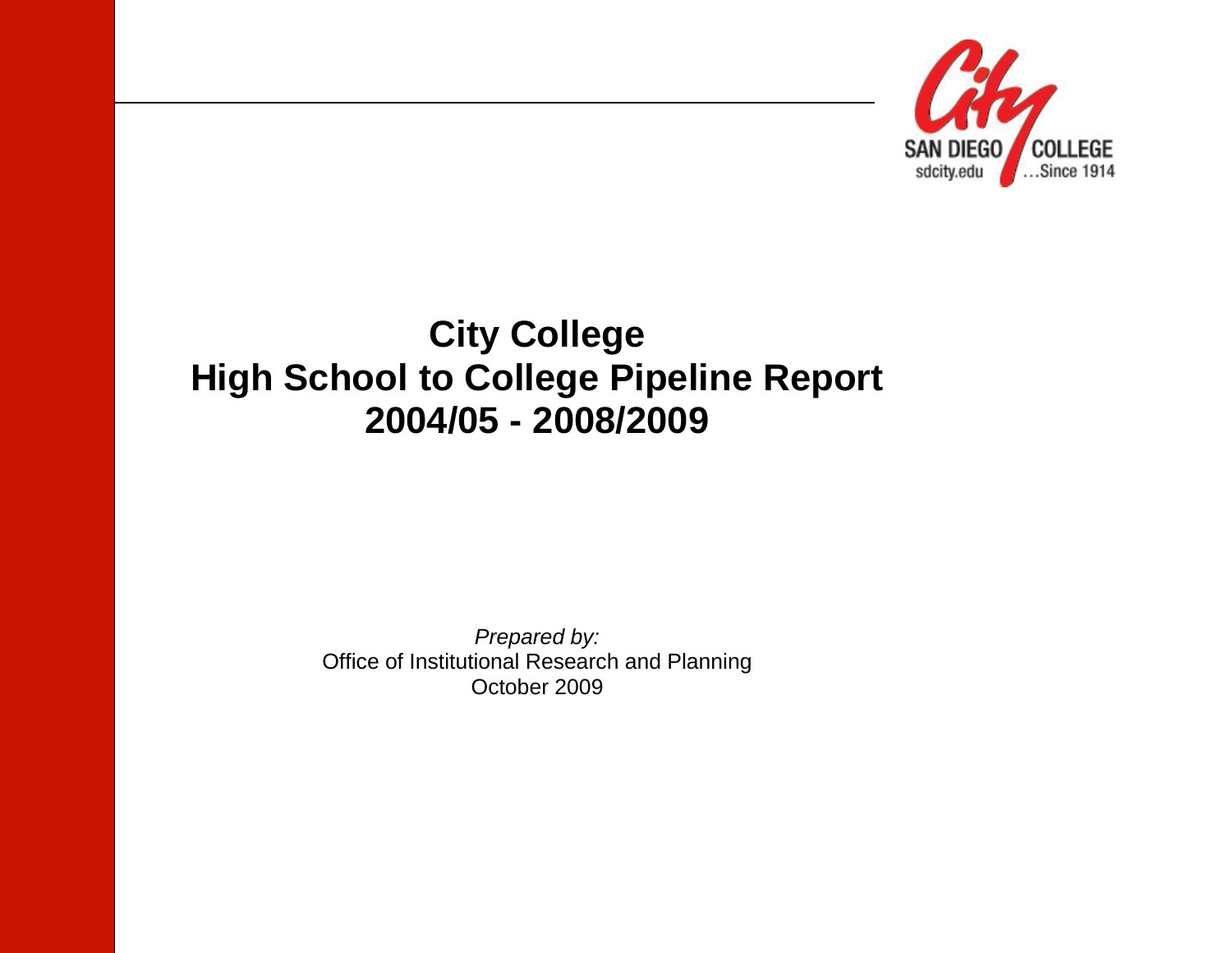# **Table of Contents**

| Chapter 5: Longitudinal Performance Outcomes of Incoming SDUSD Enrollee Cohorts by Preparation Level 47 |  |
|---------------------------------------------------------------------------------------------------------|--|
|                                                                                                         |  |
|                                                                                                         |  |
|                                                                                                         |  |
|                                                                                                         |  |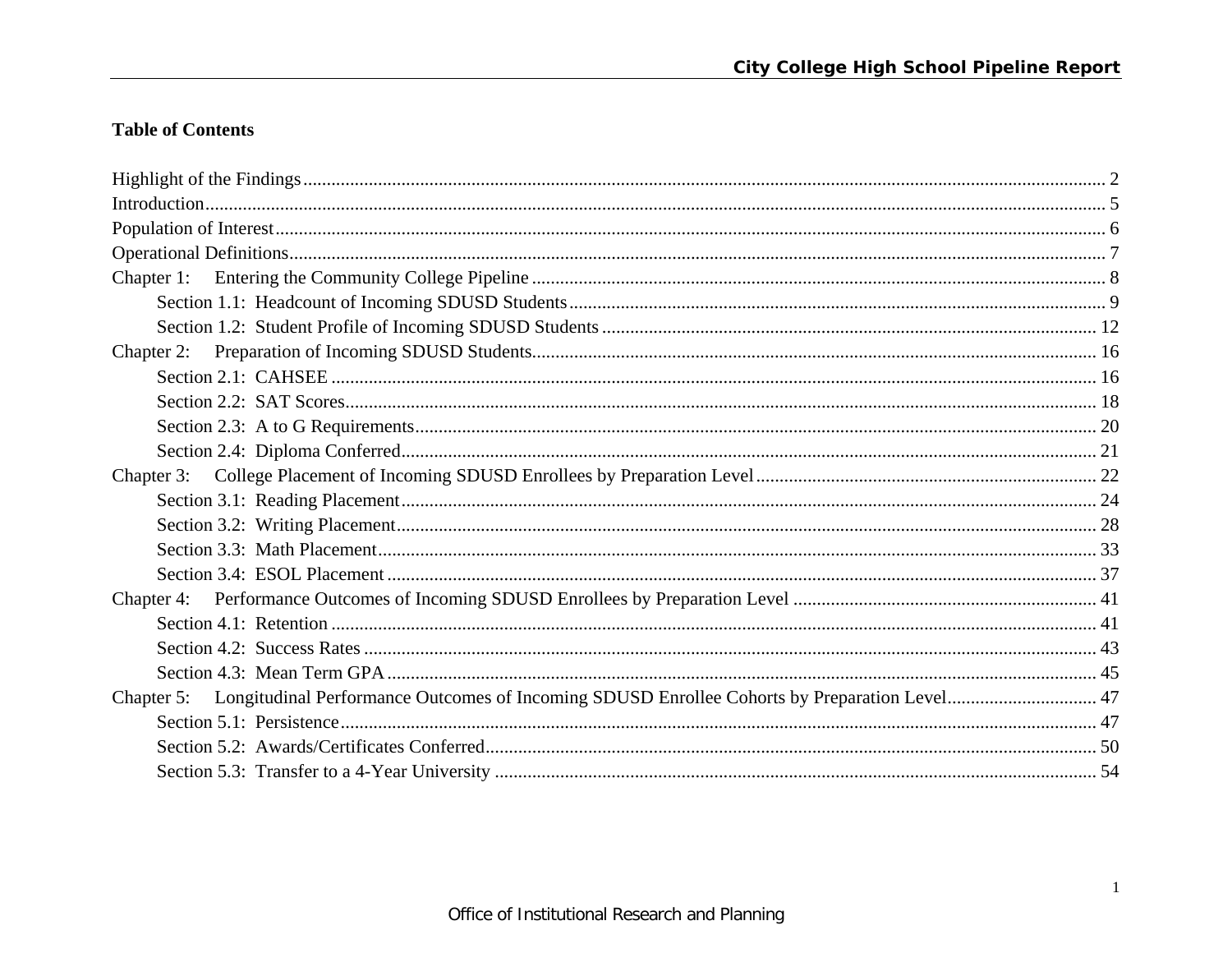# **Highlight of the Findings**

- 1. In 2008/09, approximately 12% (1,377 students) of the 2007/08 SDUSD high school seniors (11,021 students) entered City College between Summer 2008 and Spring 2009 (see Table 2), which is consistent with the 5-year average of 11%.
- 2. Approximately 2% (183 students) of the 2007/08 SDUSD high school seniors (11,021 students) were concurrently enrolled at City College in their senior year, which is consistent with the 5-year average of 2%. Of those seniors who were concurrently enrolled in 2007/08, approximately 80% (147 students) directly entered City College between Summer 2008 and Spring 2009, representing an increase from the 5-year average of 66%.
- 3. Thirty-nine percent of 2008/09 incoming SDUSD enrollees reported that they were the first person in their family to attend college. This is slightly lower than the 5-year average of 41%. However, the percentage of first generation to college incoming SDUSD enrollees increased by 46% from 2004/05 to 2008/09.
- 4. On average, the greatest proportion of incoming SDUSD enrollees who attempted and earned their total units enrolled were those who enrolled in the 0.1-2.9 unit range (61%). The least proportion of students who attempted and earned their total units enrolled were those in the 9.0-11.9 unit range (41%).
- 5. Over 3 years, 92% of the incoming SDUSD enrollees passed the CAHSEE ELA and 91% passed the CAHSEE math. This is greater than the 2008/09 proportion of incoming SDUSD enrollees who passed the ELA and math exams (86% and 85%, respectively). The proportion of incoming SDUSD enrollees who passed the ELA exam remained the same from 2006/07 to 2007/08 (96% each) and then declined to 86% in 2008/09. The proportion of incoming SDUSD enrollees who passed the math exam followed a pattern of a slight increase from 2006/07 to 2007/08 (94% and 95%, respectively) and then declined to 85% in 2008/09.
- 6. The proportion of incoming SDUSD enrollees who took the reading and math SAT exams increased from 2004/05 to 2007/08 (42% to 54%) and declined to 50% in 2008/09. The average SAT reading and math scores of incoming SDUSD enrollees were 427 and 436, respectively, from 2004/05 to 2008/09 and were lower than the 2008/09 mean scores (431 reading and 440 math).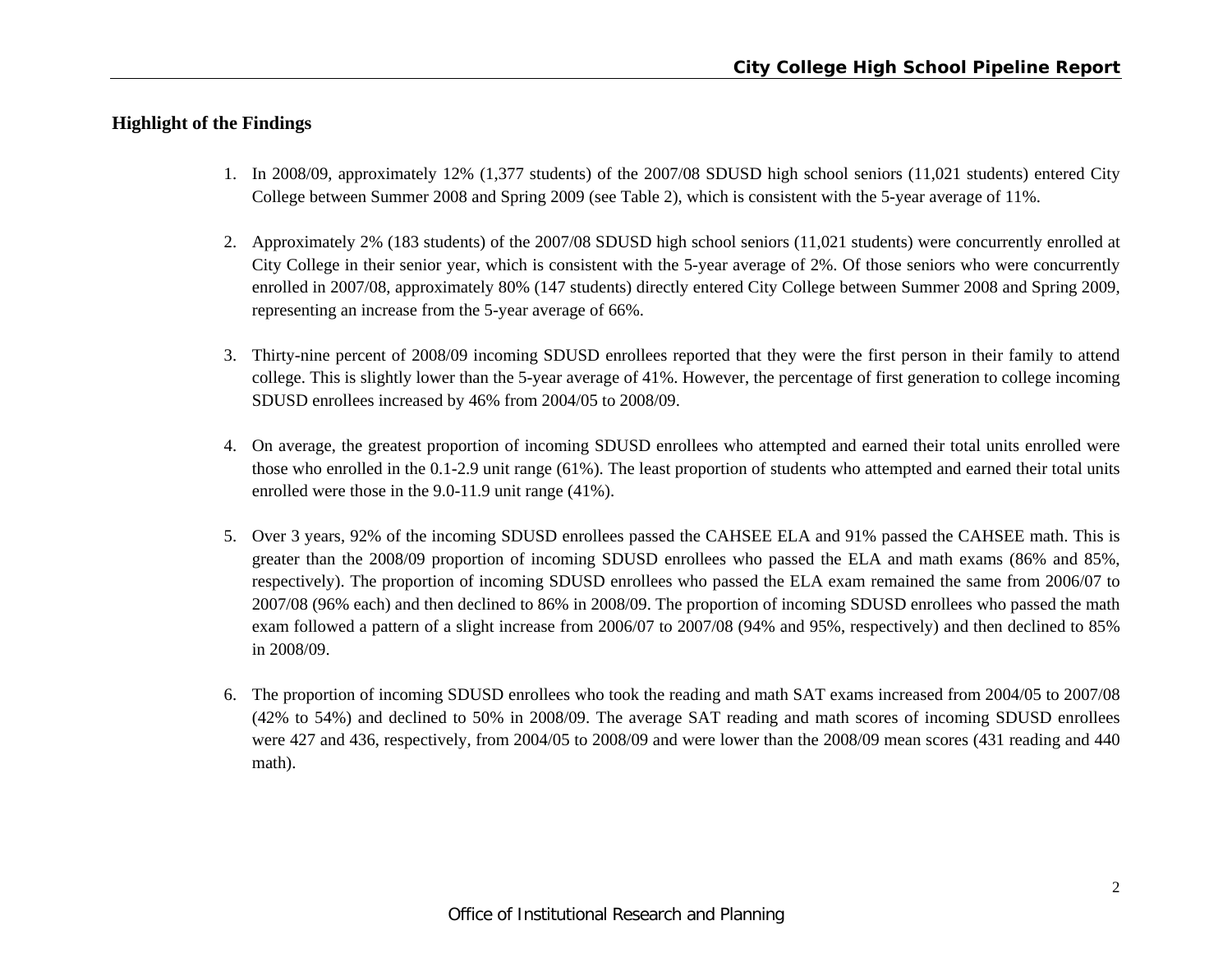- 7. Thirty-five percent of the incoming SDUSD enrollees, on average, completed their A to G requirements across 5 years being reported. This is comparable to the 2008/09 incoming SDUSD enrollees who completed their A to G requirements (38%).
- 8. On a 5-year average, 87% of incoming SDUSD enrollees successfully graduated from high school and 14% did not receive a diploma. There is no difference between the 5-year average and the 2008/09 average.
- 9. Overall, students who had higher SAT scores had higher reading, writing and math placements. Similarly, those students who received a high school diploma placed higher than those who did not. There was no evidence that students who met the A to G requirements placed higher than those who did not.
- 10. From 2004/05 to 2008/09, the retention rates of students who met the A to G requirements were 6% to 12% higher than students who did not meet the A to G requirements. Likewise, from 2004/05 to 2008/09, the retention rates of students who earned honors diplomas were 5% to 10% higher than those students who earned standard diplomas and the retention rates of students who earned standard diplomas were 11% to 17% higher than those students who did not earn a diploma.
- 11. The success rates of students who met the A to G requirements were 10% to 17% higher than students who did not meet the A to G requirements over 5 years, and the difference narrowed each consecutive year. From 2004/05 to 2008/09, the success rates of students who earned honors diplomas were higher than students who earned standard diplomas by a difference of 8% to 22%; however, the difference narrowed each consecutive year. Students who did not earn a diploma had the lowest success rates across 5 years and generally scored 6% to 24% below standard diploma possessors.
- 12. The mean term GPAs of students who met the A to G requirements were .49 to .86 points higher than students who did not meet the A to G requirements over 5 years.
- 13. Among the Fall 2004, 2005, 2006, and 2007 incoming SDUSD enrollee cohorts, 69% on average persisted to the following spring term, while on average, just under one-third (31%) of the incoming SDUSD enrollee 2004 to 2007 cohorts annually persisted through to their second fall term.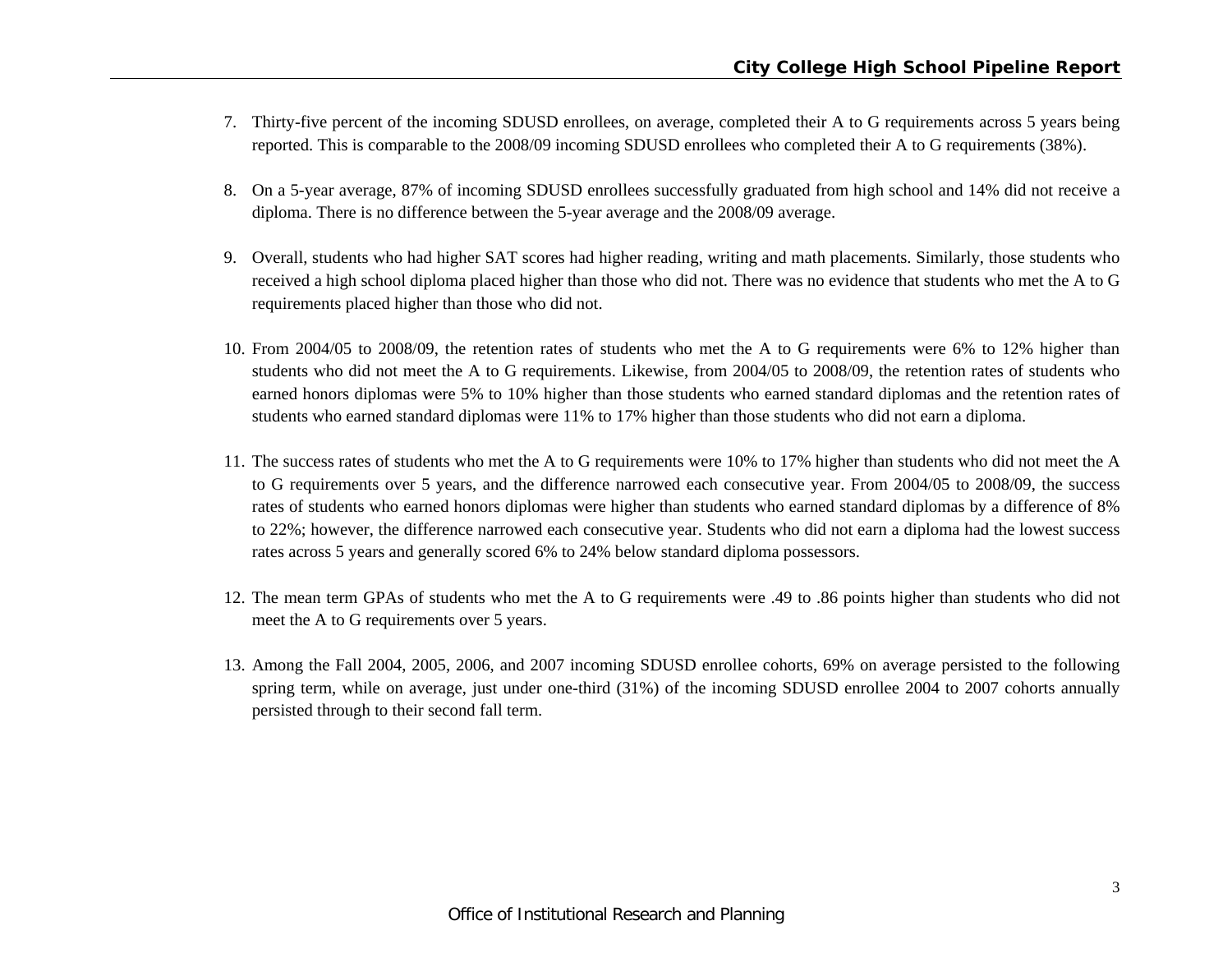- 14. Awards/certificates earned by the SDUSD enrollee cohorts did not differ much by preparation level. On average, 1% of students who scored in the highest SAT score range (1011-1600) earned their first award/certificate within 11 terms of high school senior status, compared to 2% of those who scored in the mid-level SAT score range (771-1010), and 4% of those who scored in the lowest SAT score range (400-770). Over 11 terms, 3% of the SDUSD enrollees who met the A to G requirements received an award/certificate and 2% of students who did not meet the A to G requirements received an award/certificate. Across 11 terms, 2% of students who earned a high school honors diploma went on to earn a college award/certificate, compared to 3% of those who earned a standard high school diploma and 2% of those who did not earn a high school diploma.
- 15. Across 10 terms, students who scored in the highest SAT score range (1011-1600) transferred (14%) at a greater rate on average than students who scored in the mid-level (771-1010) and lowest level (400-770) of the SAT score ranges (6% each).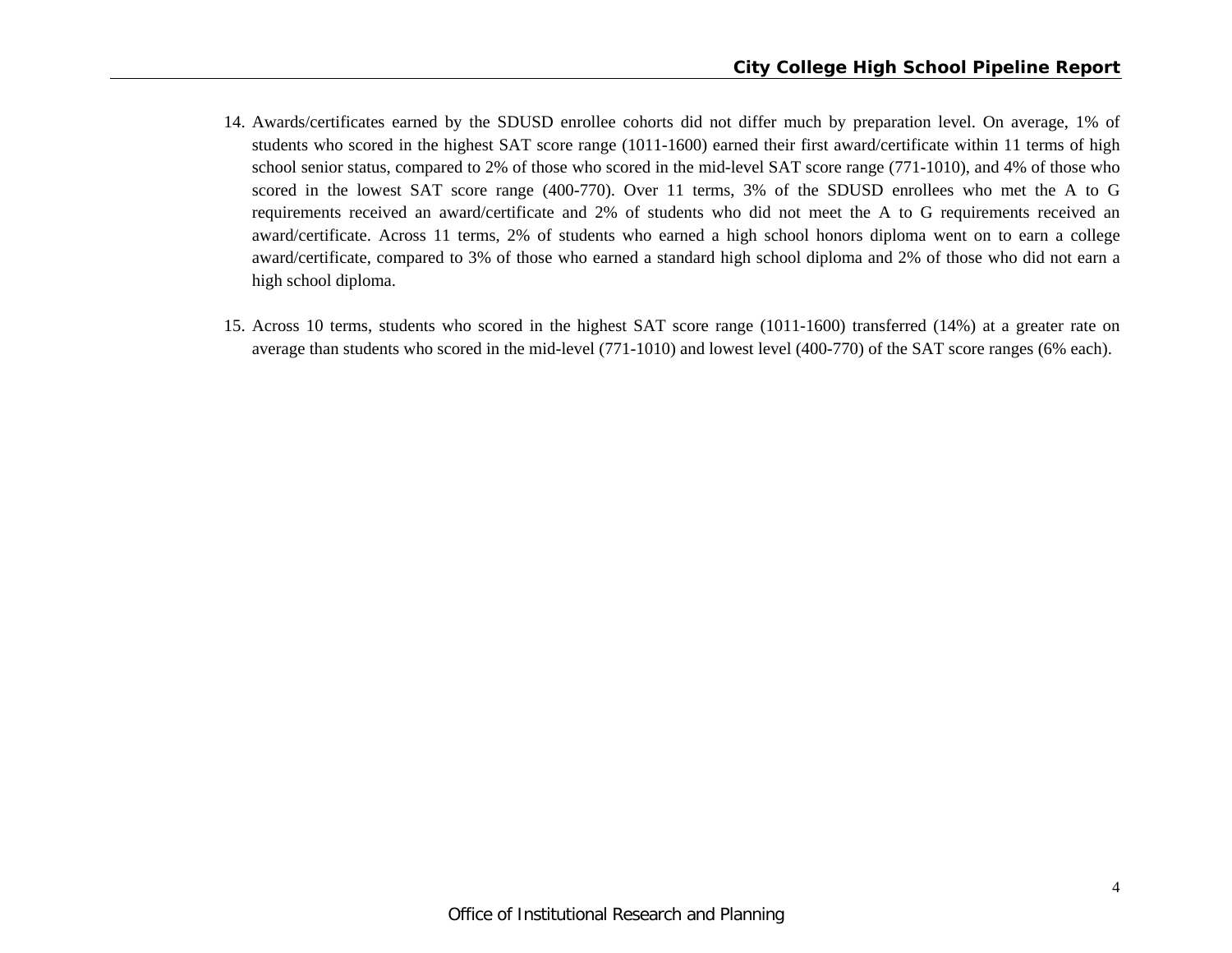# **Introduction**

The Annual High School to Community College Pipeline Report provides the San Diego Community College District (SDCCD) community a comprehensive and descriptive analysis of recent high school seniors from the San Diego Unified School District (SDUSD) attending one of the district colleges. The report is part of a larger initiative to provide the colleges and the district with information for integrating plans and strategies that support student success and enrollment management. The report is intended to inform college and district decision-making, instructional programs and support services planning, and outreach and marketing.

The High School Pipeline report series comprises four reports: 1) All Colleges, 2) City College/ECC, 3) Mesa College, and 4) Miramar College. Each report contains five chapters that focus on SDUSD students who have enrolled at a SDCCD college within one year of their senior year. Figure 1 depicts the flow of the pipeline as presented in the first five chapters. Chapter 1 focuses on SDUSD seniors' entry into a SDCCD college and provides a descriptive profile of the incoming enrollees from SDUSD, including demographic characteristics and college placement. Chapter 2 describes the general preparation of incoming enrollees from SDUSD. Chapter 3 describes the placement of incoming enrollees from SDUSD. First-term performance of the incoming enrollees from SDUSD is reported in Chapter 4. Finally, Chapter 5 presents a longitudinal study of performance outcomes among the fall enrollees from SDUSD. This report focuses each of its chapters on the incoming SDUSD enrollees to City College. ECC students are aggregated in all City College counts and percentages.

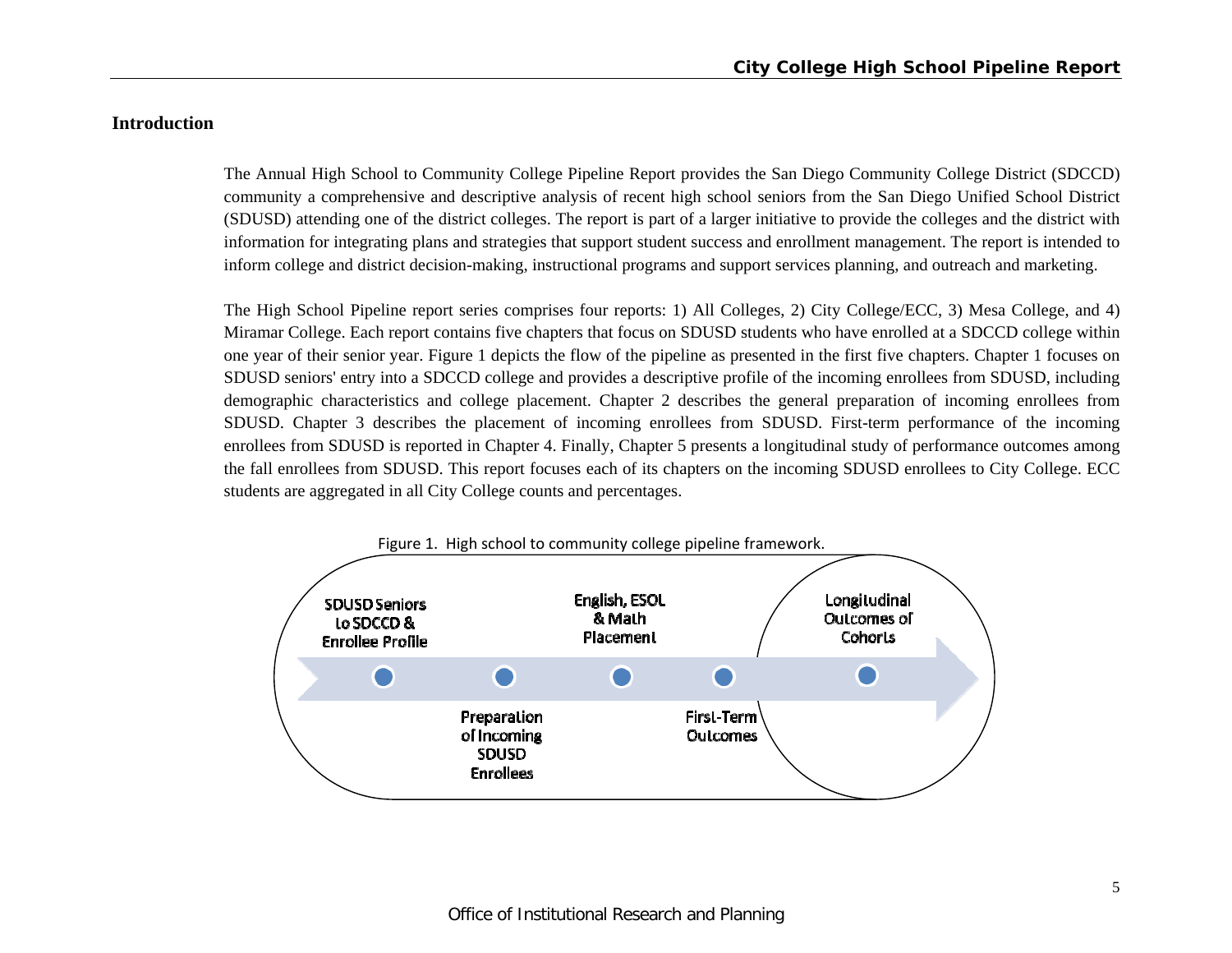## **Population of Interest**

*Incoming enrollees from SDUSD:* This population (referred to as *enrollees* in tables and charts), is defined as students who were seniors at a SDUSD high school in the years 2003/04, 2004/05, 2005/06, or 2007/08 and who subsequently enrolled at City College within one year of senior status. Included were first-time students as well as students who previously took a course at City College while enrolled at a SDUSD high school (previously concurred students). A list of seniors was provided by SDUSD and matched to SDCCD's student database using the following three criteria: (1) the student was classified as a senior and attended a SDUSD high school in the reporting years, (2) the student reported on their City College application that they were not currently enrolled in high school, and (3) the student enrolled in at least one course as of census within one year of SDUSD senior status. Note that students were matched between databases by name and birth date. While a 100% match between databases was not possible, most students were matched, thus providing a representative group of students for the study.

#### **Disaggregated Subgroups**

*SAT Score Range:* Incoming enrollees from SDUSD who took both the reading and math Scholastic Aptitude Tests (SAT) in high school were disaggregated into subgroups by score. Each student's highest reading and math SAT scores were summed to provide a total SAT score. (Note that as of March 2005 students were also required to take a Writing exam. Due to the scope of the years of interest in this study, writing scores were excluded from the total SAT score.) Based on incoming enrollees' mean SAT scores and the distribution of students by SAT scores, 3 disaggregated subgroups of scores were created: group 1, 400-770; group 2, 771- 1010; and group 3, 1011-1600. A comparison of student characteristics and outcomes within each group is provided in Chapters 3 to 6.

*A to G Completion:* To satisfy the basic entrance requirements for the California State University and University of California Systems, students must complete a number of courses that fit into specified subject areas, also known as the "A to G" subjects or requirements. The academic requirements are: (a) two years of history/social science, (b) four years of English, (c) three years of college preparatory mathematics, (d) two years of laboratory science, (e) two years of a language other than English, (f) one year of visual and performing arts, and (g) one year of college preparatory electives. As a measurement of preparation, incoming enrollees from SDUSD were disaggregated into the following subgroups based on their A to G completion status: group 1 did not meet A to G requirements, and group 2 met A to G requirements. A comparison of student characteristics and outcomes within each group is provided in Chapters 3 to 6.

*Diploma Conferred:* Incoming enrollees from SDUSD were disaggregated into three subgroups based on their high school diploma graduating document: group 1 included students who did not receive a diploma, group 2 included students who received a standard diploma, and group 3 included students who received an honors diploma.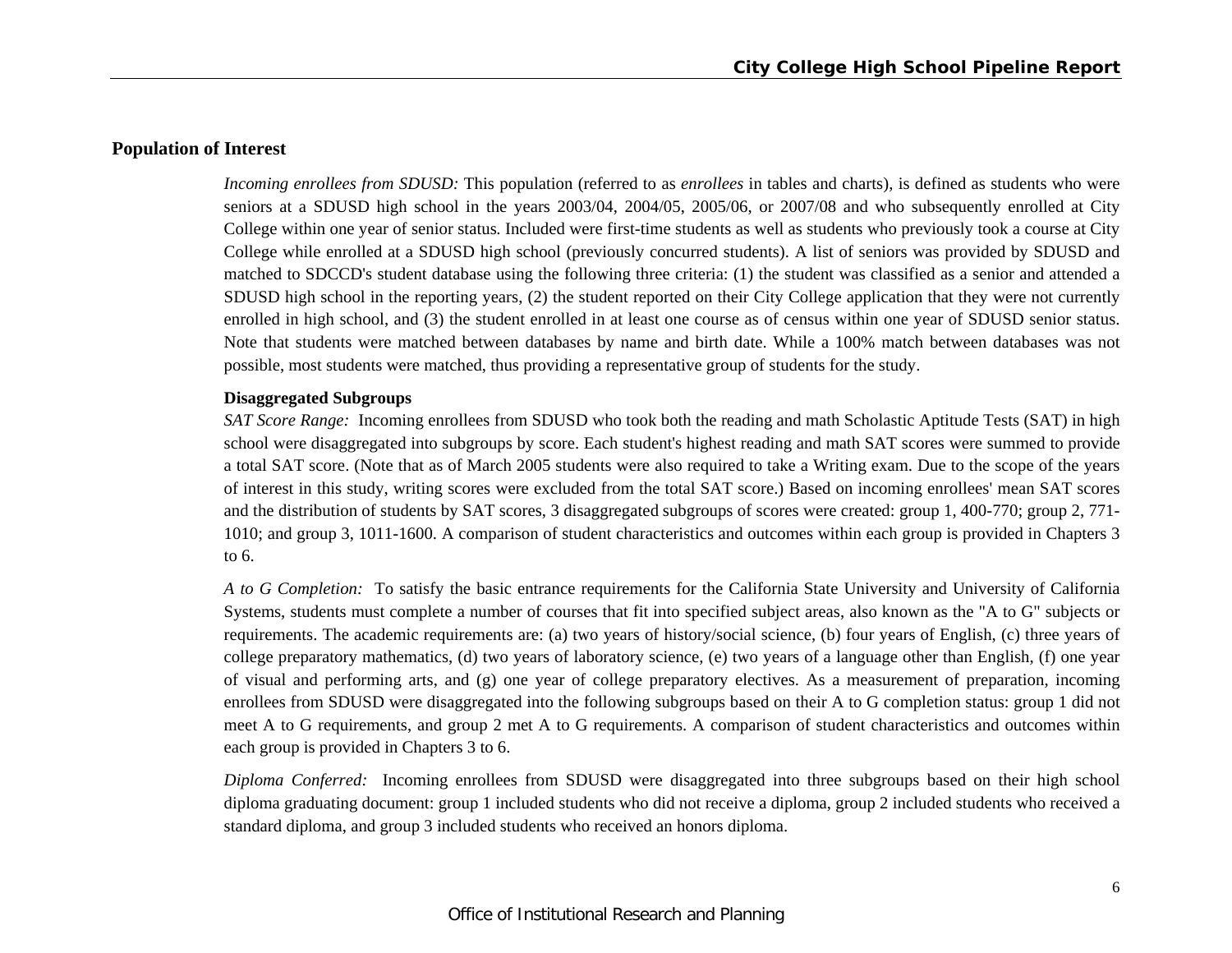# **Operational Definitions**

#### **Annual Persistence Rate**

The percentage of incoming SDUSD enrollees in their first fall term enrolled at City College after SDUSD senior status who received a grade notation of A, B, C, D, F, CR, NC, I or RD and who enrolled in at least one course in the subsequent spring and fall terms and received a grade notation of A, B, C, D, F, CR, NC, I or RD in each term.

## **Direct Enrollment**

The first summer, fall or spring term a student is enrolled at City College after SDUSD senior status.

#### **Headcount**

The number of incoming SDUSD enrollees who enroll in at least one course as of the course designated census day (excludes Drops and Never Attends but includes Withdrawals). This is an unduplicated count of students. Students are measured in the first summer, fall or spring term enrolled at City College after SDUSD senior status.

#### **Incoming Enrollees from SDUSD**

Students who were seniors at a SDUSD high school in the years 2003/04, 2004/05, 2005/06, and 2007/08 and who subsequently enrolled at City College within one year of senior status. Included are first-time students as well as students who previously took a course at City College while enrolled at a SDUSD high school.

#### **Retention Rate**

The percentage of incoming SDUSD enrollees who complete a course with a grade of A, B, C, D, F, CR, NC, I or RD out of total census enrollments. Students are measured in the first summer, fall or spring term enrolled at City College after SDUSD senior status. (Note: Tutoring classes are included).

#### **Success Rate**

The percentage of incoming SDUSD enrollees who complete a course with a grade of A, B, C, or CR out of total census enrollments. Students are measured in the first summer, fall or spring term enrolled at City College after SDUSD senior status. (Note: Tutoring courses are excluded).

## **Term Persistence Rate**

The percentage of incoming SDUSD enrollees in their first fall term enrolled at City College after SDUSD senior status who received a grade notation of A, B, C, D, F, CR, NC, I or RD and who enrolled in at least one course in the subsequent spring term and received a grade notation of A, B, C, D, F, CR, NC, I or RD.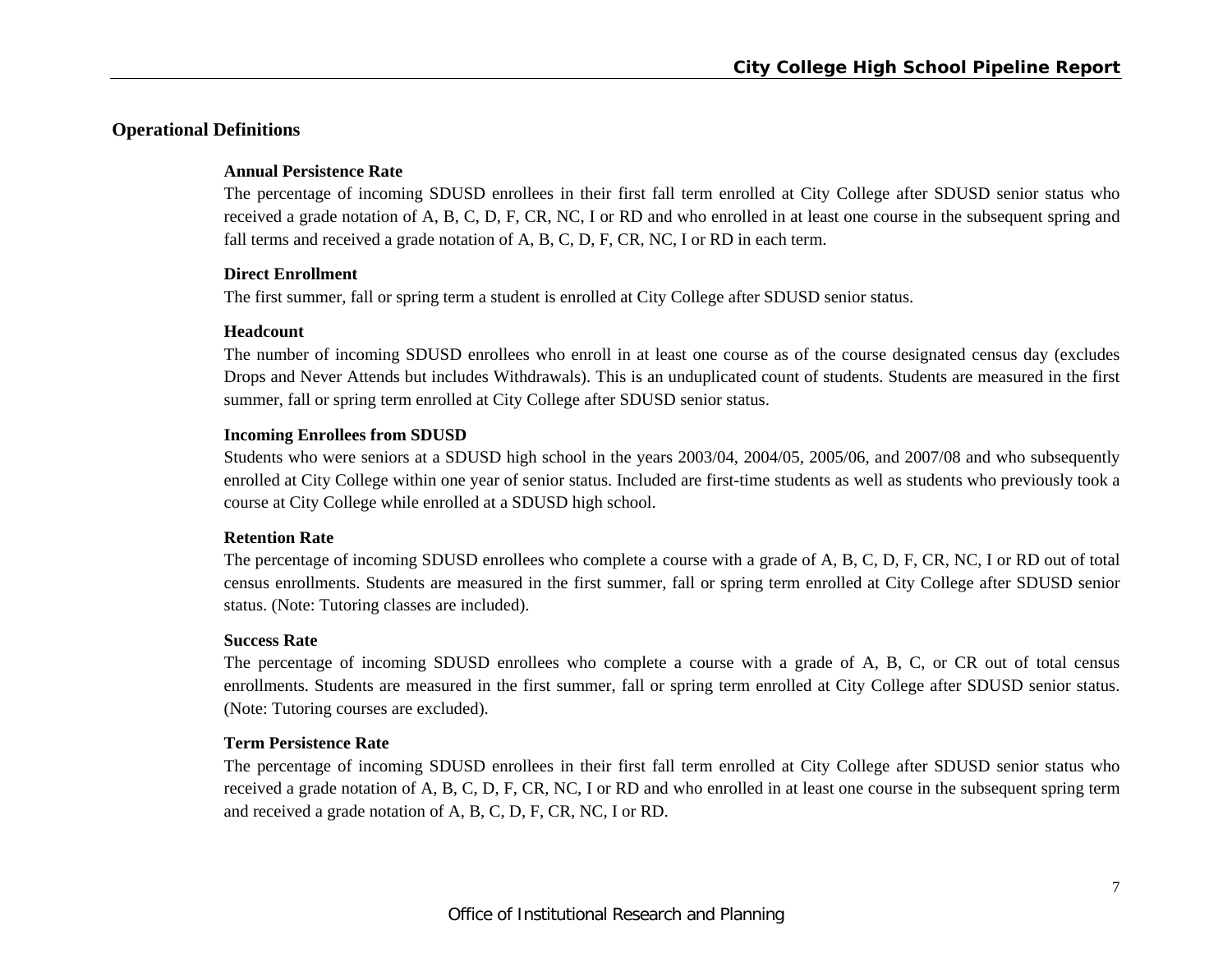# **Chapter 1: Entering the Community College Pipeline**

This chapter describes different aspects of the enrollment patterns of San Diego Unified School District (SDUSD) high school students enrolled at City College and provides a profile of the entering students. In each table, SDUSD student enrollment is disaggregated by high school (see Table 1). Section 1.1 describes all SDUSD seniors who directly enrolled at City College from 2004/05 to 2008/09 (*incoming SDUSD enrollees*). A subset of the direct enrollees, SDUSD students who had previously attended City College while in high school and directly enrolled at City College after senior status (*previously concurrent enrollees*), is described in Section 1.2.

|  | Table 1. San Diego Unified High Schools Reported |
|--|--------------------------------------------------|
|  |                                                  |

| <b>SDUSD High Schools</b>          | <b>College Service Area</b> |
|------------------------------------|-----------------------------|
| Audeo                              | <b>Miramar</b>              |
| <b>Charter School of San Diego</b> | Miramar                     |
| Clairemont                         | Mesa                        |
| Cortez Hill                        | City                        |
| Crawford                           | City                        |
| Garfield                           | City                        |
| <b>Gompers</b>                     | City                        |
| <b>Henry</b>                       | Mesa                        |
| High Tech High                     | City                        |
| Hoover                             | City                        |
| Kearny                             | <b>Mesa</b>                 |
| La Jolla                           | <b>Mesa</b>                 |
| <b>LCI</b> Instruction             | <b>Mesa</b>                 |
| Madison                            | Mesa                        |
| Mira Mesa                          | <b>Miramar</b>              |
| <b>Mission Bay</b>                 | Mesa                        |
| <b>Morse</b>                       | City                        |
| Non-public Schools                 | multiple colleges           |
| Other                              | multiple colleges           |
| Point Loma                         | City                        |
| <b>Preuss School UCSD</b>          | Mesa                        |
| San Diego                          | City                        |
| <b>SCPA</b>                        | City                        |
| <b>Scripps Ranch</b>               | Miramar                     |
| Serra                              | <b>Mesa</b>                 |
| Trace                              | Miramar                     |
| Twain                              | <b>Mesa</b>                 |
| <b>University City</b>             | Miramar                     |

had 50 or fewer students for one entry year. Note. The 'other' category includes high schools that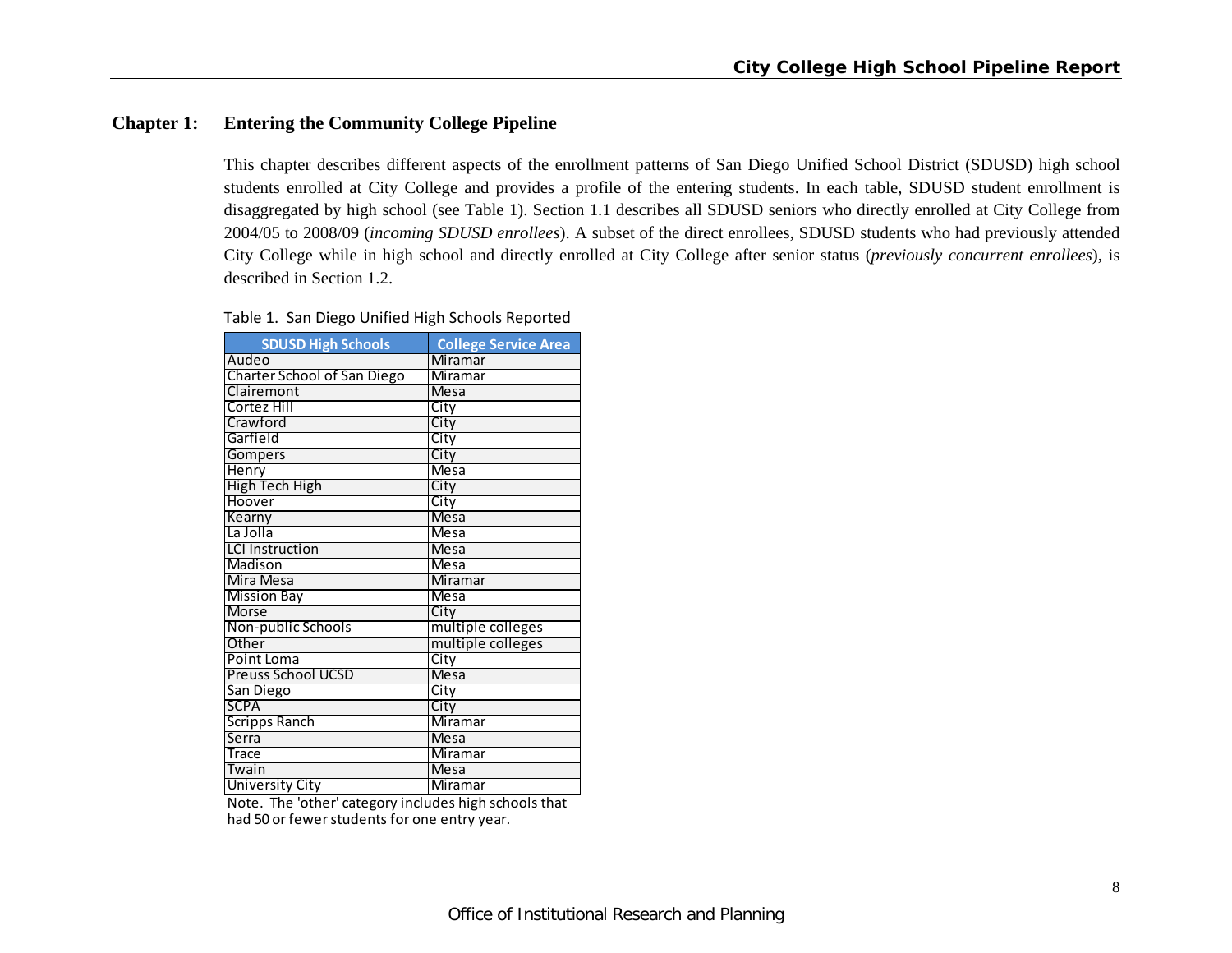# *Section 1.1: Headcount of Incoming SDUSD Students*

Headcount of Direct Incoming SDUSD Students

- In 2008/09, approximately 12% (1,377 students) of the 2007/08 SDUSD high school seniors (11,021 students) entered City College between Summer 2008 and Spring 2009 (see Table 2). This is comparable to the 5-year average of 11%.
- The average percentage of incoming SDUSD enrollees in 2008/09 ranged from 1% (LCI Instruction), which was not in the City College service area, to 28% (San Diego High School), which is within the City College service area (see Table 2).
- From 2004/05 to 2008/09, the percentage change in the number of SDUSD seniors increased by 15% and the percentage change in the number of incoming SDUSD enrollees increased by 51% (see Table 2).

Headcount of Students who Concurrently Attended SDUSD and City College in Their Senior Year

- Approximately 2% (183 students) of the 2007/08 SDUSD high school seniors (11,021 students) were concurrently enrolled at City College in their senior year (see Table 2 and 3). This is equal to the 5-year average of 2%.
- On average, from 2004/05 to 2008/09 the percentage change in the number of SDUSD concurrently enrolled seniors increased by 87% (see Table 3).

Headcount of Incoming SDSUSD Enrollees who Previously had Attended SDUSD and City College in Their Senior Year

- Approximately 80% (147 students) of the 2007/08 SDUSD concurrently enrolled seniors (183 students) directly entered City College between Summer 2008 and Spring 2009 (see Table 3). This represents an increase from the 5-year average of 66%.
- In 2008/09, the percentage of incoming SDUSD enrollees who had been concurrent students in their senior year ranged from 36% (Crawford and Trace) to 100% (Audeo, Henry, High Tech High, Hoover, Kearney, non-public schools, schools classified as 'Other', Point Loma and SCPA; see Table 3). Note the service areas and the small number of students in some categories when comparing percentages.
- From 2004/05 to 2008/09, the percentage change in the number of incoming SDUSD enrollees who previously had been concurrent students increased 163%, from 56 students to 147 students (see Table 3).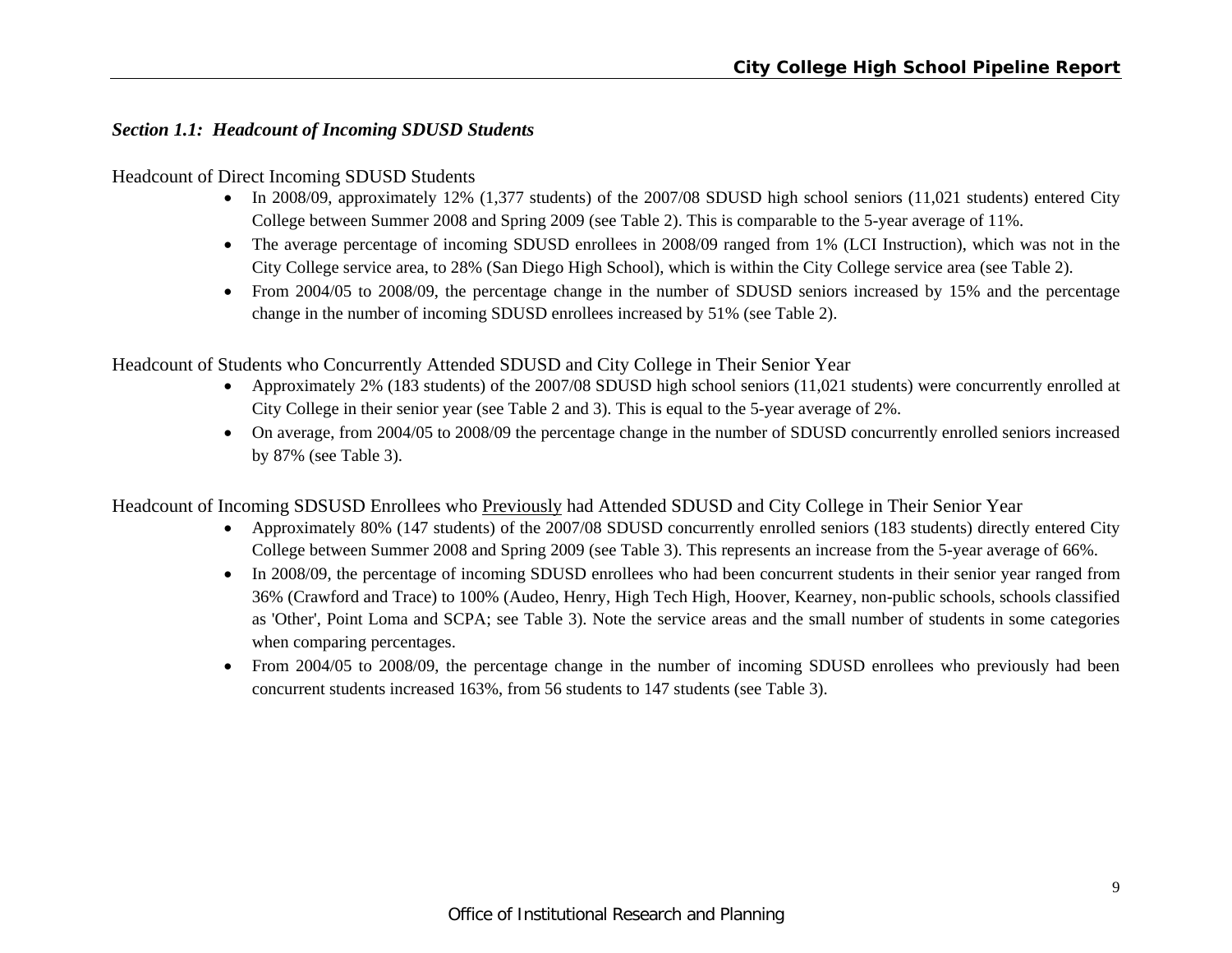#### Table 2. City College Direct Incoming Enrollees from SDUSD

|                                   |              |                  |                  |                |                  |                  |                |                  |                  |                |                |                            |                |                  |           | 2003/04-     |                   |                  |
|-----------------------------------|--------------|------------------|------------------|----------------|------------------|------------------|----------------|------------------|------------------|----------------|----------------|----------------------------|----------------|------------------|-----------|--------------|-------------------|------------------|
|                                   | 2003/04      |                  |                  | 2004/05        |                  |                  | 2005/06        |                  |                  | 2006/07        |                |                            | 2007/08        |                  |           | 2007/08      | 2004/05           | 2004/05-         |
|                                   | <b>SDUSD</b> | 2004/05          | 2004/05          | <b>SDUSD</b>   | 2005/06          | 2005/06          | <b>SDUSD</b>   | 2006/07          | 2006/07          | <b>SDUSD</b>   | 2007/08        | 2007/08                    | <b>SDUSD</b>   | 2008/09          | 2008/09   | <b>SDUSD</b> | 2008/09           | 2008/09          |
| <b>SDUSD High Schools Seniors</b> |              | <b>Enrollees</b> | <b>Enrollees</b> | <b>Seniors</b> | <b>Enrollees</b> | <b>Enrollees</b> | <b>Seniors</b> | <b>Enrollees</b> | <b>Enrollees</b> | <b>Seniors</b> |                | <b>Enrollees Enrollees</b> | <b>Seniors</b> | <b>Enrollees</b> | Enrollees |              | Seniors Enrollees | <b>Enrollees</b> |
|                                   | N.           | N <sub>1</sub>   | %                | N.             | N.               | %                | N              | N                | %                | N.             | N              | %                          | N <sub>1</sub> | N                | %         |              | 5-Year % Change   | 5-Year           |
|                                   |              |                  |                  |                |                  |                  |                |                  |                  |                |                |                            |                |                  |           |              |                   | Average          |
| Audeo                             | 68           | $\overline{2}$   | 3%               | 81             | $\overline{2}$   | 2%               | 106            | 6                | 6%               | 138            | $\overline{7}$ | 5%                         | 204            | $\overline{7}$   | 3%        | 200%         | 250%              | 4%               |
| Charter School of                 | 621          | 22               | 4%               | 601            | 27               | 4%               | 682            | 29               | 4%               | 782            | 34             | 4%                         | 987            | 55               | 6%        | 59%          | 150%              | 5%               |
| San Diego                         |              |                  |                  |                |                  |                  |                |                  |                  |                |                |                            |                |                  |           |              |                   |                  |
| Clairemont                        | 271          | 39               | 14%              | 277            | 34               | 12%              | 280            | 42               | 15%              | 287            | 59             | 21%                        | 282            | 55               | 20%       | 4%           | 41%               | 16%              |
| Cortez Hill                       | 19           | $\Omega$         | 0%               | 35             | 9                | 26%              | 38             | 9                | 24%              | 48             | 8              | 17%                        | 50             | 10               | 20%       | 163%         | $\ast$            | 19%              |
| Crawford                          | 500          | 72               | 14%              | 601            | 63               | 10%              | 551            | 75               | 14%              | 568            | 80             | 14%                        | 566            | 82               | 14%       | 13%          | 14%               | 13%              |
| Garfield                          | 572          | 71               | 12%              | 503            | 60               | 12%              | 619            | 68               | 11%              | 636            | 75             | 12%                        | 539            | 71               | 13%       | $-6%$        | 0%                | 12%              |
| Gompers                           | 136          | 18               | 13%              | 127            | 21               | 17%              | 125            | 31               | 25%              | 148            | 37             | 25%                        | $\Omega$       | $\overline{0}$   |           | 100%         | $-100%$           | 20%              |
| Henry                             | 453          | 27               | 6%               | 497            | 44               | 9%               | 494            | 28               | 6%               | 492            | 44             | 9%                         | 489            | 44               | 9%        | 8%           | 63%               | 8%               |
| High Tech High                    | 114          | 13               | 11%              | 84             | 8                | 10%              | 116            | 17               | 15%              | 194            | 31             | 16%                        | 280            | 39               | 14%       | 146%         | 200%              | 14%              |
| Hoover                            | 404          | 84               | 21%              | 464            | 105              | 23%              | 420            | 98               | 23%              | 455            | 108            | 24%                        | 445            | 102              | 23%       | 10%          | 21%               | 23%              |
| Kearny                            | 319          | 26               | 8%               | 338            | 30               | 9%               | 320            | 36               | 11%              | 323            | 37             | 11%                        | 348            | 59               | 17%       | 9%           | 127%              | 11%              |
| La Jolla                          | 390          | 28               | 7%               | 361            | 26               | 7%               | 391            | 33               | 8%               | 373            | 40             | 11%                        | 373            | 32               | 9%        | $-4%$        | 14%               | 8%               |
| <b>LCI Instruction</b>            | 70           | $\mathbf{0}$     | 0%               | 71             |                  | 1%               | 103            | $\mathbf{1}$     | 1%               | 98             | $\overline{0}$ | 0%                         | 124            | $\mathbf{1}$     | 1%        | 77%          | $\ast$            | 1%               |
| Madison                           | 596          | 34               | 6%               | 544            | 30               | 6%               | 569            | 34               | 6%               | 497            | 50             | 10%                        | 497            | 37               | 7%        | $-17%$       | 9%                | 7%               |
| Mira Mesa                         | 960          | 24               | 3%               | 825            | 40               | 5%               | 811            | 57               | 7%               | 767            | 59             | 8%                         | 732            | 59               | 8%        | $-24%$       | 146%              | 6%               |
| <b>Mission Bay</b>                | 320          | 37               | 12%              | 321            | 39               | 12%              | 288            | 62               | 22%              | 299            | 55             | 18%                        | 320            | 53               | 17%       | 0%           | 43%               | 16%              |
| Morse                             | 697          | 76               | 11%              | 889            | 89               | 10%              | 654            | 77               | 12%              | 540            | 88             | 16%                        | 548            | 75               | 14%       | $-21%$       | $-1%$             | 12%              |
| Non-public Schools 89             |              |                  | 1%               | 96             | $\overline{2}$   | 2%               | 128            | 5                | 4%               | 69             | 3              | 4%                         | 95             | 3                | 3%        | 7%           | 200%              | 3%               |
| Other                             | 176          | 23               | 13%              | 116            | 6                | 5%               | 191            | 9                | 5%               | 163            | 14             | 9%                         | 470            | 73               | 16%       | 167%         | 217%              | 11%              |
| Point Loma                        | 398          | 50               | 13%              | 430            | 70               | 16%              | 369            | 61               | 17%              | 349            | 61             | 17%                        | 436            | 92               | 21%       | 10%          | 84%               | 17%              |
| Preuss School UCSD 56             |              | $\overline{2}$   | 4%               | 75             | 5                | 7%               | 87             | 15               | 17%              | 78             | 14             | 18%                        | 97             | 16               | 16%       | 73%          | 700%              | 13%              |
| San Diego                         | 473          | 144              | 30%              | 483            | 131              | 27%              | 491            | 136              | 28%              | 524            | 132            | 25%                        | 565            | 160              | 28%       | 19%          | 11%               | 28%              |
| <b>SCPA</b>                       | 177          | 17               | 10%              | 181            | 37               | 20%              | 196            | 26               | 13%              | 186            | 31             | 17%                        | 174            | 29               | 17%       | $-2%$        | 71%               | 15%              |
| <b>Scripps Ranch</b>              | 486          | 26               | 5%               | 486            | 20               | 4%               | 514            | 37               | 7%               | 522            | 43             | 8%                         | 500            | 48               | 10%       | 3%           | 85%               | 7%               |
| Serra                             | 368          | 40               | 11%              | 354            | 35               | 10%              | 361            | 47               | 13%              | 393            | 74             | 19%                        | 430            | 70               | 16%       | 17%          | 75%               | 14%              |
| Trace                             | 291          |                  | 1%               | 321            |                  | 1%               | 419            | $\overline{4}$   | 1%               | 738            | 15             | 2%                         | 694            | 12               | 2%        | 138%         | 200%              | 2%               |
| Twain                             | 146          |                  | 1%               | 200            | 9                | 5%               | 216            | 13               | 6%               | 378            | 33             | 9%                         | 326            | 22               | 7%        | 123%         | 2100%             | 6%               |
| University City                   | 431          | 33               | 8%               | 426            | 32               | 8%               | 420            | 50               | 12%              | 413            | 53             | 13%                        | 450            | 71               | 16%       | 4%           | 115%              | 11%              |
|                                   | Total 9.601  | 914              | 10%              | 9.787          | 979              | 10%              | 9.959          | 1.106            | 11%              | 10.458         | 1.285          | 12%                        | 11,021         | 1.377            | 12%       | 15%          | 51%               | 11%              |

Source: SDUSD Senior Data and SDCCD Information Systems

Note 1. The 'other' category includes high schools that had 50 or fewerstudents for one entry year.

Note 2. Students are unduplicated within each year.

Note 3. An asterisk denotes <sup>a</sup> value that cannot be computed.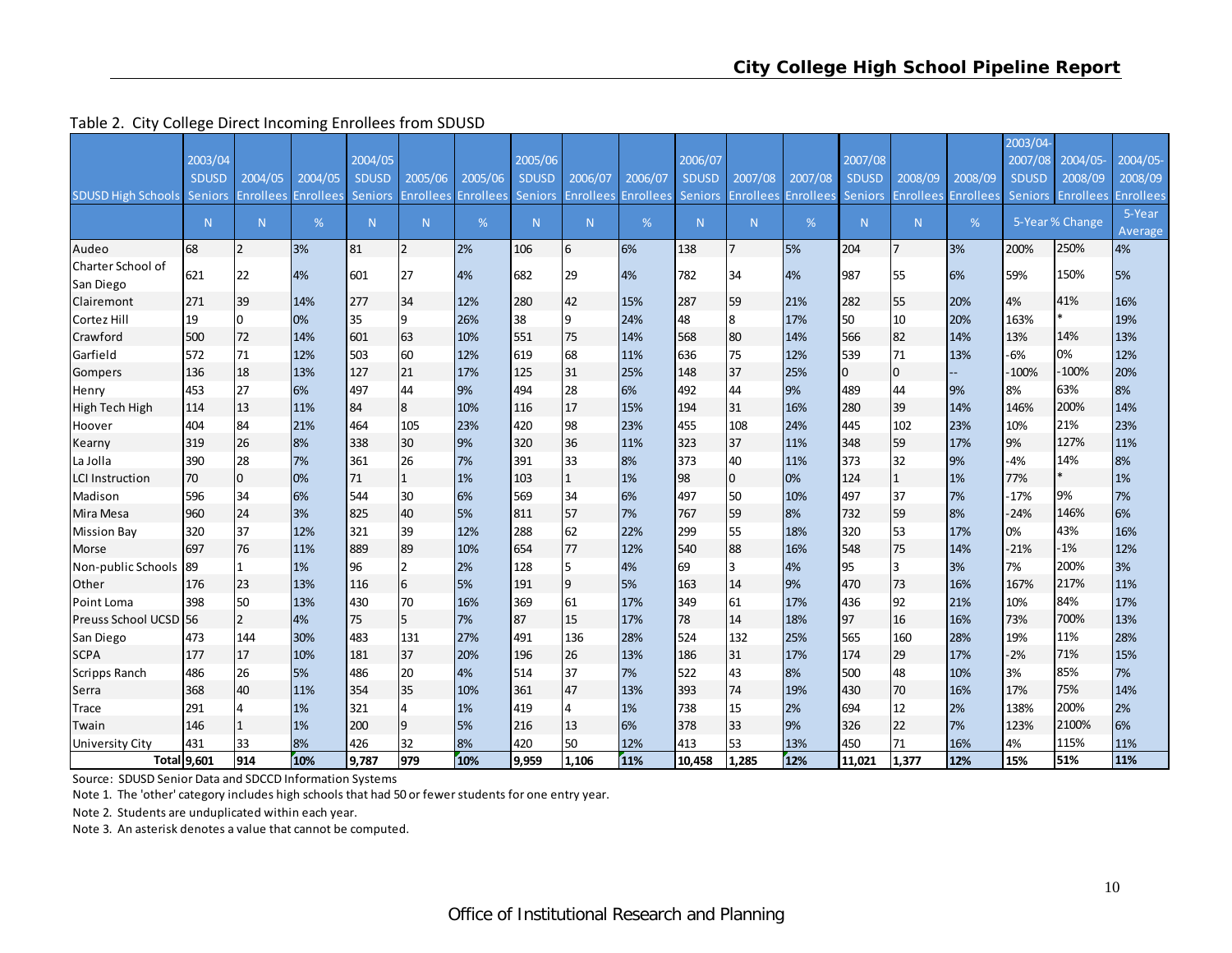|                           |                |                |            |                |                |                  |                |                |                  |                |                |                  |                 |                |                  | 2003/04        | 2004/05-        | 2004/05-         |
|---------------------------|----------------|----------------|------------|----------------|----------------|------------------|----------------|----------------|------------------|----------------|----------------|------------------|-----------------|----------------|------------------|----------------|-----------------|------------------|
|                           | 2003/04        |                | Previously | 2004/05        |                | Previously       | 2005/06        |                | Previously       | 2006/07        |                | Previously       | 2007/08         |                | Previously       | 2007/08        | 2008/09         | 2008/09          |
|                           | <b>SDUSD</b>   |                | Concurrent | <b>SDUSD</b>   |                | Concurrent       | <b>SDUSD</b>   |                | Concurrent       | <b>SDUSD</b>   |                | Concurrent       | <b>SDUSD</b>    |                | Concurrent       | <b>SDUSD</b>   | Previously      | Previously       |
|                           | Concurrent     |                | 2004/05    | Concurrent     |                | 2005/06          | Concurrent     |                | 2006/07          | Concurrent     |                | 2007/08          | Concurrent      |                | 2008/09          | Concurrent     | Concurrent      | Concurrent       |
| <b>SDUSD High Schools</b> | <b>Seniors</b> |                | Enrollees  | <b>Seniors</b> |                | <b>Enrollees</b> | <b>Seniors</b> |                | <b>Enrollees</b> | <b>Seniors</b> |                | <b>Enrollees</b> | <b>Seniors</b>  |                | <b>Enrollees</b> | <b>Seniors</b> | Enrollees       | <b>Enrollees</b> |
|                           | N              | N              | %          | N <sub>1</sub> | N              | %                | N              | N.             | %                | N              | N.             | %                | N.              | N              | %                |                | 5-Year % Change | 5-Year           |
|                           |                |                |            |                |                |                  |                |                |                  |                |                |                  |                 |                |                  |                |                 | Average          |
| Audeo                     | $\overline{0}$ | $\overline{0}$ |            | $\Omega$       | $\Omega$       |                  | 1              | $\mathbf{1}$   | 100%             |                | I2             | 67%              | $\overline{2}$  | $\overline{2}$ | 100%             |                |                 | 83%              |
| Charter School of         |                | $\Omega$       | 0%         | n              |                |                  | ٩              | 16             | 67%              |                |                | 57%              | 8               | 6              | 75%              | 700%           |                 | 64%              |
| San Diego                 |                |                |            |                |                |                  |                |                |                  |                |                |                  |                 |                |                  |                |                 |                  |
| Clairemont                | 3              |                | 33%        | 1              | $\overline{0}$ | 0%               | 2              | 10             | 0%               |                | $\mathbf{1}$   | 100%             | 0               | 0              |                  | $-100%$        | $-100%$         | 29%              |
| Cortez Hill               | $\mathbf 0$    | $\overline{0}$ |            | $\overline{2}$ | 2              | 100%             |                | $\mathbf{1}$   | 100%             | l0             | IО             |                  | $\overline{0}$  | 0              |                  |                | $\ast$          | 100%             |
| Crawford                  | 17             | 3              | 43%        | 11             | $\overline{7}$ | 64%              | 22             | 15             | 68%              | 11             | 3              | 27%              | 14              | 5              | 36%              | 100%           | 67%             | 51%              |
| Garfield                  | 58             | 38             | 66%        | 41             | 29             | 71%              | 86             | 47             | 55%              | 78             | 46             | 59%              | 50              | 39             | 78%              | $-14%$         | 3%              | 64%              |
| Gompers                   | $\mathbf{1}$   | $\mathbf 0$    | 0%         | $\overline{1}$ | $\mathbf{1}$   | 100%             | 2              | 1              | 50%              | l <sub>0</sub> | 10             |                  | $\overline{0}$  | $\mathbf{0}$   |                  | $-100%$        | $\ast$          | 50%              |
| Henry                     | $\Omega$       | $\Omega$       |            |                |                | 100%             |                | 1              | 100%             | $\overline{0}$ | I٥             |                  |                 | $\overline{2}$ | 100%             |                | $\ast$          | 100%             |
| High Tech High            | $\overline{4}$ | $\mathbf 0$    | 0%         | $\overline{2}$ | $\overline{2}$ | 100%             | 3              | 3              | 100%             | 11             | l7             | 64%              | 11              | 11             | 100%             | 175%           |                 | 74%              |
| Hoover                    | 3              | $\mathfrak{p}$ | 67%        | 3              | $\mathbf{3}$   | 100%             | 11             | l6             | 55%              | 8              | 15             | 63%              | 3               | 3              | 100%             | 0%             | 50%             | 68%              |
| Kearny                    | $\overline{0}$ | $\overline{0}$ |            | n              | $\Omega$       |                  | 3              | Iз             | 100%             |                | I1             | 100%             |                 | 1              | 100%             |                |                 | 100%             |
| La Jolla                  | 0              | $\Omega$       |            |                |                | 100%             | 0              | I٥             |                  |                | n              |                  | <sup>0</sup>    | 0              |                  |                |                 | 100%             |
| <b>LCI Instruction</b>    | $\overline{0}$ | $\Omega$       |            | n              |                |                  |                | l0             | 0%               |                | I0             | 0%               | 0               | 0              |                  |                |                 | 0%               |
| Madison                   | $\Omega$       | $\Omega$       |            |                |                | 67%              | 7              | $\overline{4}$ | 57%              |                | 12             | 40%              | $6\phantom{1}6$ | 4              | 67%              |                |                 | 57%              |
| Mira Mesa                 | 0              | $\Omega$       |            |                |                | 25%              | 8              | 6              | 75%              |                | $\Delta$       | 80%              | 5               | 3              | 60%              |                |                 | 64%              |
| <b>Mission Bay</b>        | $\Omega$       | n              |            |                |                | 100%             |                |                | 100%             |                |                | 100%             | $\overline{0}$  | ŋ              |                  |                |                 | 100%             |
| Morse                     | $\overline{4}$ |                | 25%        | $\overline{4}$ |                | 25%              | $\overline{2}$ | l2             | 100%             |                | $\Omega$       | 0%               | $\overline{0}$  | 0              |                  | $-100%$        | $-100%$         | 36%              |
| Non-public Schools        |                |                | 100%       | n              |                |                  | 3              | $\overline{2}$ | 67%              |                | l2             | 100%             |                 |                | 100%             | 0%             | 0%              | 86%              |
| Other                     | $\overline{0}$ | $\Omega$       |            | ın             | $\Omega$       |                  |                | $\overline{1}$ | 50%              |                | l2             | 100%             | $\overline{4}$  | Δ              | 100%             |                |                 | 88%              |
| Point Loma                |                | $\Omega$       |            |                |                |                  |                |                | 100%             |                | Ι1             | 100%             |                 | 2              | 100%             |                |                 | 100%             |
| Preuss School UCSD 1      |                | $\Omega$       | 0%         | $\Omega$       | $\Omega$       |                  |                | $\mathbf{1}$   | 100%             | 0              | $\overline{0}$ |                  | 0               | 0              |                  | $-100%$        |                 | 50%              |
| San Diego                 | 13             | R              | 100%       | 27             | 20             | 74%              | 19             | 13             | 68%              | 18             | 16             | 89%              | 42              | 41             | 98%              | 1300%          | 1267%           | 85%              |
| <b>SCPA</b>               | $\overline{4}$ |                | 25%        | $\overline{1}$ |                | 100%             | 0              | lo             |                  |                | 5              | 56%              | $\overline{2}$  | $\overline{2}$ | 100%             | -50%           | 100%            | 56%              |
| <b>Scripps Ranch</b>      | 1              |                | 100%       | n              |                |                  | 0              | $\Omega$       |                  |                | l0             | 0%               | $\overline{0}$  | 0              |                  | $-100%$        | $-100%$         | 50%              |
| Serra                     | 3              | 3              | 100%       |                |                | 100%             | 1              | Ιo             | 0%               |                | $\overline{2}$ | 100%             | $\overline{0}$  | 0              |                  | $-100%$        | $-100%$         | 86%              |
| Trace                     | <sup>0</sup>   | 0              |            |                |                |                  | 6              | lo             | 0%               | 8              | I5             | 63%              | 11              | 4              | 36%              |                |                 | 36%              |
| Twain                     | $\overline{0}$ | 0              |            |                |                | 33%              | 8              | l2             | 25%              | 32             | 26             | 81%              | 19              | 17             | 89%              |                |                 | 74%              |
| University City           | $\overline{4}$ | 2              | 50%        | $\Omega$       | O              |                  |                | 1              | 100%             | $\Omega$       | Iо             |                  | $\overline{0}$  | 0              |                  | $-100%$        | $-100%$         | 60%              |
| Total <sub>98</sub>       |                | 56             | 57%        | 107            | 74             | 69%              | 202            | 118            | 58%              | 208            | 135            | 65%              | 183             | 147            | 80%              | 87%            | 163%            | 66%              |

Table 3. Students who Previously Concurrently Attended both SDUSD and City College

Source: SDUSD Senior Data and SDCCD Information Systems

Note 1. The 'other' category includes high schools that had 50 or fewerstudents for one entry year.

Note 2. Students are unduplicated within each year.

Note 3. An asterisk denotes <sup>a</sup> value that cannot be computed.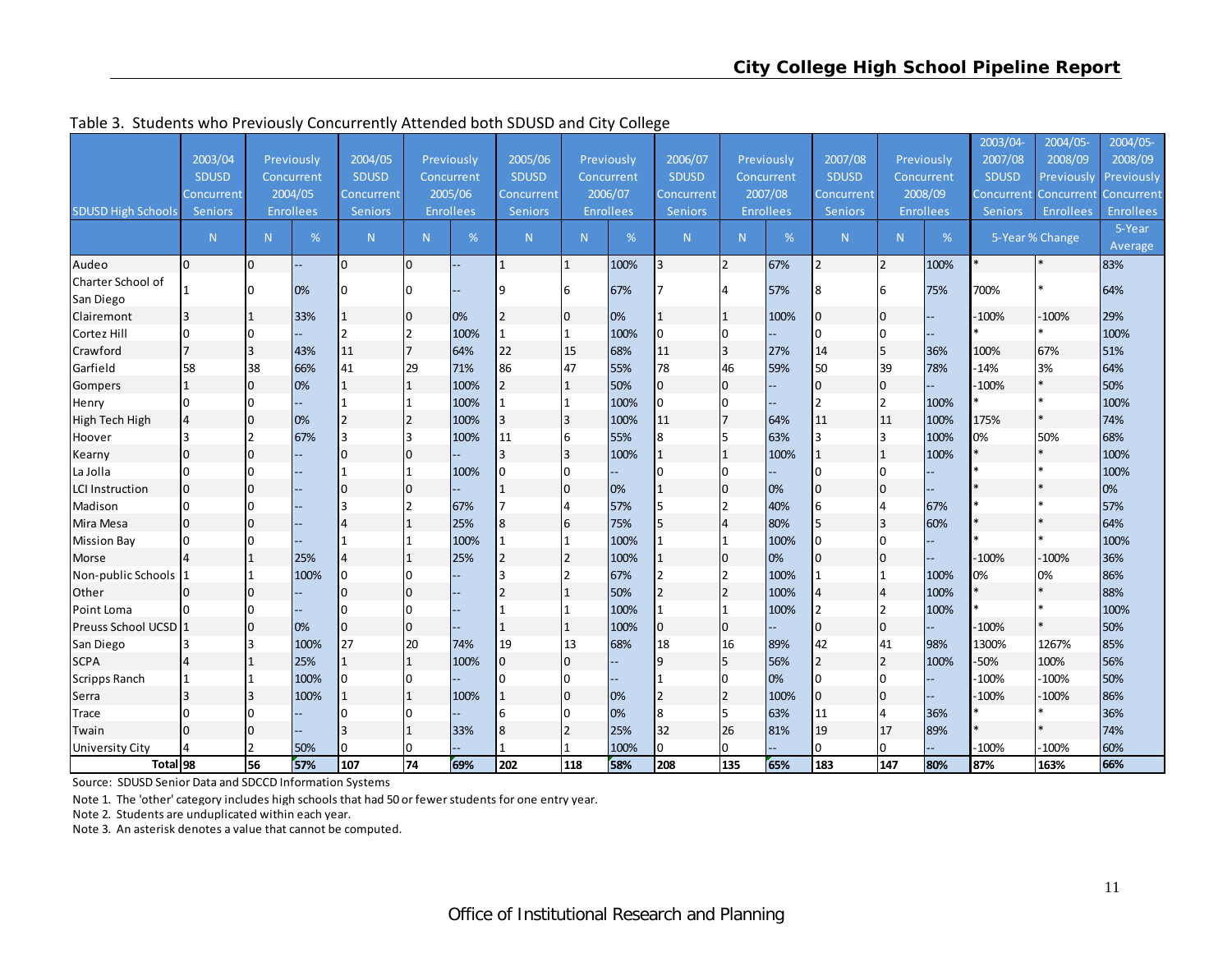# *Section 1.2: Student Profile of Incoming SDUSD Students*

Table 4 shows the gender, ethnicity and first generation compositions of the incoming SDUSD enrollees from 2004/05 to 2008/09, as well as their educational goals. Table 5 shows the number of units attempted (in rows) by the number of units earned (in columns) across 5 years.

# Gender

 Females (56%) encompassed a larger percentage of the incoming SDUSD enrollees in 2008/09 than did males (44%; see Table 4). This constitutes a decrease in females from the 5-year average of 60% and an increase in males from the 5-year average of 40%.

# Ethnicity

- $\bullet$  In terms of ethnic composition, in 2008/09, incoming SDUSD enrollees were 44% Latino, 17% African American, 13% White, 11% Asian/Pacific Islander, 7% Filipino, 3% reporting 'Other' ethnicity, and less than 1% American Indian (see Table 4). The percentage of Latino students was lower in 2008/09 (44%) compared to the 5-year average (46%) and the percentage of African American students was higher in 2008/09 (17%) compared to the 5-year average (15%).
- From 2004/05 to 2008/09, Asian/Pacific Islander students had the largest positive percentage change (76% increase), followed by African American students (68% increase) and White students (64% increase; see Table 4).

# First Generation Status

- Thirty-nine percent of 2008/09 incoming SDUSD enrollees reported that they were the first person in their family to attend college. This is slightly lower than the 5-year average of 41% (see Table 4).
- The percentage of first generation to college incoming SDUSD enrollees was higher in 2008/09 than in 2004/05, representing a 46% change from 2004/05 to 2008/09 (see Table 4).

# Educational Goal

• In 2008/09, the majority of incoming SDUSD enrollees cited transfer (either with or without their AA/AS) as their educational objective (41%; less than the 5-year average of 49%), followed by undecided (23%; slightly less than the 5-year average of 26%) and concurrent student to meet 4-year requirements (19%; greater than the 5-year average of 8%; see Table 4).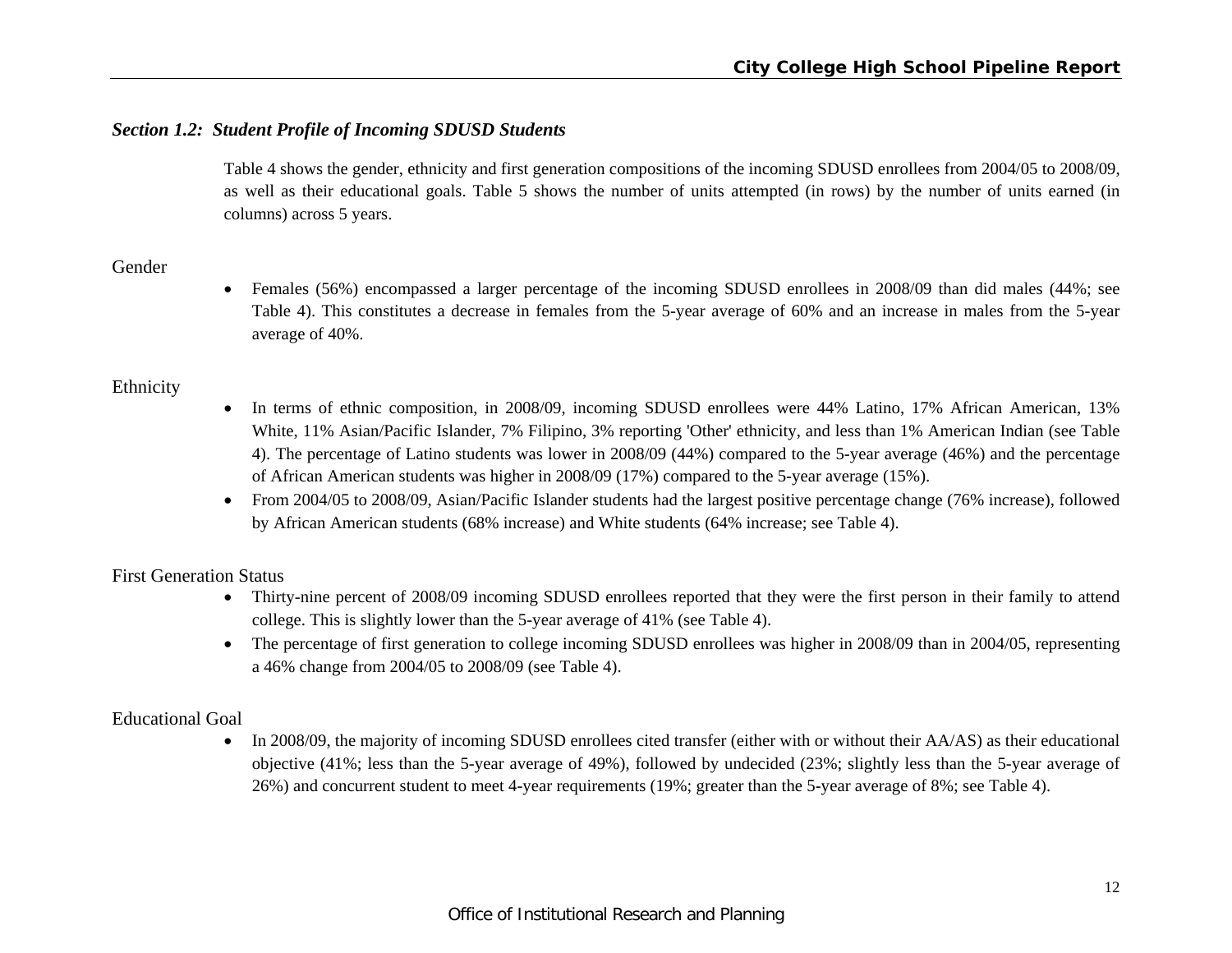$\bullet$  Note that from 2004/05 to 2008/09, the difference in the 5-year average and the percentage change may in part be due to the new concurrent student classification available to students on their application beginning in 2007/08 (see Table 4). For example, although transfer as an educational goal in 2008/09 (41%) was down from 2004/05 (56%), it was just slightly lower than the previous year (46%). Although concurrent student status in 2008/09 (19%) was up from 2004/05 (0%), it was just slightly higher than the previous year (15%). Therefore, a more concise comparison would be between 2007/08 and 2008/09.

Units Attempted and Units Completed

- On average, the greatest proportion of incoming SDUSD enrollees who attempted and earned their total units enrolled were those who enrolled in the 0.1-2.9 unit range (61%; see Table 5). The least proportion of students who attempted and earned their total units enrolled were those in the 9.0-11.9 unit range (41%).
- $\bullet$  The number of students who attempted and earned between 0.1-2.9 units and 3.0-5.9 units increased by 75% and 74%, respectively over the 5 years being reported (see Table 5). Furthermore, the number of students who attempted and earned between 6.0-8.9 units decreased by 6% over the same time period.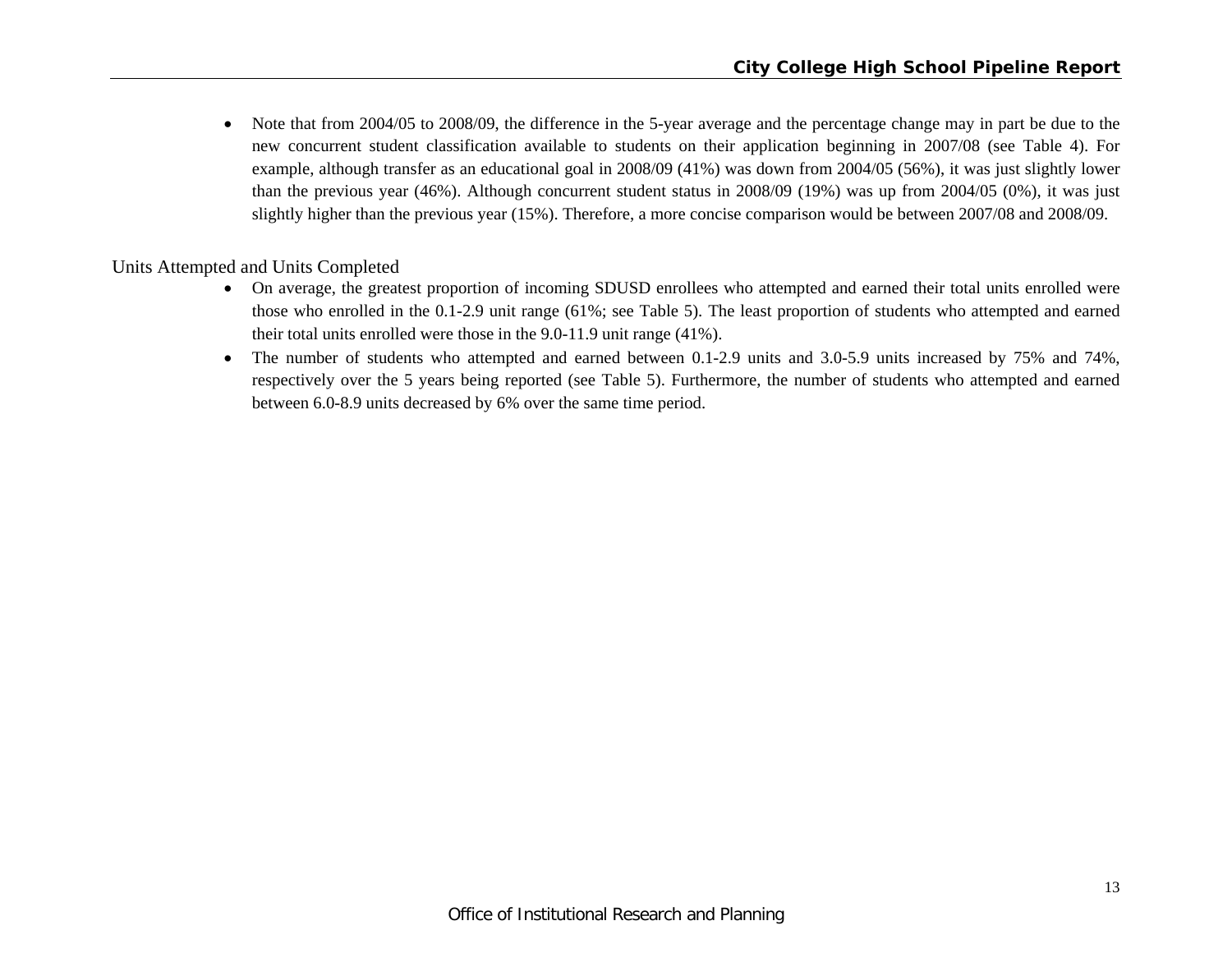|                                  |         |         |                         |         |         |                | 2004/05 - 2008/09 |
|----------------------------------|---------|---------|-------------------------|---------|---------|----------------|-------------------|
|                                  | 2004/05 | 2005/06 | 2006/07                 | 2007/08 | 2008/09 | Total/5-yr     | % Change          |
|                                  |         |         |                         |         |         | <b>Average</b> |                   |
| <b>Total N of Students</b>       | 914     | 979     | 1,106                   | 1,285   | 1,377   | 5,661          | 51%               |
|                                  |         |         | Gender                  |         |         |                |                   |
| Female                           | 62%     | 60%     | 61%                     | 61%     | 56%     | 60%            | 38%               |
| Male                             | 38%     | 39%     | 38%                     | 39%     | 44%     | 40%            | 73%               |
| Unreported                       | $< 1\%$ | $< 1\%$ | 1%                      | $< 1\%$ | 0%      | $< 1\%$        | $-100%$           |
|                                  |         |         | Ethnicity               |         |         |                |                   |
| African American                 | 15%     | 15%     | 16%                     | 15%     | 17%     | 15%            | 68%               |
| American Indian                  | $< 1\%$ | 1%      | 1%                      | $< 1\%$ | $< 1\%$ | 1%             | 25%               |
| Asian/Pacific Islander           | 9%      | 11%     | 11%                     | 12%     | 11%     | 11%            | 76%               |
| Filipino                         | 7%      | 8%      | 6%                      | 7%      | 7%      | 7%             | 47%               |
| Latino                           | 47%     | 44%     | 46%                     | 47%     | 44%     | 46%            | 42%               |
| White                            | 12%     | 13%     | 13%                     | 11%     | 13%     | 12%            | 64%               |
| Other                            | 4%      | 3%      | 2%                      | 2%      | 3%      | 3%             | 3%                |
| Unreported                       | 5%      | 4%      | 6%                      | 5%      | 5%      | 5%             | 53%               |
|                                  |         |         | <b>First Generation</b> |         |         |                |                   |
| <b>First Generation</b>          | 40%     | 40%     | 41%                     | 43%     | 39%     | 41%            | 46%               |
| <b>Not First Generation</b>      | 60%     | 60%     | 59%                     | 57%     | 61%     | 59%            | 54%               |
| Unreported                       | $< 1\%$ | $< 1\%$ | 1%                      | $< 1\%$ | $< 1\%$ | $< 1\%$        | -50%              |
|                                  |         |         | <b>Educational Goal</b> |         |         |                |                   |
| Transfer w/without AA/AS         | 56%     | 53%     | 55%                     | 46%     | 41%     | 49%            | 12%               |
| Associate Degree No Transfer     | 3%      | 3%      | 3%                      | 2%      | 3%      | 3%             | 67%               |
| <b>Vocational Certificate</b>    | 1%      | 1%      | 1%                      | 1%      | 1%      | 1%             | 82%               |
| Formulate Career Plans/Goals     | 7%      | 7%      | 6%                      | 6%      | 5%      | 6%             | 20%               |
| Update/Maintain Job Skills       | 3%      | 2%      | 3%                      | 2%      | 2%      | 2%             | $-4%$             |
| <b>Ed Development</b>            | 2%      | 2%      | 2%                      | 1%      | 1%      | 2%             | 11%               |
| <b>Complete HS Credits</b>       | 1%      | 2%      | 1%                      | 2%      | 2%      | 2%             | 77%               |
| Undecided                        | 26%     | 30%     | 28%                     | 23%     | 23%     | 26%            | 33%               |
| Move from Noncredit to Credit    | 0%      | 0%      | 0%                      | $< 1\%$ | $< 1\%$ | $< 1\%$        | --                |
| Concurrent Student to Meet 4 yr. | 0%      | 0%      | 0%                      | 15%     | 19%     | 8%             |                   |
| Unreported                       | 1%      | 1%      | 1%                      | 1%      | 1%      | 1%             | $-27%$            |

Table 4. Gender, Ethnicity, First Generation Status and Educational Goal

Source: SDUSD Senior Data and SDCCD Information Systems

Note: Students are unduplicated within each year.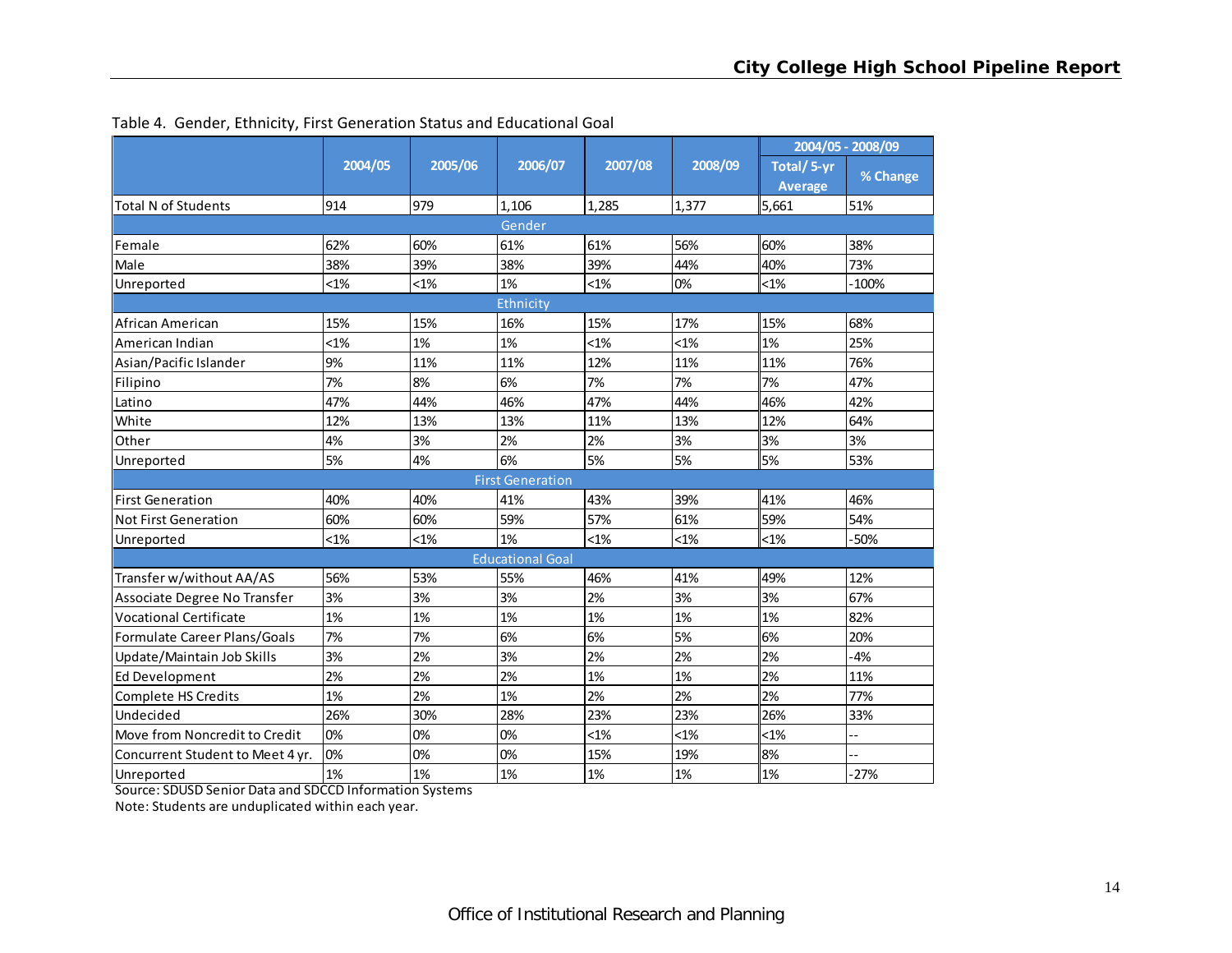|                        |                        |                               |         | <b>Units Earned</b> |                 |     |                                    |                |
|------------------------|------------------------|-------------------------------|---------|---------------------|-----------------|-----|------------------------------------|----------------|
|                        |                        |                               | 0 Units | 0.1 - 2.9 Units     | 3.0 - 5.9 Units |     | 6.0 - 8.9 Units   9.0 - 11.9 Units | $12.0 + Units$ |
|                        |                        | 0.1 - 2.9 Units               | 47%     | 53%                 |                 |     |                                    |                |
|                        | ம<br>$\bullet$         | 3.0 - 5.9 Units               | 36%     | 3%                  | 61%             |     |                                    |                |
|                        | 004                    | 6.0 - 8.9 Units               | 14%     | 2%                  | 24%             | 60% |                                    |                |
|                        | $\bar{\mathsf{N}}$     | 9.0 - 11.9 Units              | 25%     | 3%                  | 10%             | 27% | 35%                                |                |
|                        |                        | $12.0 +$ Units                | 11%     | 1%                  | 10%             | 15% | 20%                                | 43%            |
|                        |                        | 0.1 - 2.9 Units               | 50%     | 50%                 |                 |     |                                    |                |
|                        | <b>LO</b><br>$\bullet$ | 3.0 - 5.9 Units               | 41%     | 2%                  | 57%             |     |                                    |                |
|                        | ம<br>ē                 | 6.0 - 8.9 Units               | 27%     | 3%                  | 26%             | 44% |                                    |                |
|                        | $\bar{\mathsf{N}}$     | 9.0 - 11.9 Units              | 19%     | 1%                  | 13%             | 20% | 46%                                |                |
|                        |                        | $12.0 + Units$                | 13%     | 0%                  | 10%             | 16% | 18%                                | 42%            |
| <b>Units Attempted</b> |                        | 0.1 - 2.9 Units               | 28%     | 72%                 |                 |     |                                    |                |
|                        | <u>50</u>              | 3.0 - 5.9 Units               | 44%     | 1%                  | 55%             |     |                                    |                |
|                        | 2006/                  | 6.0 - 8.9 Units               | 22%     | 0%                  | 29%             | 49% |                                    |                |
|                        |                        | 9.0 - 11.9 Units              | 20%     | 4%                  | 17%             | 24% | 35%                                |                |
|                        |                        | $12.0 + Units$                | 10%     | 1%                  | 11%             | 13% | 19%                                | 45%            |
|                        |                        | 0.1 - 2.9 Units               | 37%     | 63%                 |                 |     |                                    |                |
|                        | $\rm{8}$               | 3.0 - 5.9 Units               | 38%     | 0%                  | 62%             |     |                                    |                |
|                        | <b>2007</b>            | 6.0 - 8.9 Units               | 22%     | 2%                  | 34%             | 42% |                                    |                |
|                        |                        | 9.0 - 11.9 Units              | 14%     | 3%                  | 17%             | 25% | 41%                                |                |
|                        |                        | $12.0 + Units$                | 11%     | 1%                  | 11%             | 16% | 17%                                | 44%            |
|                        |                        | 0.1 - 2.9 Units               | 33%     | 67%                 |                 |     |                                    |                |
|                        | ဥ                      | 3.0 - 5.9 Units               | 40%     | 1%                  | 59%             |     |                                    |                |
|                        | 2008                   | 6.0 - 8.9 Units               | 27%     | 0%                  | 36%             | 37% |                                    |                |
|                        |                        | 9.0 - 11.9 Units              | 16%     | 2%                  | 17%             | 18% | 46%                                |                |
|                        |                        | $12.0 + Units$                | 9%      | 3%                  | 7%              | 14% | 27%                                | 40%            |
|                        |                        | 2004/05 - 2008/09 Average --  |         | 61%                 | 59%             | 45% | 41%                                | 43%            |
|                        |                        | 2004/05 - 2008/09 % Change -- |         | 75%                 | 74%             | -6% | 47%                                | 28%            |

#### Table 5. Percent Change in Units Attempted by Units Earned

Source: SDCCD Information System

Note: Tutoring and non‐graded courses were excluded. Percent change was based on counts.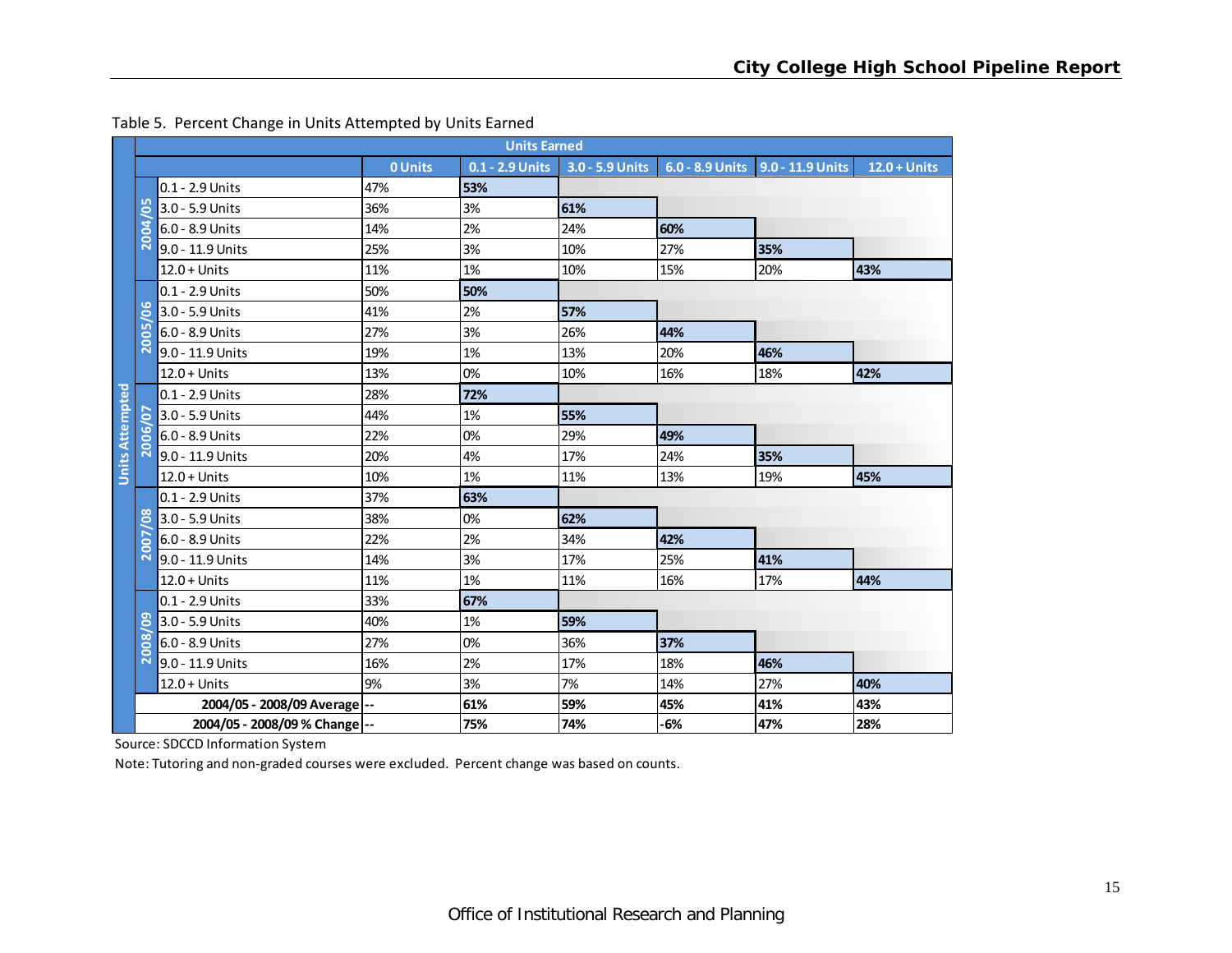# **Chapter 2: Preparation of Incoming SDUSD Students**

This chapter examines the preparation of the incoming SDUSD enrollees for college. The measures of preparedness in this report are determined by the CAHSEE, SAT scores, A to G requirements, and diploma conferred.

# *Section 2.1: CAHSEE*

Figures 4 and 5 as well as Tables 6 and 7 show the outcomes of the incoming SDUSD enrollees that took the California High School Exit Examination (CAHSEE) in English language arts (ELA) and math. Beginning with the class of 2005/06, all public school students were required to pass the exam to earn a high school diploma. Therefore, results are presented for the most current 3 years of incoming SDUSD enrollees.

- Over 3 years, 92% of the incoming SDUSD enrollees passed the CAHSEE ELA and 91% passed the CAHSEE math (see Tables 6 and 7). This is greater than the 2008/09 proportion of incoming SDUSD enrollees who passed the ELA and math exams (86% and 85%, respectively; see Figures 4 and 5).
- The proportion of incoming SDUSD enrollees who passed the ELA exam remained the same from 2006/07 to 2007/08 (96% each) and then declined in 2008/09 to 86% (see Figure 4). The proportion of incoming SDUSD enrollees who passed the math exam followed a pattern of a slight increase from 2006/07 to 2007/08 (94% and 95%, respectively) and then declined in 2008/09 to 85% (see Figure 5).
- $\bullet$  The number of incoming SDUSD enrollees who did not pass the ELA exam had a greater percentage increase (308%) than incoming SDUSD enrollees who did not pass the math exam (213%) from 2006/07 to 2008/09 (see Tables 6 and 7). The percentage change was comparable among those incoming SDUSD enrollees who passed the ELA or math exams (12% increase each) during the same time period.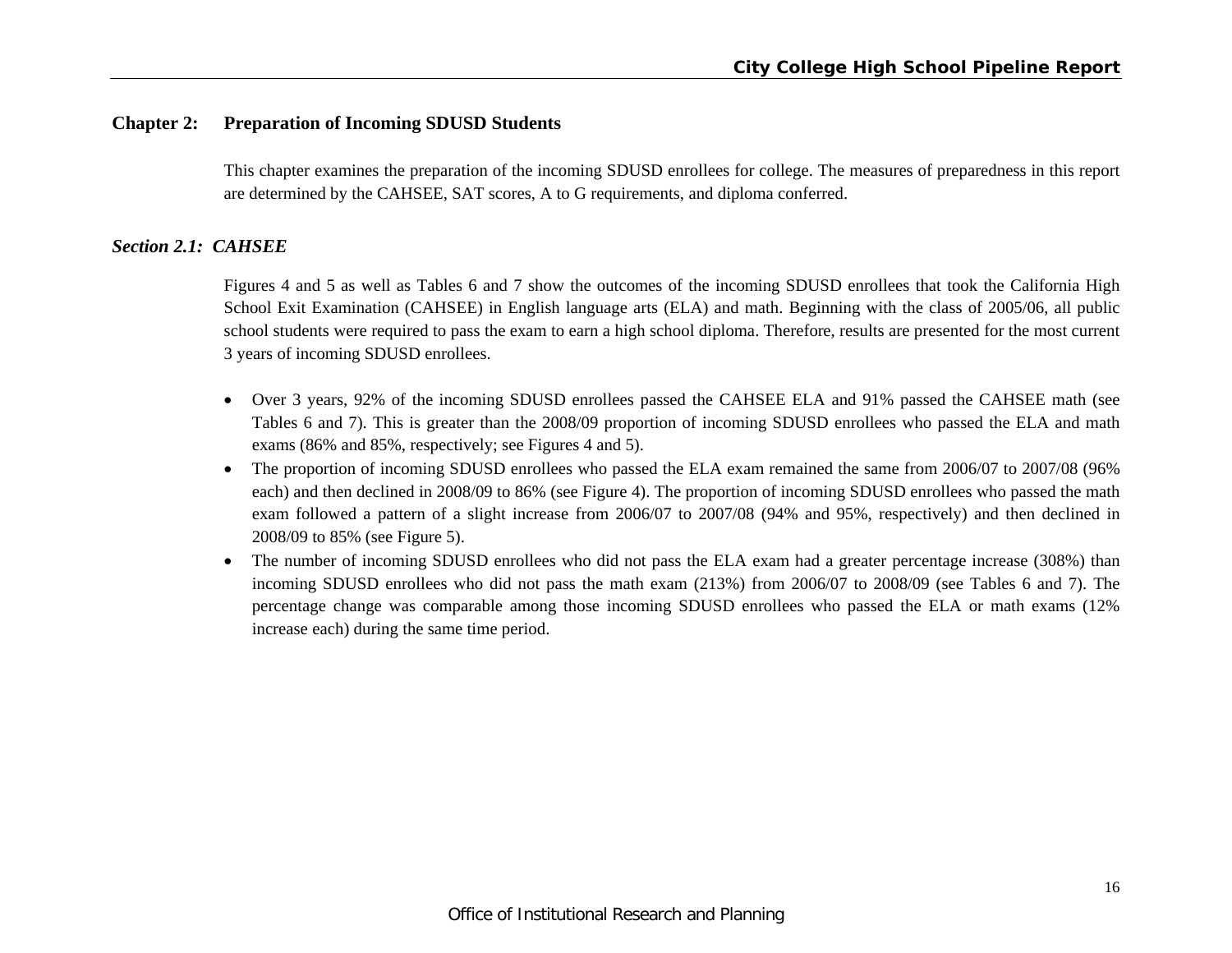# Figure 4. Percent of Incoming SDUSD Enrollees by CAHSEE English Language Arts (ELA) Exit Status



#### Table 6. Incoming SDUSD Enrollees by CAHSEE ELA Exit Status

|              | 2006/07 | 2007/08 | 2008/09 |                |                | 2006/07 - 2008/09 |  |  |
|--------------|---------|---------|---------|----------------|----------------|-------------------|--|--|
|              | N       | N       | N       | <b>Total N</b> | <b>Average</b> | %                 |  |  |
|              |         |         |         |                | %              | <b>Change</b>     |  |  |
| Pass         | 1.058   | 1,228   | 1.181   | 3,467          | 92%            | 12%               |  |  |
| Did Not Pass | 48      | 57      | 196     | 1301           | 8%             | 308%              |  |  |
| <b>Total</b> | 1,106   | 1,285   | 1,377   | 13,768         | 100%           | 25%               |  |  |

Source: SDUSD Senior Data and SDCCD Information Systems

# Figure 5. Percent of Incoming SDUSD Enrollees by CAHSEE Math Exit Status



#### Table 7. Incoming SDUSD Enrollees by CAHSEE Math Exit Status

|              | 2006/07                                                  | 2007/08 | 2008/09 | 2006/07 - 2008/09 |                |               |  |  |
|--------------|----------------------------------------------------------|---------|---------|-------------------|----------------|---------------|--|--|
|              |                                                          |         |         |                   | <b>Average</b> | %             |  |  |
|              | N                                                        | N       | 'N.     | <b>Total N</b>    | %              | <b>Change</b> |  |  |
| <b>Pass</b>  | 1.038                                                    | 1.223   | 1.164   | 3,425             | 91%            | 12%           |  |  |
| Did Not Pass | 68                                                       | 62      | 213     | 1343              | 9%             | 213%          |  |  |
| Total        | 1.106<br>CDUCD Cantar Data and CDCCD lefamentian Customs | 1.285   | 1,377   | 13,768            | 100%           | 25%           |  |  |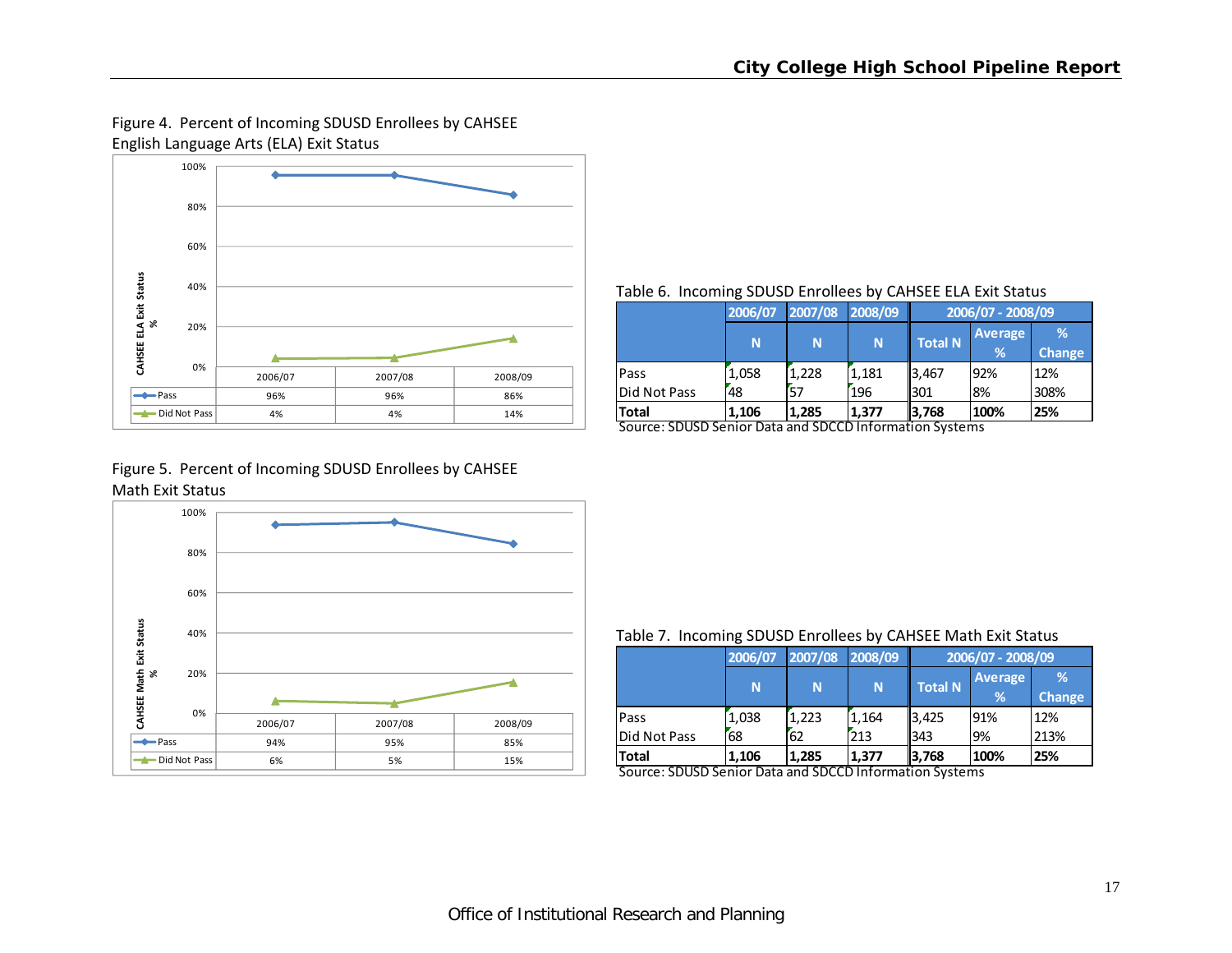# *Section 2.2: SAT Scores*

Scholastic Aptitude Test (SAT) scores of incoming SDUSD enrollees are presented in Table 8, including the average reading, math, writing, and combined reading and math scores. Given that a student may take the SAT exam multiple times, only the highest score was counted for each student who took the exam. Not all students entering City College take the SATs; therefore, Figure 6 presents the percent of incoming SDUSD enrollees that took the reading, math or writing exams.

# Reading and Math Components

- The proportion of incoming SDUSD enrollees who took the reading and math SAT exams increased from 2004/05 to 2007/08 (42% to 54%) and declined to 50% in 2008/09 (see Figure 6).
- The average SAT reading and math scores of incoming SDUSD enrollees were 427 and 436, respectively, from 2004/05 to 2008/09 (see Table 8) and were lower than the 2008/09 mean scores (431 reading and 440 math).
- Average scores of incoming SDUSD enrollees who took the reading and math components of the SATs remained steady with no percentage change from 2004/05 to 2008/09 (see Table 8).

# Writing Component

- $\bullet$  The SAT writing section was introduced in March 2005. Therefore, the first substantial data for students who took the exam were among students entering City College in 2006/07. From 2006/07 to 2008/09 the proportion of students taking the writing exam (49%, 54% and 50%, respectively) was the same as those taking the reading and math components (see Figure 6).
- $\bullet$  From 2005/06 to 2008/09, the average SAT writing score of incoming SDUSD enrollees was 420 (see Table 8), which was slightly lower than the 2008/09 mean score of 425.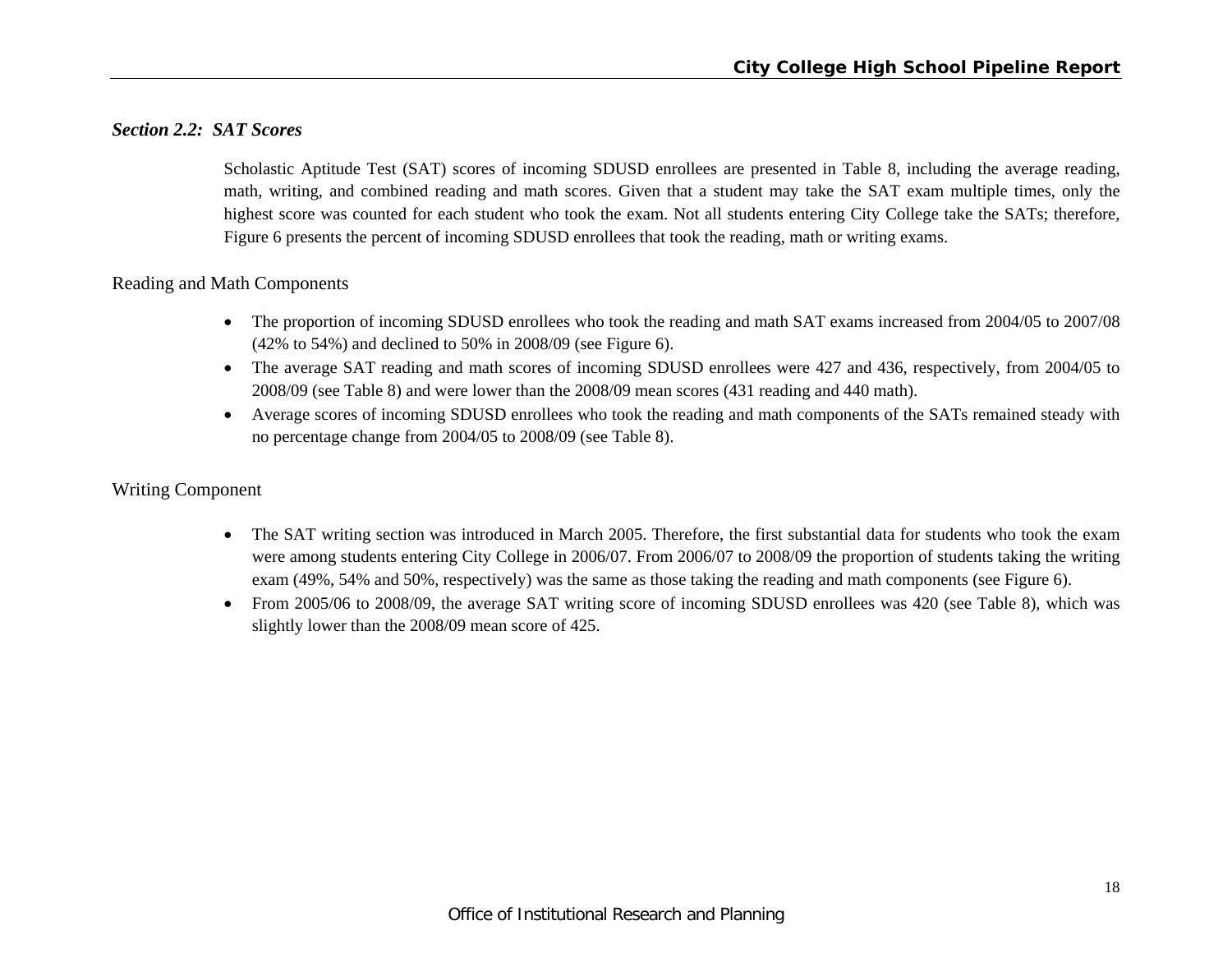

# Figure 6. Percent of Incoming SDUSD Enrollees by SAT Component

#### Table 8. Incoming SDUSD Enrollees by Mean SAT Scores

|                                                         | 2004/05      | 2005/06      | 2006/07      | 2007/08      | 2008/09      |                         | 2004/05-2008/09    |
|---------------------------------------------------------|--------------|--------------|--------------|--------------|--------------|-------------------------|--------------------|
|                                                         | <b>Score</b> | <b>Score</b> | <b>Score</b> | <b>Score</b> | <b>Score</b> | Average<br><b>Score</b> | %<br><b>Change</b> |
| Reading                                                 | 430          | 436          | 421          | 421          | 431          | 427                     | 0%                 |
| Math                                                    | 442          | 441          | 430          | 429          | 440          | 436                     | 0%                 |
| Writing                                                 |              | 450          | 419          | 416          | 425          | 420                     |                    |
| Combined                                                |              |              |              |              |              |                         |                    |
| Reading & Math                                          | 872          | 877          | 851          | 850          | 871          | 863                     | 0%                 |
| Source: SDUSD Senior Data and SDCCD Information Systems |              |              |              |              |              |                         |                    |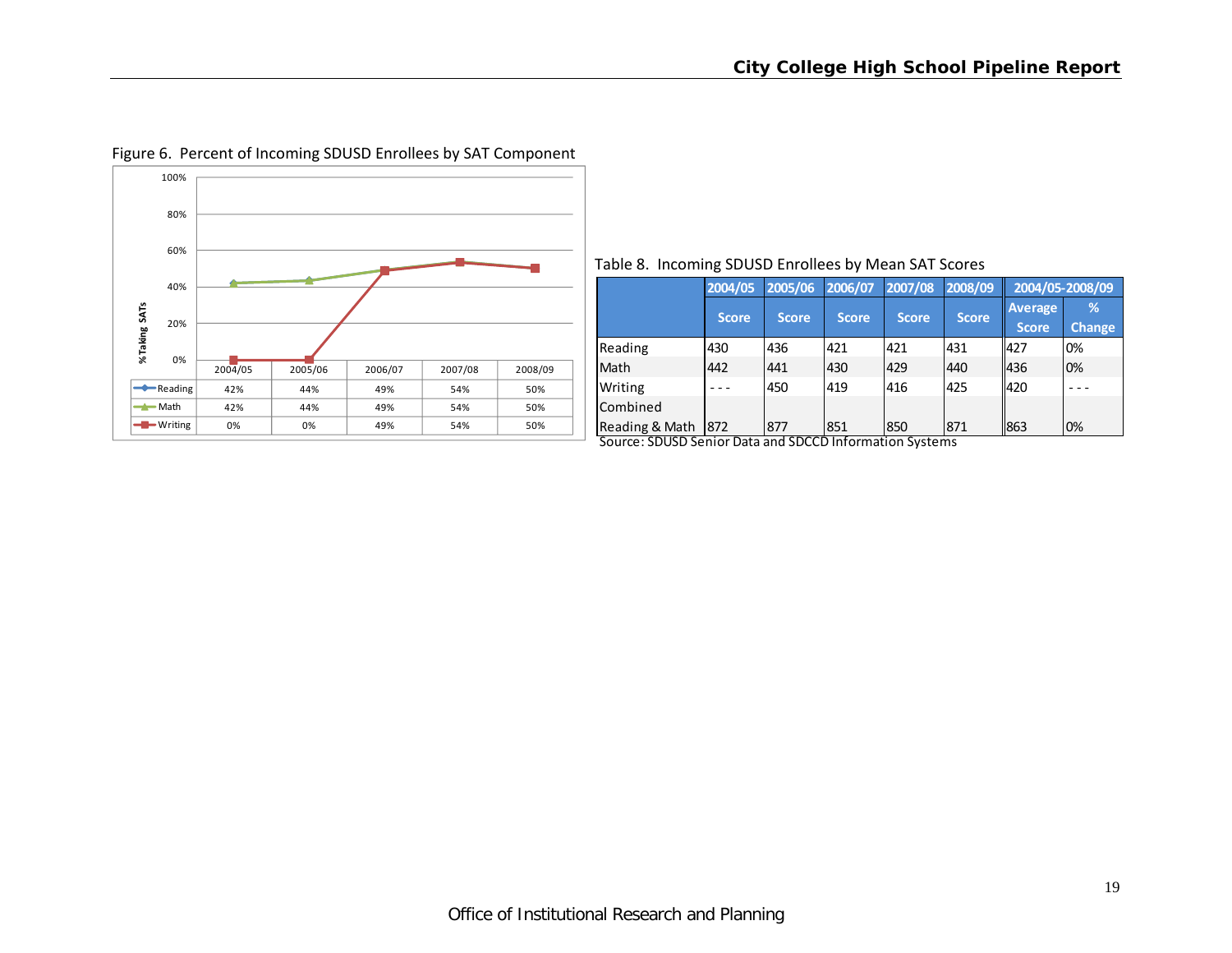# *Section 2.3: A to G Requirements*

Figure 7 and Table 9 shows incoming SDUSD enrollees who did and did not complete the A to G requirements.

- $\bullet$  Thirty-five percent of the incoming SDUSD enrollees, on average, completed their A to G requirements across 5 years being reported (see Table 9). This is comparable to the 2008/09 incoming SDUSD enrollees who completed their A to G requirements (38%; see Figure 7).
- $\bullet$  Those incoming SDUSD enrollees who completed their A to G requirements increased by 81% from 2004/05 to 2008/09, while those who did not complete their A to G requirements increased by 36% (see Table 9).

Figure 7. Percent of Incoming enrollees by A to G Completion



Table 9. Incoming enrollees by A to G Completion

|                       |     |     | 2004/05 2005/06 2006/07 2007/08 2008/09 |       |       |                | 2004/05 - 2008/09 |               |  |  |  |
|-----------------------|-----|-----|-----------------------------------------|-------|-------|----------------|-------------------|---------------|--|--|--|
|                       |     |     |                                         |       | N     | <b>Total N</b> | <b>Average</b>    | %             |  |  |  |
|                       | N   | N   | N                                       | N     |       |                | %                 | <b>Change</b> |  |  |  |
| Met Requirements 289  |     | 322 | 400                                     | 466   | 524   | 2,001          | 35%               | 81%           |  |  |  |
| Did Not Meet Regs 625 |     | 657 | 706                                     | 819   | 1853  | 3,660          | 65%               | 36%           |  |  |  |
| <b>Total</b>          | 914 | 979 | 1.106                                   | 1.285 | 1.377 | 15.661         | 100%              | 51%           |  |  |  |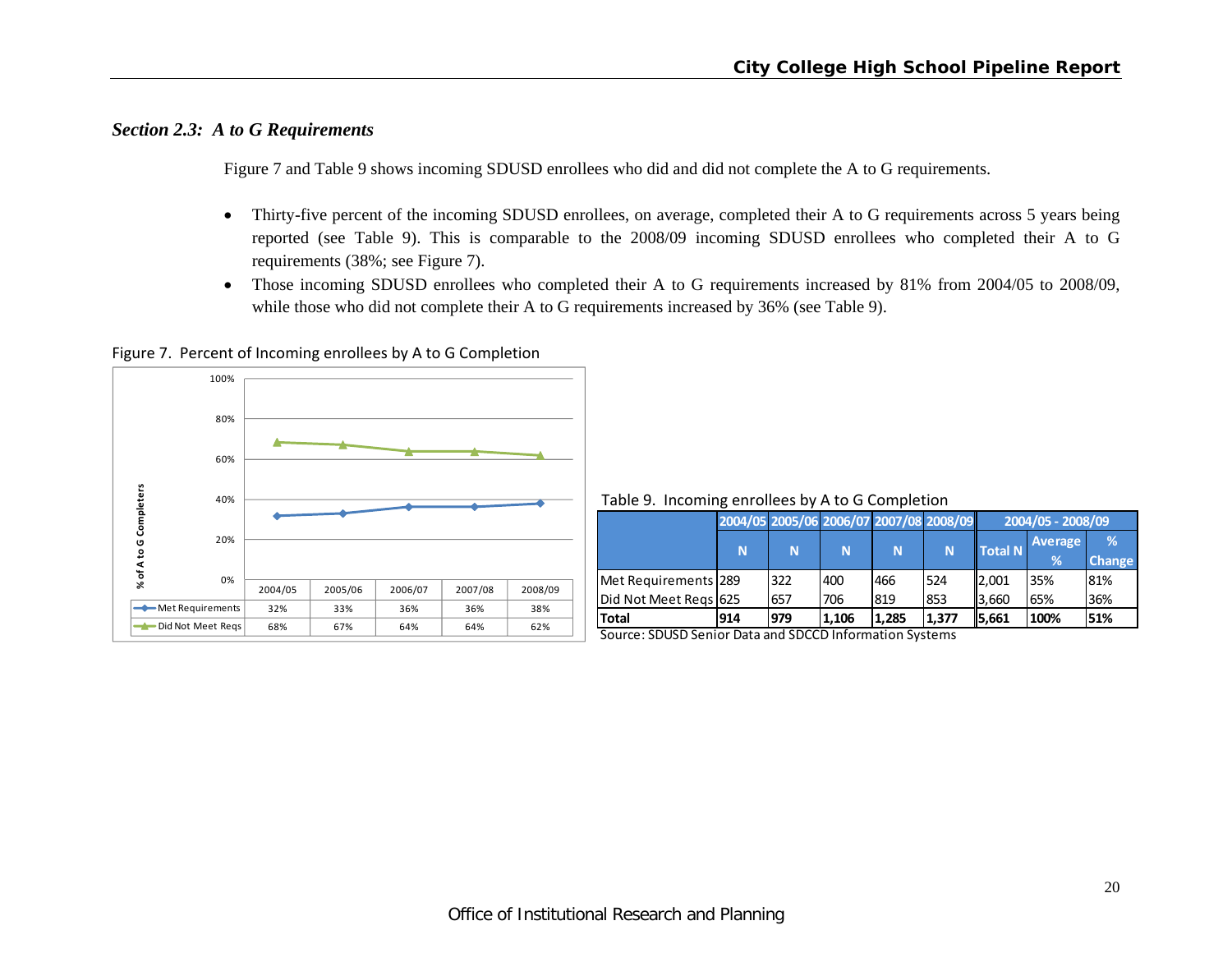# *Section 2.4: Diploma Conferred*

Figure 8 and Table 10 display the type of high school diploma received by incoming SDUSD enrollees and the proportion of those students who received an award.

- $\bullet$  On a 5-year average, 87% of incoming SDUSD enrollees successfully graduated from high school and 14% did not receive a diploma (see Table 10). This is equal to the 2008/09 average (87% received a diploma and 14% did not receive a diploma; see Figure 8).
- $\bullet$  On average, from 2004/05 to 2008/09, 19% of incoming SDUSD enrollees earned honors diplomas (see Table 10). This is greater than the 2008/09 proportion of incoming SDUSD enrollees who received honors diplomas (16%; see Figure 8).
- $\bullet$  Between 2004/05 and 2008/09, the percentage change in the number of incoming SDUSD enrollees who received an honors diploma increased by 35%, those who received a diploma increased by 58%, and those who did not receive a diploma increased by 35% (see Table 10).





Table 10. Incoming enrollees by Diploma Conferred

|                                        |     |     |       | 2004/05 2005/06 2006/07 2007/08 2008/09 |       |         | 2004/05 - 2008/09   |                    |
|----------------------------------------|-----|-----|-------|-----------------------------------------|-------|---------|---------------------|--------------------|
|                                        | N   | N   | N     | N                                       | N     | Total N | <b>Average</b><br>% | %<br><b>Change</b> |
| Honors Diploma                         | 158 | 190 | 233   | 259                                     | 214   | 1,054   | 19%                 | 35%                |
| Diploma                                | 617 | 675 | 743   | 830                                     | 975   | 3,840   | 68%                 | 58%                |
| No Diploma                             | 139 | 114 | 130   | 196                                     | 188   | 1767    | 14%                 | 35%                |
| <b>Total</b><br>$C_{2}, \ldots, C_{n}$ | 914 | 979 | 1,106 | 1.285                                   | 1,377 | 5,661   | 100%                | 51%                |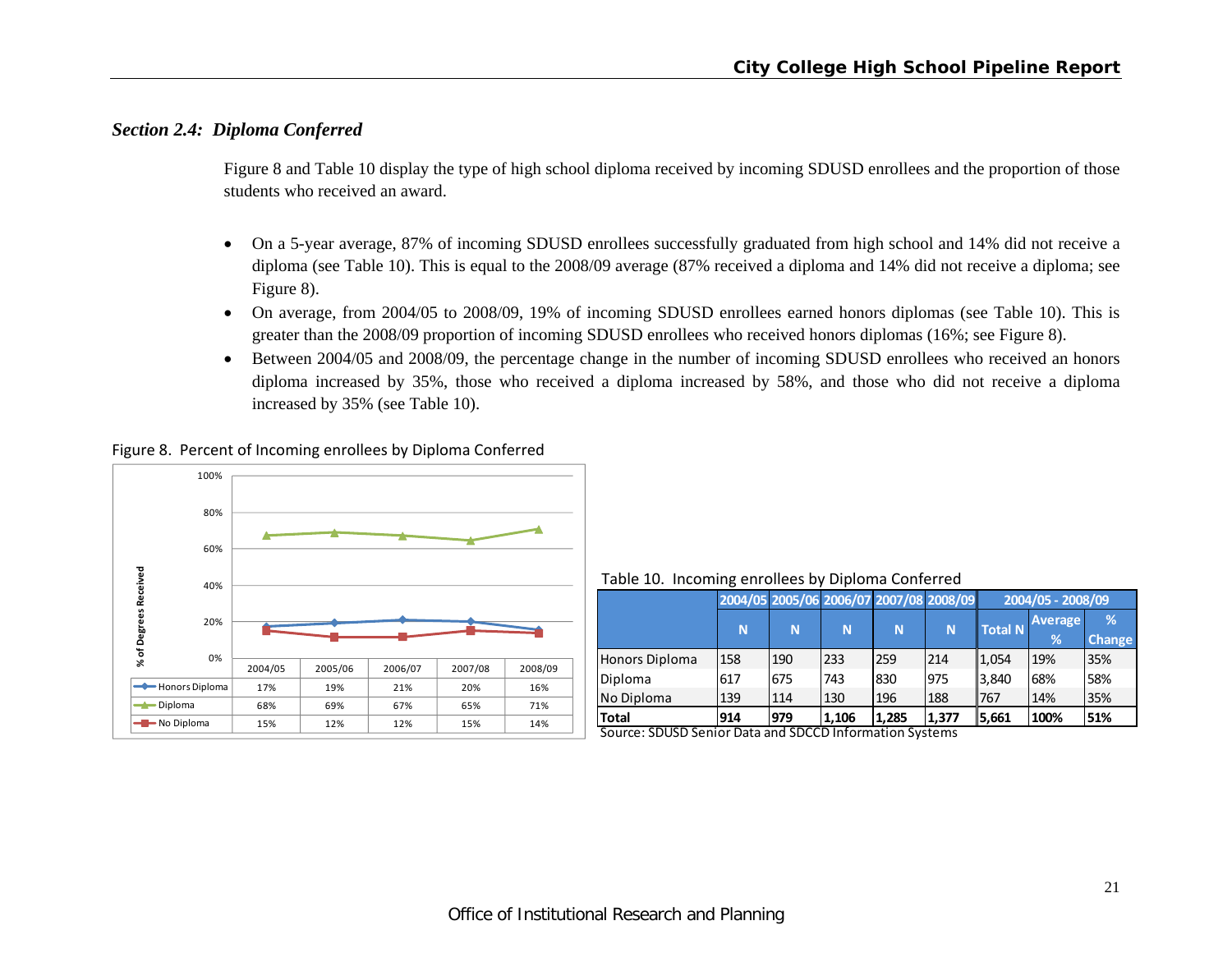# **Chapter 3: College Placement of Incoming SDUSD Enrollees by Preparation Level**

The assessment tests used in the San Diego Community College District help determine which levels of English and math courses would offer students the greatest opportunities for learning, academic challenge, and success. Students are encouraged to take the assessment tests as they matriculate in the college. This section summarizes which course levels (i.e., transfer level, Associate degree-level, basic skills, ESOL level 40, 30, etc.) students qualified to enroll in for reading, writing, math, and ESOL courses. Placement levels were determined by qualification through assessment test score, course or waiver. The 2007/08 and 2008/09 course sequences for English in relation to placement scores are displayed in Figures 9 and 10. Note that changes were made within the English course sequence between 2007/08 and 2008/09. ENGL 051 and 056, previously Associate level courses, were redesignated to the basic skills course level in 2008/09. The 2007/08 and 2008/09 course sequences in relation to placement scores are displayed for math in Figure 11 and for ESOL in Figure 12.

The data described in Sections 3.1 through 3.4 reflect placement of incoming SDUSD students. In order to provide a richer understanding of the potential placement differences within preparation levels, data are also disaggregated for incoming SDUSD enrollees by high school preparation level: (1) Combined reading and math SAT score range, (2) A to G completion, and (3) Diploma Awarded (See the Population of Interest section on page 6 for additional group descriptions.).



Figure 9. English Course Sequence Relative to Figure 10. English Course Sequence Relative to 2007/08. Placement in 2008/09.



Note that English 56 and 51 have been changed to English 48 and 49, respectively, as of Fall 2009.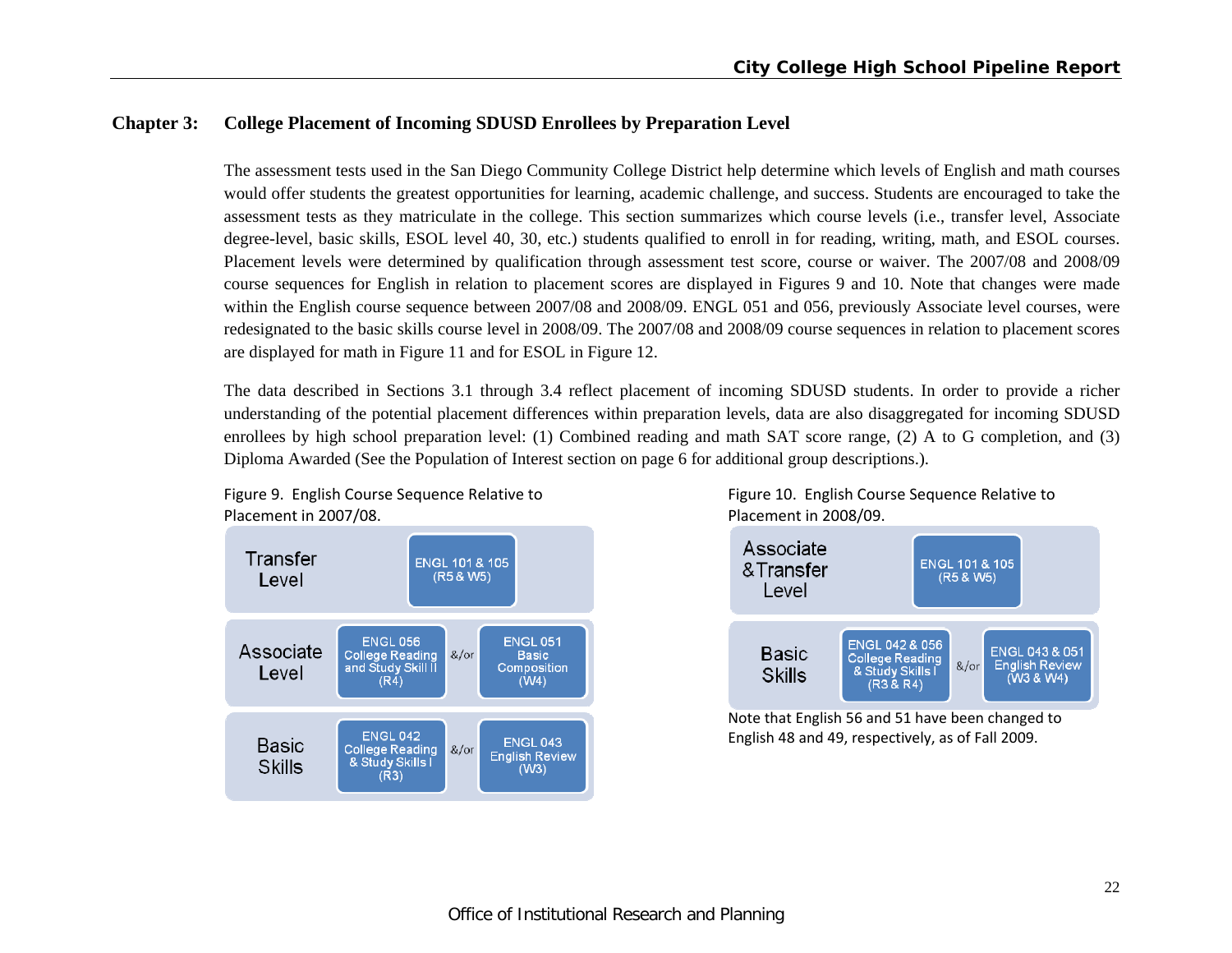

Note that Math 32, 35, and 95 have been changed to Math 34, 38, and 46, respectively, as of Fall 2009.

Figure 11. Math Course Sequence Relative to Figure 12. ESOL Course Sequence Relative 2007/08 and 2008/09. to Placement in 2007/08 and 2008/09.

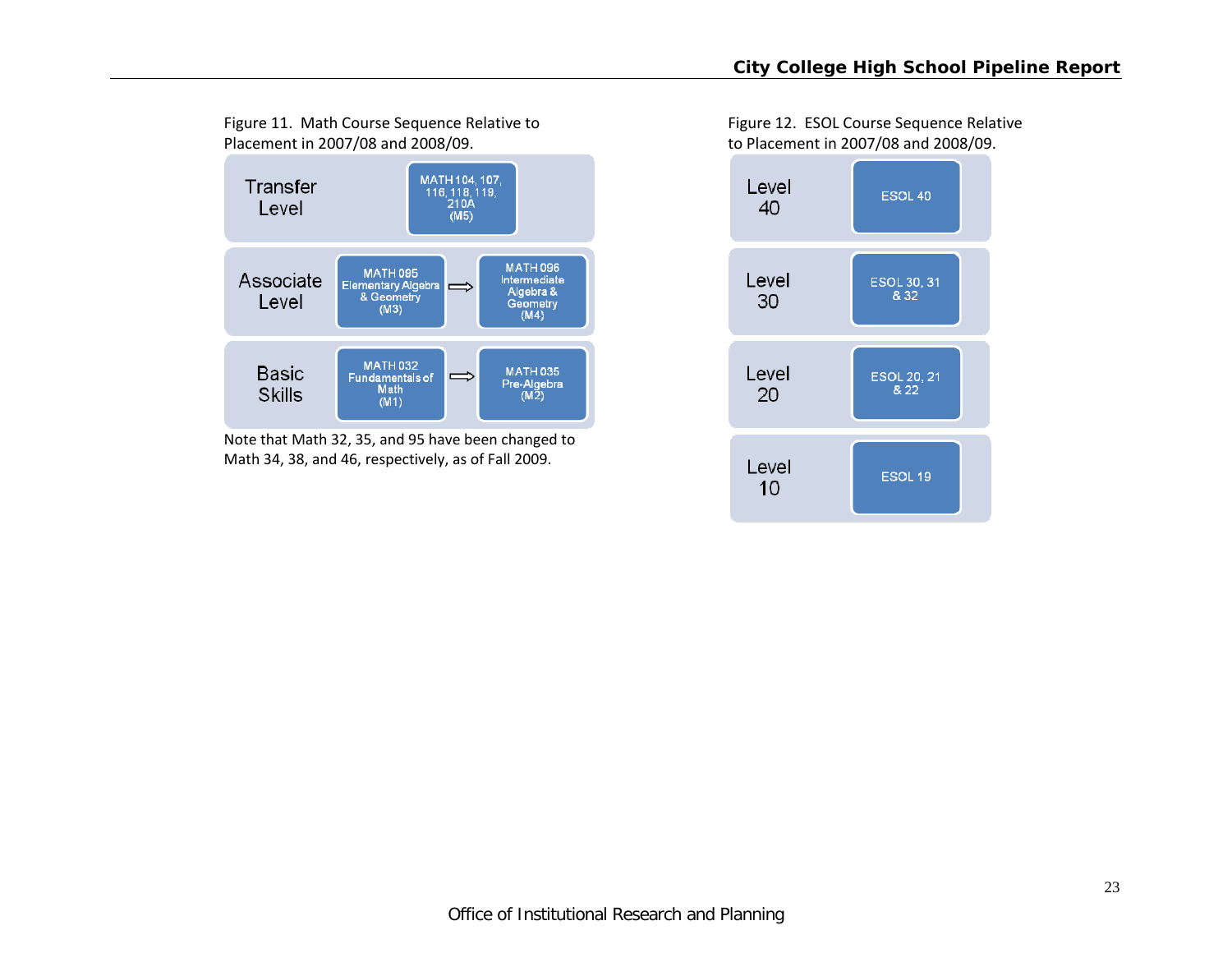# *Section 3.1: Reading Placement*

# Reading Placement of Incoming SDUSD Enrollees

# **All SDUSD Enrollees**

 In 2008/09, 22% of the incoming SDUSD enrollees placed at the transfer level (less than the 5-year average of 23%), 24% placed at basic skills (greater than the 5-year average of 12%), 6% "Need Advising" which means that their test scores were very low and warranted a meeting with a counselor (slightly less than the 5-year average of 8%), and 46% did not have a reading placement (slightly greater than the 5-year average of 45%; see Table 11 and Figure 13). Note that due to the repositioning of ENGL 056 to basic skills in 2008/09, the Associate level was combined with the transfer level (100% decrease in Associate level from 2004/05 to 2008/09) and placement in basic skills increased dramatically (723% increase from 2004/05 to 2008/09). This would affect the average percent from 2004/05 to 2008/09.

# **SDUSD Enrollees Who Placed**

• In 2008/09, of the incoming SDUSD enrollees who had a reading placement, 40% placed at the transfer level (slightly less than the 5-year average of 42%), 44% placed at basic skills (greater than the 5-year average of 22%), and 12% needed advising (slightly less than the 5-year average of 15%; see Table 11 and Figure 14). The repositioning of ENGL 056 to basic skills in 2008/09 affected the average percent from 2004/05 to 2008/09.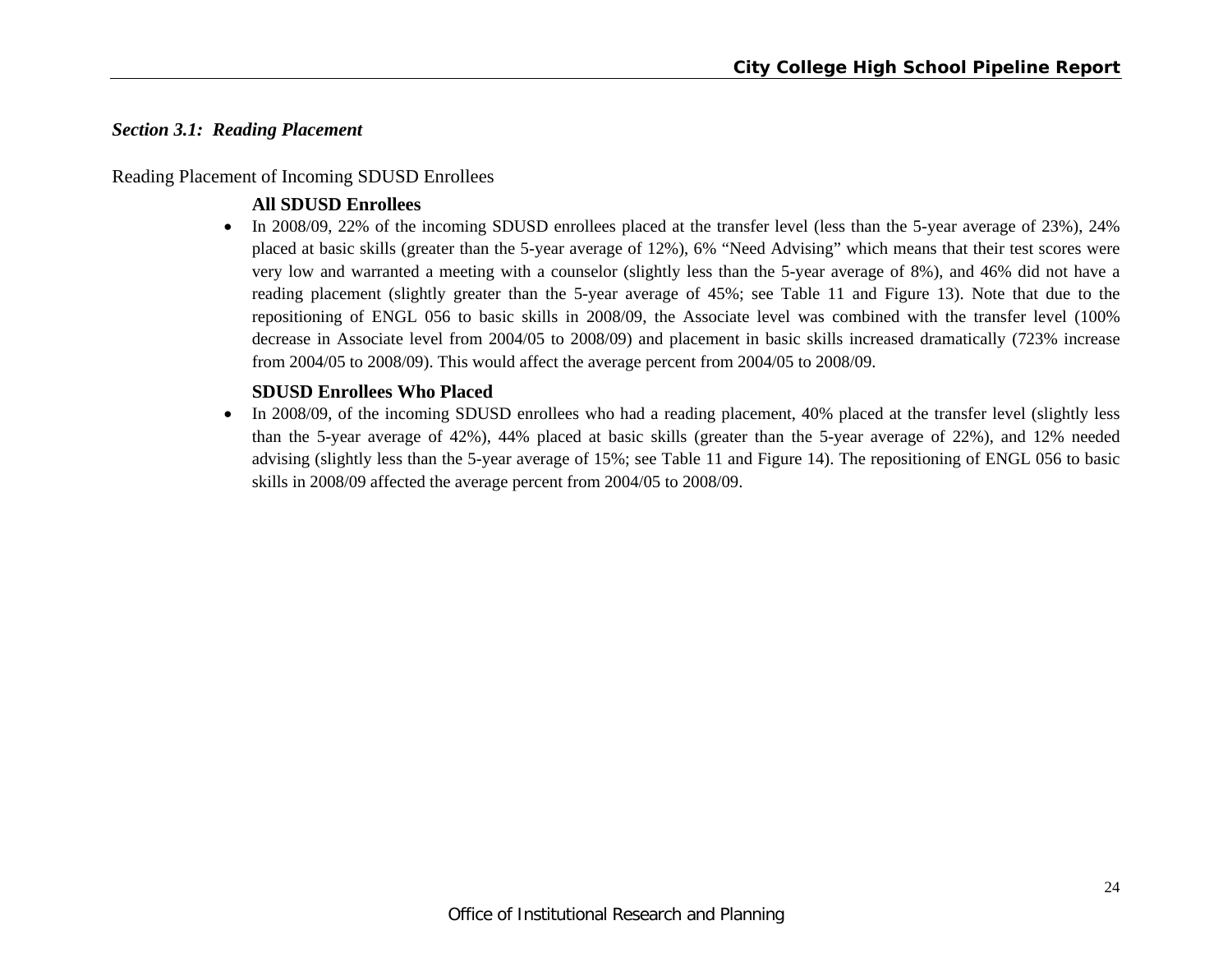|                           | 2004/05 | 2005/06 | 2006/07 | 2007/08 | 2008/09  |                |                          | 2004/05 - 2008/09         |                              |
|---------------------------|---------|---------|---------|---------|----------|----------------|--------------------------|---------------------------|------------------------------|
|                           | N       | N       | N       | N       | <b>N</b> |                | <b>All Enrollees</b>     |                           | <b>Placement Only</b>        |
|                           |         |         |         |         |          | <b>Total N</b> |                          | <b>Average % % Change</b> | Average %                    |
| <b>Transfer Level</b>     | 340     | 195     | 203     | 257     | 298      | 1,293          | 23%                      | $-12%$                    | 42%                          |
| Associate Level           | 148     | 116     | 152     | 192     | 10       | 608            | 11%                      | $-100%$                   | 20%                          |
| <b>Basic Skills</b>       | 40      | 80      | 105     | 132     | 329      | 686            | 12%                      | 723%                      | 22%                          |
| <b>Need Advising</b>      | 58      | 100     | 118     | 112     | 89       | 477            | 8%                       | 53%                       | 15%                          |
| lTake ESOL Test           |         |         |         |         | 29       | 29             | 1%                       | $\overline{\phantom{m}}$  | 1%                           |
| <b>Placement Only 586</b> |         | 491     | 578     | 693     | 745      | 3,093          | $\overline{\phantom{a}}$ | 27%                       | 100%                         |
| <b>No Placement</b>       | 328     | 488     | 528     | 592     | 632      | 2,568          | 45%                      | 93%                       | $- -$                        |
| <b>All Enrollees 914</b>  |         | 979     | 1,106   | 1,285   | 1,377    | 5,661          | 100%                     | 51%                       | $\qquad \qquad \blacksquare$ |

#### Table 11. Incoming SDUSD Enrollees by Reading Placement







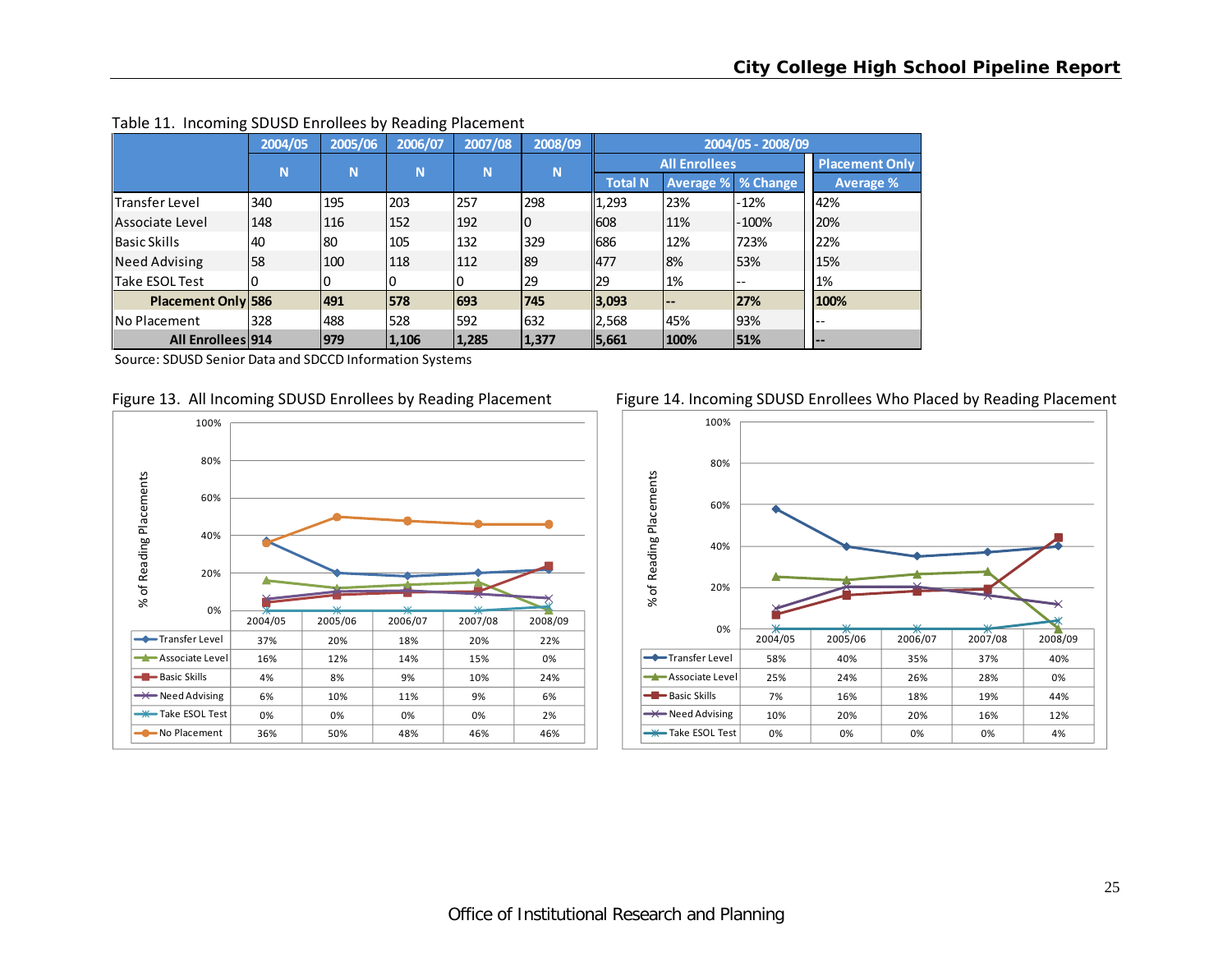# Reading Placement of Incoming SDUSD Enrollees Among All SDUSD Enrollees by Preparation Level

# **SAT Score Ranges (see Table 12)**

- In 2008/09, among all incoming SDUSD enrollees who took both the reading and math SAT tests and who scored in the highest level of the SAT score ranges (1011-1600), 68% had no reading placement (slightly greater than the 5-year average of 63%) and 30% placed at the transfer level (less than the 5-year average of 35%).
- In 2008/09, among all incoming SDUSD enrollees who scored in the mid-level SAT score range (771-1010), 72% had no reading placement and 20% placed at the transfer level, comparable to the 5-year averages (69% and 22%, respectively).
- Among those who scored in the lowest SAT score range (400-770), 44% had no reading placement and 32% placed at basic skills in 2008/09. This differed from the 5-year averages in which 45% had no placement and 19% were placed at basic skills. Placement comparisons among the lowest group levels were most impacted by the repositioning of English courses to basic skills.

# **A to G Completion (see Table 13)**

- In 2008/09, among all incoming SDUSD enrollees who met the A to G requirements, 68% had no placement (comparable to the 5-year average of 67%) and 18% placed at the transfer level (comparable to the 5-year average of 19%).
- In 2008/09, among all incoming SDUSD enrollees who did not meet the A to G requirements, 32% had no placement, 32% placed at basic skills, and 24% placed at the transfer level. This differs from the 5-year averages in which 33% had no placement, 15% placed at basic skills, and 25% placed at the transfer level. The difference is due in part to the repositioning of the English classes in 2008/09.

# **Diploma Conferred (see Table 14)**

- Among all incoming SDUSD enrollees who earned an honors diploma, the majority of students had a reading placement in 2008/09 (71%). This is slightly greater than the 5-year average of 69%.
- Among all incoming SDUSD enrollees who earned a standard diploma, 41% had no placement and comparable percentages of students placed at basic skills (26%) or the transfer level (23%). Within these groups and in comparison to the 5-year average, only basic skills had much change (40% had no placement, 24% placed at the transfer level, and 14% placed at basic skills).
- Among all incoming SDUSD enrollees who did not earn a diploma, 41% had no reading placement and just over one-quarter of students placed at basic skills (26%). Within these groups and in comparison to the 5-year average, only basic skills had much change. (42% had no placement, 22% placed at the transfer level, and 11% placed at basic skills).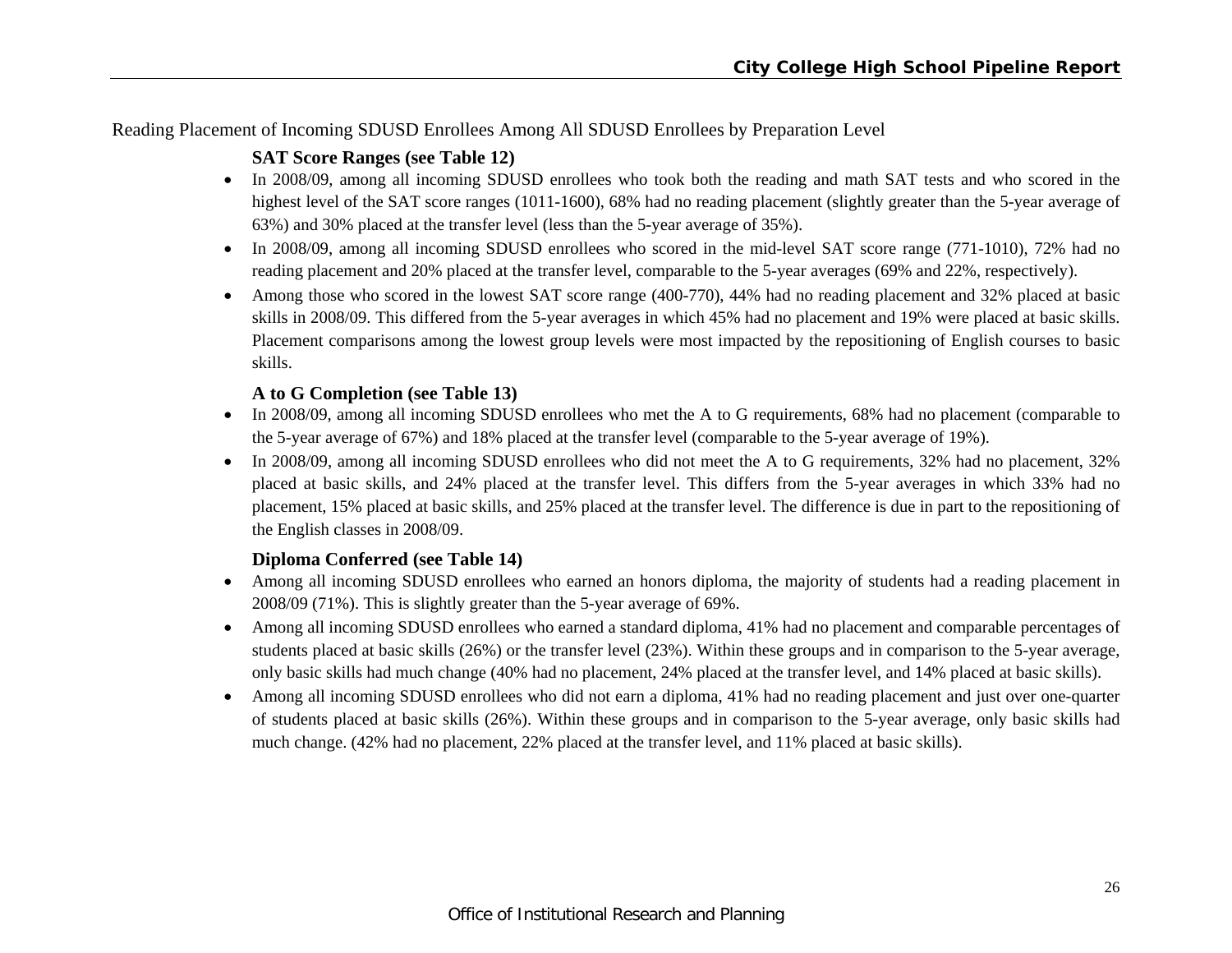|                       | ັ       |         |       |         |         |       |         |         |       | ີ       |         |       |         |         |       |         |       |                           |
|-----------------------|---------|---------|-------|---------|---------|-------|---------|---------|-------|---------|---------|-------|---------|---------|-------|---------|-------|---------------------------|
|                       |         | 2004/05 |       |         | 2005/06 |       |         | 2006/07 |       |         | 2007/08 |       |         | 2008/09 |       |         |       | 2004/05 - 2008/09 Average |
|                       | 400-770 | $771-$  | 1011- | 400-770 | 771-    | 1011- | 400-770 | $771-$  | 1011- | 400-770 | $771-$  | 1011- | 400-770 | $771-$  | 1011- | 400-770 | 771-  | 1011-                     |
|                       |         | 1010    | 1600  |         | 1010    | 1600  |         | 1010    | 1600  |         | 1010    | 1600  |         | 1010    | 1600  |         | 1010  | 1600                      |
| <b>Transfer Level</b> | 29%     | 39%     | 37%   | 15%     | 20%     | 39%   | 5%      | 18%     | 37%   | 8%      | 18%     | 36%   | 16%     | 20%     | 30%   | 13%     | 22%   | 35%                       |
| Associate Level       | 34%     | 4%      | 0%    | 20%     | 8%      | 10%   | 16%     | 7%      | 2%    | 11%     | 10%     | 3%    | 0%      | 0%      | 0%    | 14%     | 6%    | 1%                        |
| <b>Basic Skills</b>   | 4%      | 1%      | 0%    | 15%     | 2%      | 10%   | 12%     | 3%      | 0%    | 21%     | 3%      | 2%    | 32%     | 8%      | 2%    | 19%     | 4%    | 1%                        |
| Need Advising         | 5%      | 0%      | 0%    | 8%      | 10%     | 10%   | 13%     | 0%      | 0%    | 12%     | 1%      | 0%    | 5%      | 0%      | 0%    | 9%      | 0%    | 0%                        |
| Take ESOL Test        | 0%      | 0%      | 0%    | 0%      | 10%     | 10%   | 0%      | 0%      | 0%    | 0%      | 0%      | 0%    | 3%      | 0%      | 0%    | 1%      | 0%    | 0%                        |
| No Placement          | 27%     | 56%     | 63%   | 43%     | 71%     | 61%   | 53%     | 71%     | 62%   | 49%     | 69%     | 59%   | 44%     | 72%     | 68%   | 45%     | 69%   | 63%                       |
| Total %               | 100%    | 100%    | 100%  | 100%    | 100%    | 100%  | 100%    | 100%    | 100%  | 100%    | 100%    | 100%  | 100%    | 100%    | 100%  | 100%    | 100%  | 100%                      |
| Total N               | 93      | 232     | 59    | 103     | 263     | 62    | 166     | 315     | 165   | 214     | 384     | 192   | 181     | 403     | 109   | 757     | 1,597 | 387                       |

Table 12. Reading Placement of All Incoming SDUSD Enrollees by Combined Reading and Math SAT Score Ranges

Source: SDUSD Senior Data and SDCCD Information Systems

Table 13. Reading Placement of All Incoming SDUSD Enrollees by A to G Completion

|                        |         | 2004/05 |         | 2005/06 |         | 2006/07 |         | 2007/08 |         | 2008/09 |         | 2004/05-2008/09<br><b>Average</b> |
|------------------------|---------|---------|---------|---------|---------|---------|---------|---------|---------|---------|---------|-----------------------------------|
|                        | Not Met | Met     | Not Met | Met     | Not Met | Met     | Not Met | Met     | Not Met | Met     | Not Met | Met                               |
| <b>ITransfer Level</b> | 40%     | 32%     | 21%     | 17%     | 21%     | 14%     | 23%     | 15%     | 24%     | 18%     | 25%     | 19%                               |
| Associate Level        | 18%     | 11%     | 13%     | 9%      | 18%     | 6%      | 19%     | 8%      | 0%      | 0%      | 13%     | 6%                                |
| <b>Basic Skills</b>    | 6%      | 1%      | 10%     | 4%      | 12%     | 5%      | 13%     | 6%      | 32%     | 11%     | 15%     | 6%                                |
| <b>Need Advising</b>   | 9%      | 0%      | 14%     | 2%      | 15%     | 3%      | 12%     | 3%      | 9%      | 2%      | 12%     | 2%                                |
| Take ESOL Test         | 0%      | 0%      | 0%      | 0%      | 0%      | 0%      | 0%      | 0%      | 3%      | 1%      | 1%      | 0%                                |
| No Placement           | 27%     | 55%     | 41%     | 68%     | 34%     | 72%     | 33%     | 68%     | 32%     | 68%     | 33%     | 67%                               |
| Total %                | 100%    | 100%    | 100%    | 100%    | 100%    | 100%    | 100%    | 100%    | 100%    | 100%    | 100%    | 100%                              |
| Total N                | 625     | 289     | 657     | 322     | 706     | 400     | 819     | 466     | 853     | 524     | 3,660   | 2,001                             |

Source: SDUSD Senior Data and SDCCD Information Systems

Table 14. Reading Placement of All Incoming SDUSD Enrollees by Diploma Conferred

|                     |                      | 2004/05 |               |                       | 2005/06 |                           |      | 2006/07 |        |                       | 2007/08        |        |                       | 2008/09 |               |                       |         | 2004/05 - 2008/09 Average |
|---------------------|----------------------|---------|---------------|-----------------------|---------|---------------------------|------|---------|--------|-----------------------|----------------|--------|-----------------------|---------|---------------|-----------------------|---------|---------------------------|
|                     | No<br><b>Diploma</b> | Diploma | <b>Honors</b> | No<br>Diploma Diploma | Diploma | Honors<br>Diploma Diploma | No   | Diploma | Honors | No<br>Diploma Diploma | <b>Diploma</b> | Honors | No<br>Diploma Diploma | Diploma | <b>Honors</b> | No<br>Diploma Diploma | Diploma | Honors<br>Diploma         |
| Transfer Level      | 35%                  | 40%     | 27%           | 25%                   | 19%     | 19%                       | 17%  | 20%     | 15%    | 18%                   | 21%            | 18%    | 18%                   | 23%     | 17%           | 22%                   | 24%     | 19%                       |
| Associate Level     | 17%                  | 19%     | 5%            | 7%                    | 14%     | 7%                        | 11%  | 17%     | 6%     | 18%                   | 16%            | 9%     | 0%                    | 10%     | 10%           | 10%                   | 12%     | 6%                        |
| <b>Basic Skills</b> | 7%                   | 4%      | 2%            | 5%                    | 10%     | 2%                        | 8%   | 11%     | 4%     | 7%                    | 13%            | 4%     | 26%                   | 26%     | 12%           | 11%                   | 14%     | 5%                        |
| Need Advising       | 5%                   | 8%      | 1%            | 11%                   | 12%     | 3%                        | 17%  | 11%     | 5%     | 20%                   | 8%             | 2%     | 13%                   | 6%      | 10%           | 14%                   | 9%      | 2%                        |
| Take ESOL Test      | 0%                   | 0%      | 0%            | 0%                    | 0%      | 10%                       | 0%   | 0%      | 0%     | 0%                    | 0%             | 0%     | 3%                    | 2%      | 0%            | 1%                    | 1%      | 0%                        |
| No Placement        | 37%                  | 28%     | 65%           | 51%                   | 44%     | 69%                       | 48%  | 41%     | 69%    | 38%                   | 41%            | 68%    | 41%                   | 41%     | 71%           | 42%                   | 40%     | 69%                       |
| Total %             | 100%                 | 100%    | 100%          | 100%                  | 100%    | 100%                      | 100% | 100%    | 100%   | 100%                  | 100%           | 100%   | 100%                  | 100%    | 100%          | 100%                  | 100%    | 100%                      |
| <b>Total N</b>      | 139                  | 617     | 158           | 114                   | 675     | 190                       | 130  | 743     | 233    | 196                   | 830            | 259    | 188                   | 975     | 214           | 767                   | 3,840   | 1,054                     |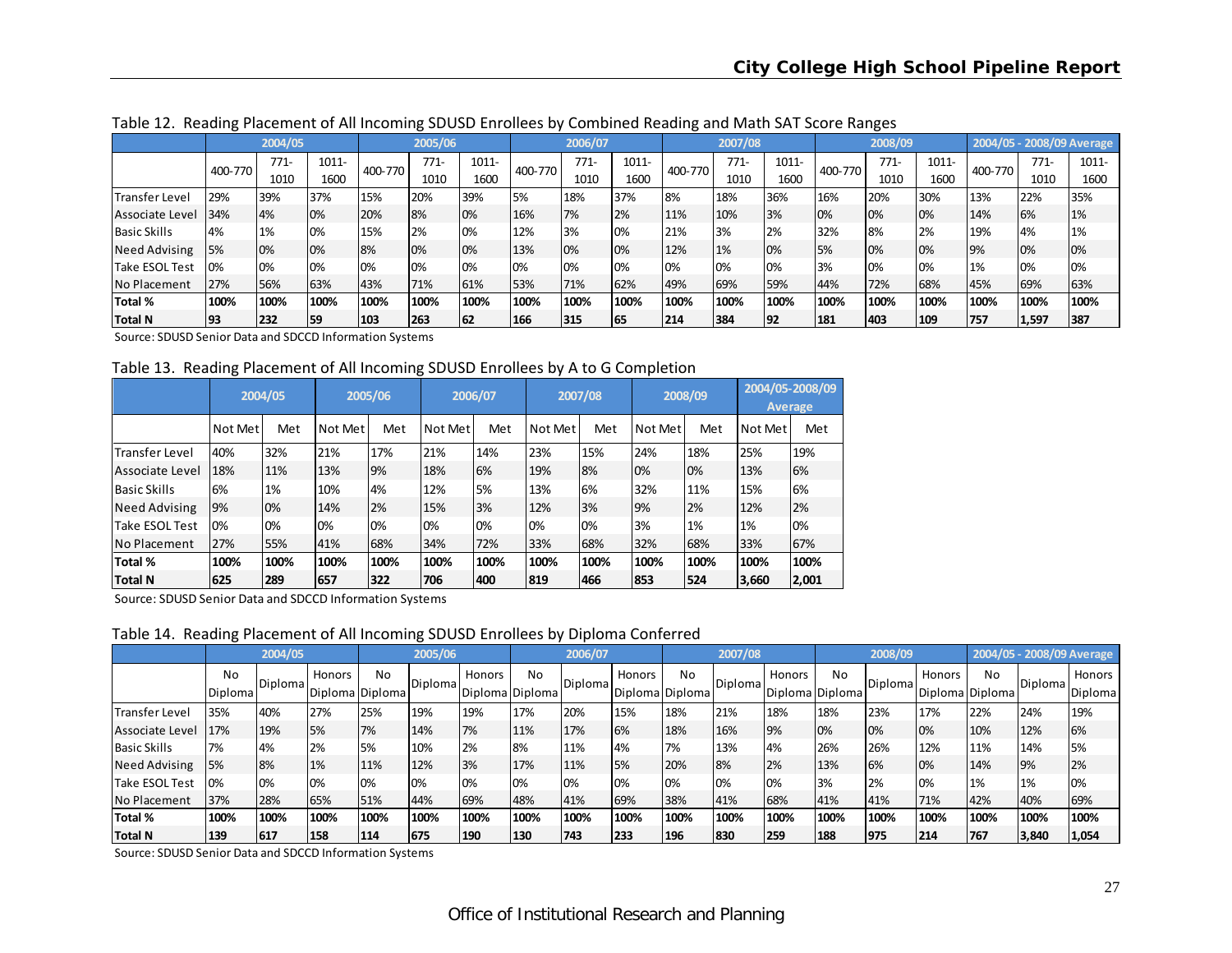# *Section 3.2: Writing Placement*

# Writing Placement of Incoming SDUSD Enrollees

# **All SDUSD Enrollees**

• In 2008/09, 15% of the incoming SDUSD enrollees placed at the transfer level (slightly greater than the 5-year average of 14%), 32% placed at basic skills (greater than the 5-year average of 18%), 6% "Need Advising" which means that their test scores were very low and warranted a meeting with a counselor (slightly less than the 5-year average of 8%), and 46% did not have a writing placement (slightly greater than the 5-year average of 45%; see Table 15 and Figure 15). Note that due to the repositioning of ENGL 051 to basic skills in 2008/09, the Associate level was combined with the transfer level (100% decrease in Associate level from 2004/05 to 2008/09) and placement in basic skills increased dramatically (314% increase from 2004/05 to 2008/09). This would affect the average percent from 2004/05 to 2008/09.

# **SDUSD Enrollees Who Placed**

 $\bullet$  In 2008/09, of the incoming SDUSD enrollees who had a writing placement, 27% placed at the transfer level (slightly greater than the 5-year average of 25%), 58% placed at basic skills (greater than the 5-year average of 32%), and 11% needed advising (less than the 5-year average of 15%; see Table 15 and Figure 16). The repositioning of ENGL 051 to basic skills in 2008/09 affected the average percent from 2004/05 to 2008/09.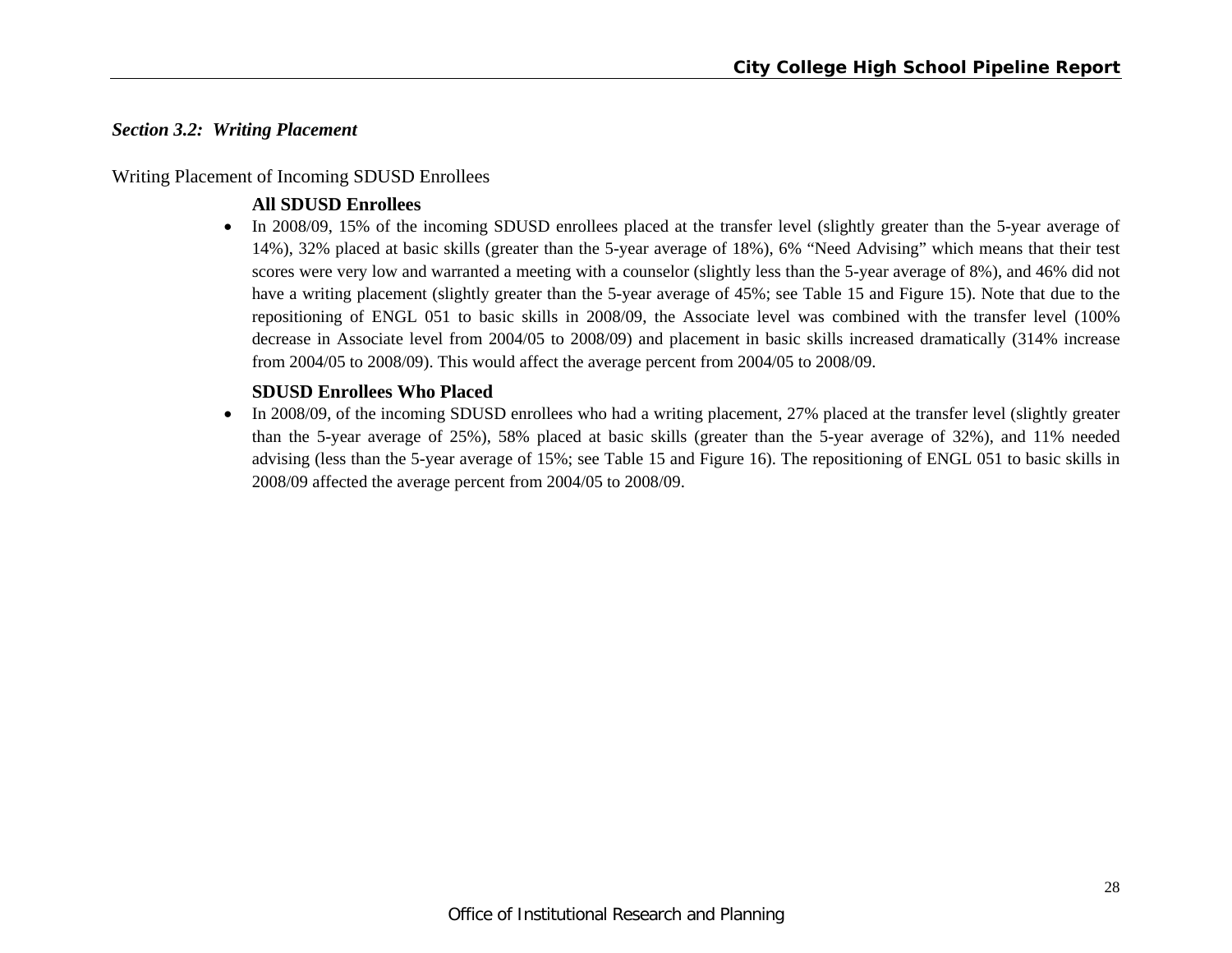| -                         |         |         | ັ       |         |         |                |                              |                           |                       |
|---------------------------|---------|---------|---------|---------|---------|----------------|------------------------------|---------------------------|-----------------------|
|                           | 2004/05 | 2005/06 | 2006/07 | 2007/08 | 2008/09 |                |                              | 2004/05 - 2008/09         |                       |
|                           | N.      | N       | N       | N       | N       |                | <b>All Enrollees</b>         |                           | <b>Placement Only</b> |
|                           |         |         |         |         |         | <b>Total N</b> |                              | <b>Average % % Change</b> | <b>Average %</b>      |
| <b>Transfer Level</b>     | 230     | 87      | 134     | 129     | 203     | 783            | 14%                          | -12%                      | 25%                   |
| Associate Level           | 196     | 192     | 186     | 252     | 10      | 1826           | 15%                          | $-100%$                   | 27%                   |
| <b>Basic Skills</b>       | 105     | 110     | 142     | 200     | 435     | 992            | 18%                          | 314%                      | 32%                   |
| Need Advising             | 55      | 101     | 118     | 112     | 83      | 469            | 8%                           | 51%                       | 15%                   |
| Take ESOL Test            |         |         | 0       |         | 28      | 28             | 0%                           | $\overline{\phantom{m}}$  | 1%                    |
| <b>Placement Only 586</b> |         | 490     | 580     | 693     | 749     | 3,098          | $\qquad \qquad \blacksquare$ | 28%                       | 100%                  |
| INo Placement             | 328     | 489     | 526     | 592     | 628     | 2,563          | 45%                          | 91%                       | ı – –                 |
| <b>All Enrollees 914</b>  |         | 979     | 1,106   | 1,285   | 1,377   | 5,661          | 100%                         | 51%                       | $- -$                 |

#### Table 15. Incoming SDUSD Enrollees by Writing Placement





Figure 15. All Incoming SDUSD Enrollees by Writing Placement Figure 16. Incoming SDUSD Enrollees Who Placed by Writing Placement

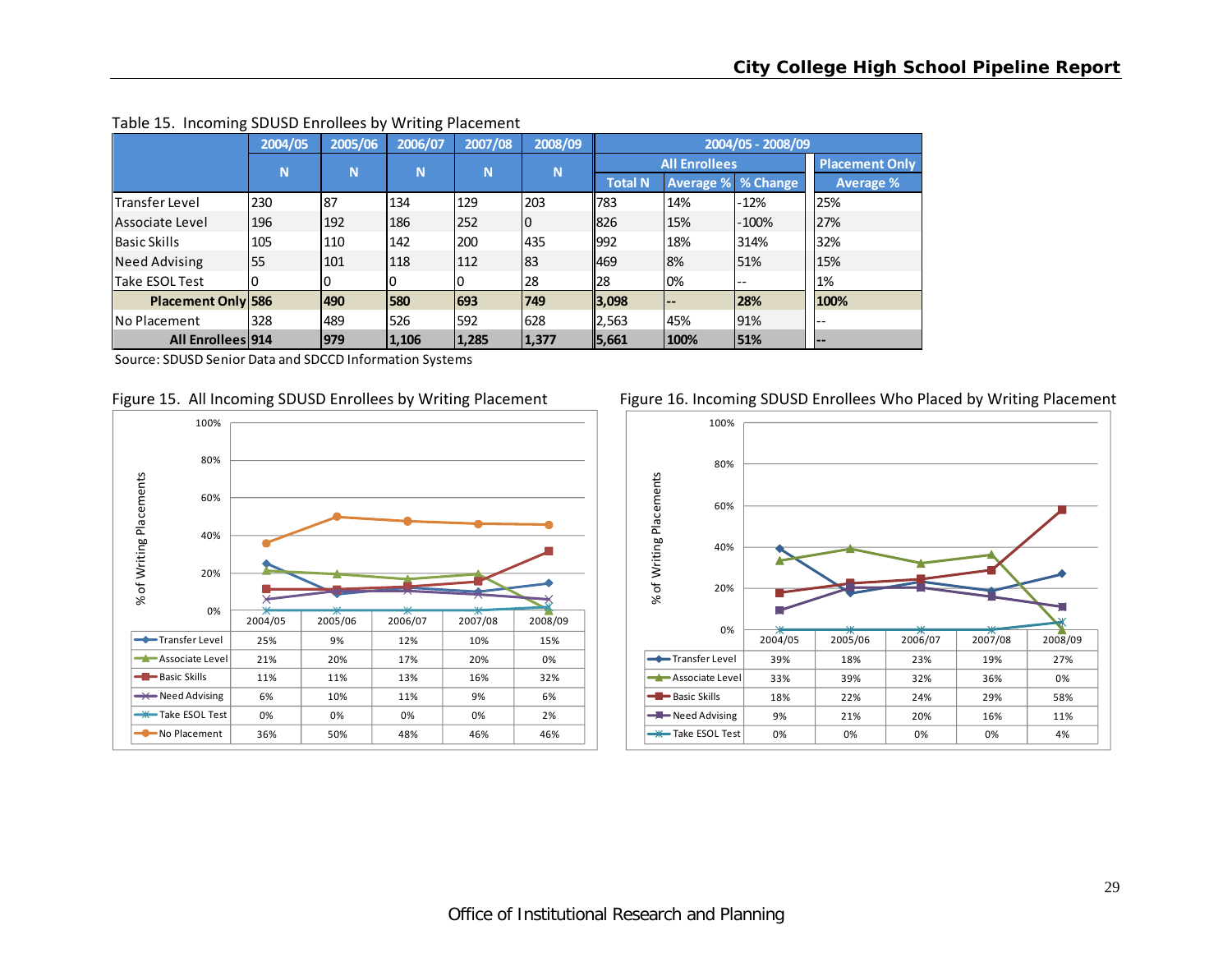Writing Placement of Incoming SDUSD Enrollees Among All SDUSD Enrollees by Preparation Level

# **SAT Score Ranges (see Table 16)**

- In 2008/09, among all incoming SDUSD enrollees who took both the reading and math SAT tests and who scored in the highest level of the SAT score ranges (1011-1600), 68% had no writing placement (greater than the 5-year average of 63%) and 29% placed at the transfer level (less than the 5-year average of 33%).
- In 2008/09, among all incoming SDUSD enrollees who scored in the mid-level SAT score range (771-1010), 72% had no writing placement and comparable percentages of students placed at basic skills (13%) or the transfer level (14%). On a 5-year average, the percentage of students who did not have a writing placement was 69%, and the percentages of students who placed at the basic skills or transfer levels were 6% and 14%, respectively.
- Among all incoming SDUSD enrollees who scored in the lowest SAT score range (400-770), 44% had no writing placement and 34% placed at basic skills in 2008/09. This differed from the 5-year averages in which 45% had no placement and 23% placed at basic skills. Note that the lowest two SAT score groups (400-770 and 771-1010) comparisons were most impacted by the repositioning of English courses to basic skills.

# **A to G Completion (see Table 17)**

- In 2008/09, among all incoming SDUSD enrollees who met the A to G requirements, 68% had no writing placement (comparable to the 5-year average of 67%), 15% placed at basic skills (greater than the 5-year average of 8%), and 14% placed at the transfer level (comparable to the 5-year average of 13%).
- In 2008/09, among all incoming SDUSD enrollees who did not meet the A to G requirements, 42% placed at basic skills (greater than the 5-year average of 23%), 32% had no writing placement (comparable to the 5-year average of 33%), and 15% placed at the transfer level (comparable to the 5-year average of 14%). The difference is due in part to the repositioning of the English classes in 2008/09; however, the impact is notable among both students who did and did not meet the A to G requirements.

## **Diploma Conferred (see Table 18)**

- $\bullet$  Among all incoming SDUSD enrollees who earned an honors diploma, a slightly greater proportion of students had no writing placement in 2008/09 (71%) compared to the 5-year average (69%) and a smaller proportion of students placed at the transfer level in 2008/09 (14% each).
- $\bullet$  Among all incoming SDUSD enrollees who earned a standard diploma, 41% had no placement, 35% placed at basic skills, and 16% placed at the transfer level. This is comparable to the 5-year average in terms of students with no writing placement (40%) or placement in the transfer level (14%), but differs in terms of placement in basic skills (21%).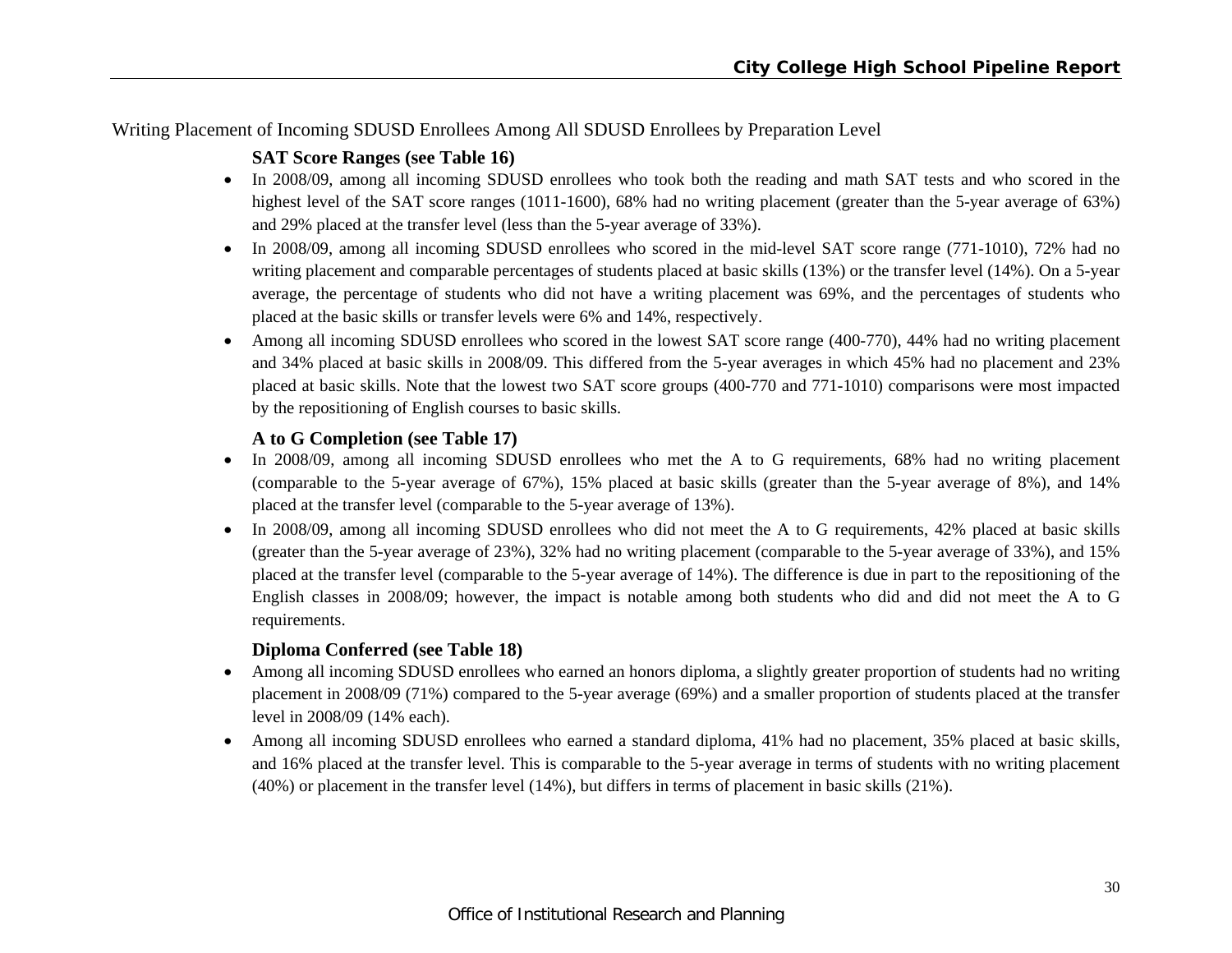$\bullet$  Among all incoming SDUSD enrollees who did not earn a diploma, 40% had no writing placement and 33% of students placed at basic skills. This is comparable to the 5-year average for students with no writing placement (42%) and differs for students placed at basic skills (16%). The difference is due in part to the repositioning of the English classes in 2008/09 and the impact is most notable among the students with no diploma and students with standard diplomas.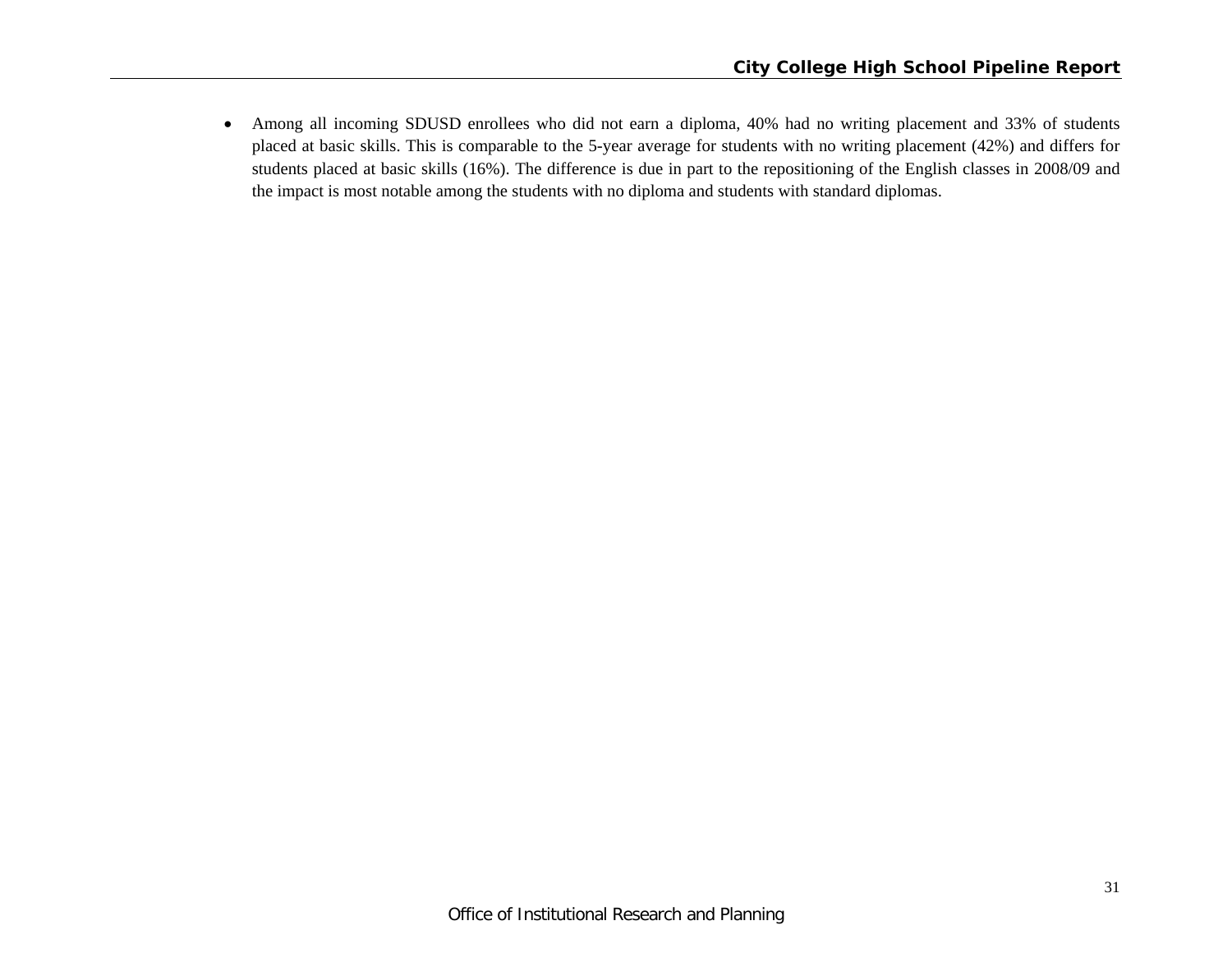|                       | ີ       |         |       |         |         |       |         |         |       | ັ       |         |       |         | ~       |       |         |       |                           |
|-----------------------|---------|---------|-------|---------|---------|-------|---------|---------|-------|---------|---------|-------|---------|---------|-------|---------|-------|---------------------------|
|                       |         | 2004/05 |       |         | 2005/06 |       |         | 2006/07 |       |         | 2007/08 |       |         | 2008/09 |       |         |       | 2004/05 - 2008/09 Average |
|                       | 400-770 | $771-$  | 1011- | 400-770 | 771-    | 1011- | 400-770 | $771-$  | 1011- | 400-770 | $771-$  | 1011- | 400-770 | $771-$  | 1011- | 400-770 | 771-  | 1011-                     |
|                       |         | 1010    | 1600  |         | 1010    | 1600  |         | 1010    | 1600  |         | 1010    | 1600  |         | 1010    | 1600  |         | 1010  | 1600                      |
| <b>Transfer Level</b> | 18%     | 31%     | 36%   | 5%      | 8%      | 32%   | 4%      | 13%     | 35%   | 2%      | 10%     | 33%   | 12%     | 14%     | 29%   | 7%      | 14%   | 33%                       |
| Associate Level       | 30%     | 12%     | 0%    | 23%     | 17%     | 6%    | 17%     | 14%     | 3%    | 15%     | 14%     | 8%    | 0%      | 0%      | 0%    | 15%     | 11%   | 3%                        |
| <b>Basic Skills</b>   | 20%     | 2%      | 2%    | 21%     | 4%      | 10%   | 14%     | 2%      | 0%    | 22%     | 5%      | 1%    | 34%     | 13%     | 3%    | 23%     | 6%    | 1%                        |
| Need Advising         | 4%      | 0%      | 0%    | 8%      | 10%     | 10%   | 13%     | 0%      | 0%    | 12%     | 1%      | 0%    | 7%      | 0%      | 0%    | 9%      | 0%    | 0%                        |
| Take ESOL Test        | 0%      | 0%      | 0%    | 0%      | 10%     | 10%   | 0%      | 0%      | 0%    | 0%      | 0%      | 0%    | 3%      | 0%      | 0%    | 1%      | 0%    | 0%                        |
| No Placement          | 27%     | 56%     | 63%   | 43%     | 71%     | 61%   | 52%     | 71%     | 62%   | 49%     | 69%     | 59%   | 44%     | 72%     | 68%   | 45%     | 69%   | 63%                       |
| Total %               | 100%    | 100%    | 100%  | 100%    | 100%    | 100%  | 100%    | 100%    | 100%  | 100%    | 100%    | 100%  | 100%    | 100%    | 100%  | 100%    | 100%  | 100%                      |
| Total N               | 93      | 232     | 59    | 103     | 263     | 62    | 166     | 315     | 165   | 214     | 384     | 192   | 181     | 403     | 109   | 757     | 1,597 | 387                       |

Table 16. Writing Placement of All Incoming SDUSD Enrollees by Combined Reading and Math SAT Score Ranges

Source: SDUSD Senior Data and SDCCD Information Systems

Table 17. Writing Placement of All Incoming SDUSD Enrollees by A to G Completion

|                        |         | 2004/05 |         | 2005/06 |         | 2006/07 |         | 2007/08 |         | 2008/09 |         | 2004/05-2008/09<br><b>Average</b> |
|------------------------|---------|---------|---------|---------|---------|---------|---------|---------|---------|---------|---------|-----------------------------------|
|                        | Not Met | Met     | Not Met | Met     | Not Met | Met     | Not Met | Met     | Not Met | Met     | Not Met | Met                               |
| <b>ITransfer Level</b> | 26%     | 24%     | 9%      | 8%      | 12%     | 12%     | 10%     | 10%     | 15%     | 14%     | 14%     | 13%                               |
| Associate Level        | 24%     | 16%     | 22%     | 15%     | 21%     | 9%      | 24%     | 11%     | 0%      | 0%      | 18%     | 9%                                |
| <b>Basic Skills</b>    | 14%     | 5%      | 14%     | 6%      | 18%     | 4%      | 20%     | 8%      | 42%     | 15%     | 23%     | 8%                                |
| <b>Need Advising</b>   | 9%      | 0%      | 14%     | 2%      | 15%     | 3%      | 12%     | 3%      | 8%      | 2%      | 12%     | 2%                                |
| Take ESOL Test         | 0%      | 0%      | 0%      | 0%      | 0%      | 0%      | 0%      | 0%      | 3%      | 1%      | 1%      | 0%                                |
| No Placement           | 27%     | 55%     | 41%     | 68%     | 34%     | 72%     | 33%     | 68%     | 32%     | 68%     | 33%     | 67%                               |
| Total %                | 100%    | 100%    | 100%    | 100%    | 100%    | 100%    | 100%    | 100%    | 100%    | 100%    | 100%    | 100%                              |
| Total N                | 625     | 289     | 657     | 322     | 706     | 400     | 819     | 466     | 853     | 524     | 3,660   | 2,001                             |

Source: SDUSD Senior Data and SDCCD Information Systems

Table 18. Writing Placement of All Incoming SDUSD Enrollees by Diploma Conferred

|                       |                      | 2004/05 |        |                       | 2005/06 |                           |      | 2006/07 |                           |      | 2007/08 |        |                       | 2008/09        |        |                       |         | 2004/05 - 2008/09 Average |
|-----------------------|----------------------|---------|--------|-----------------------|---------|---------------------------|------|---------|---------------------------|------|---------|--------|-----------------------|----------------|--------|-----------------------|---------|---------------------------|
|                       | No<br><b>Diploma</b> | Diploma | Honors | No<br>Diploma Diploma | Diploma | Honors<br>Diploma Diploma | No   | Diploma | Honors<br>Diploma Diploma | No   | Diploma | Honors | No<br>Diploma Diploma | <b>Diploma</b> | Honors | No<br>Diploma Diploma | Diploma | Honors<br>Diploma         |
| <b>Transfer Level</b> | 24%                  | 26%     | 22%    | 13%                   | 7%      | 12%                       | 16%  | 11%     | 13%                       | 9%   | 9%      | 13%    | 11%                   | 16%            | 14%    | 14%                   | 14%     | 14%                       |
| Associate Level       | 24%                  | 25%     | 6%     | 17%                   | 22%     | 13%                       | 12%  | 20%     | 9%                        | 17%  | 23%     | 12%    | 0%                    | 0%             | 0%     | 13%                   | 17%     | 8%                        |
| <b>Basic Skills</b>   | 9%                   | 13%     | 6%     | 8%                    | 14%     | 4%                        | 8%   | 16%     | 4%                        | 16%  | 18%     | 6%     | 33%                   | 35%            | 15%    | 16%                   | 21%     | 17%                       |
| Need Advising         | 5%                   | 7%      | 1%     | 11%                   | 12%     | 3%                        | 18%  | 12%     | 4%                        | 20%  | 8%      | 2%     | 13%                   | 6%             | 0%     | 14%                   | 9%      | 2%                        |
| Take ESOL Test        | 0%                   | 0%      | 0%     | 0%                    | 10%     | 10%                       | 0%   | 0%      | 0%                        | 0%   | 0%      | 0%     | 3%                    | 2%             | 0%     | 1%                    | 1%      | 0%                        |
| No Placement          | 37%                  | 28%     | 65%    | 51%                   | 44%     | 69%                       | 47%  | 41%     | 70%                       | 38%  | 41%     | 68%    | 40%                   | 41%            | 71%    | 42%                   | 40%     | 69%                       |
| Total %               | 100%                 | 100%    | 100%   | 100%                  | 100%    | 100%                      | 100% | 100%    | 100%                      | 100% | 100%    | 100%   | 100%                  | 100%           | 100%   | 100%                  | 100%    | 100%                      |
| Total N               | 139                  | 617     | 158    | 114                   | 675     | 190                       | 130  | 743     | 233                       | 196  | 830     | 259    | 188                   | 1975           | 214    | 767                   | 3,840   | 1,054                     |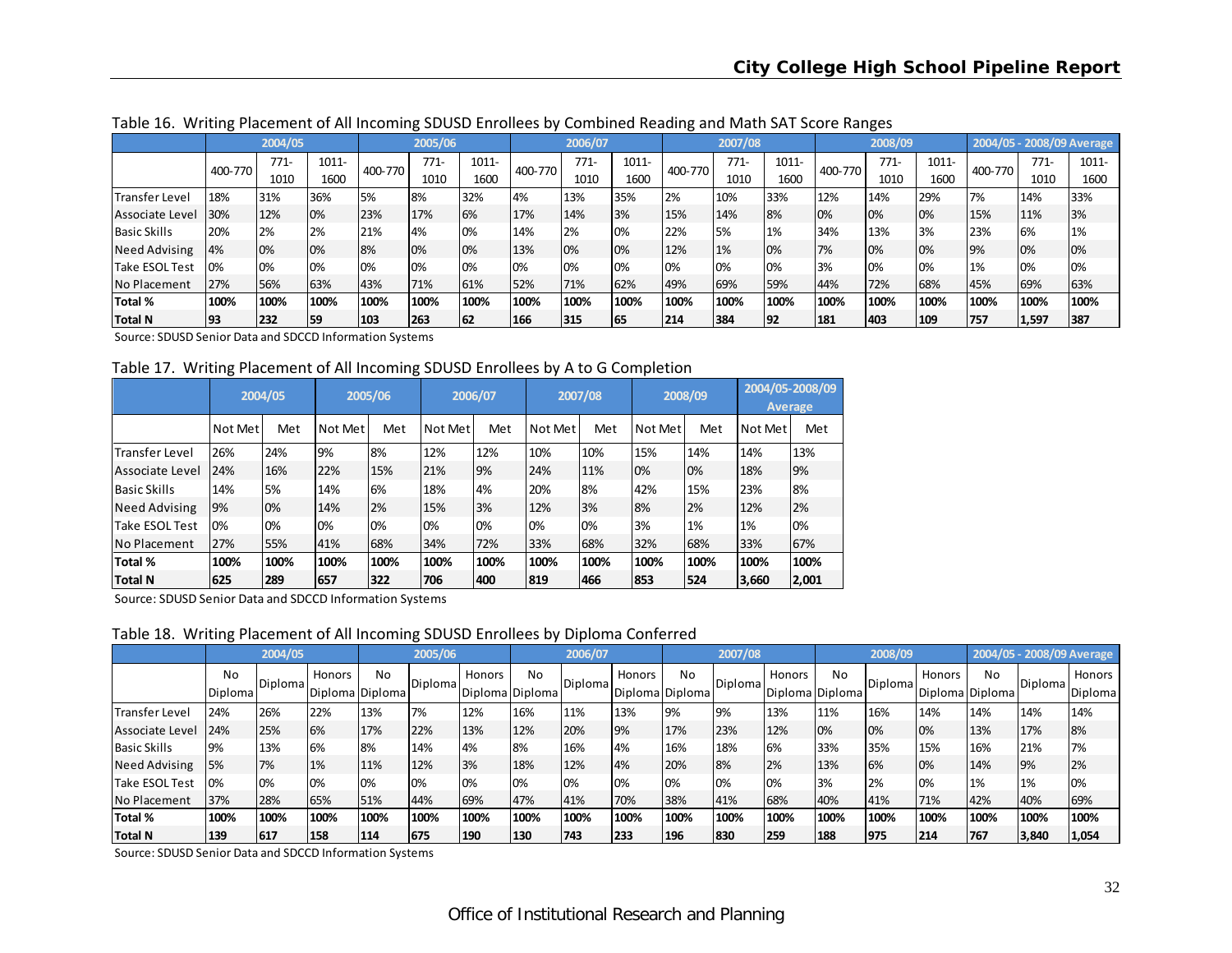# *Section 3.3: Math Placement*

# Math Placement of Incoming SDUSD Enrollees

# **All SDUSD Enrollees**

- In 2008/09, 9% of the incoming SDUSD enrollees placed at the transfer level (slightly greater than the 5-year average of 6%), 20% placed at the Associate level (slightly greater than the 5-year average of 18%), 24% placed at basic skills (less than the 5 year average of 29%), 2% were directed to take the algebra readiness test (slightly less than the 5-year average of 3%), and 45% had no math placement (equal to the 5-year average of 45%; see Table 19 and Figure 17).
- Transfer level placements had the greatest positive percentage change (177% increase) among all placement levels from 2004/05 to 2008/09, while students who were directed to take the algebra readiness test had the greatest negative percentage change (38% decrease) among all placement levels over the same time period.

# **SDUSD Enrollees Who Placed**

• In 2008/09, of the incoming SDUSD enrollees who had a math placement, 16% placed at the transfer level (greater than the 5year average of 11%), 36% placed at the Associate level (greater than the 5-year average of 32%), 44% placed at basic skills (less than the 5-year average of 52%), and 4% were directed to take the algebra readiness test (slightly less than the 5-year average of 5%; see Table 19 and Figure 18).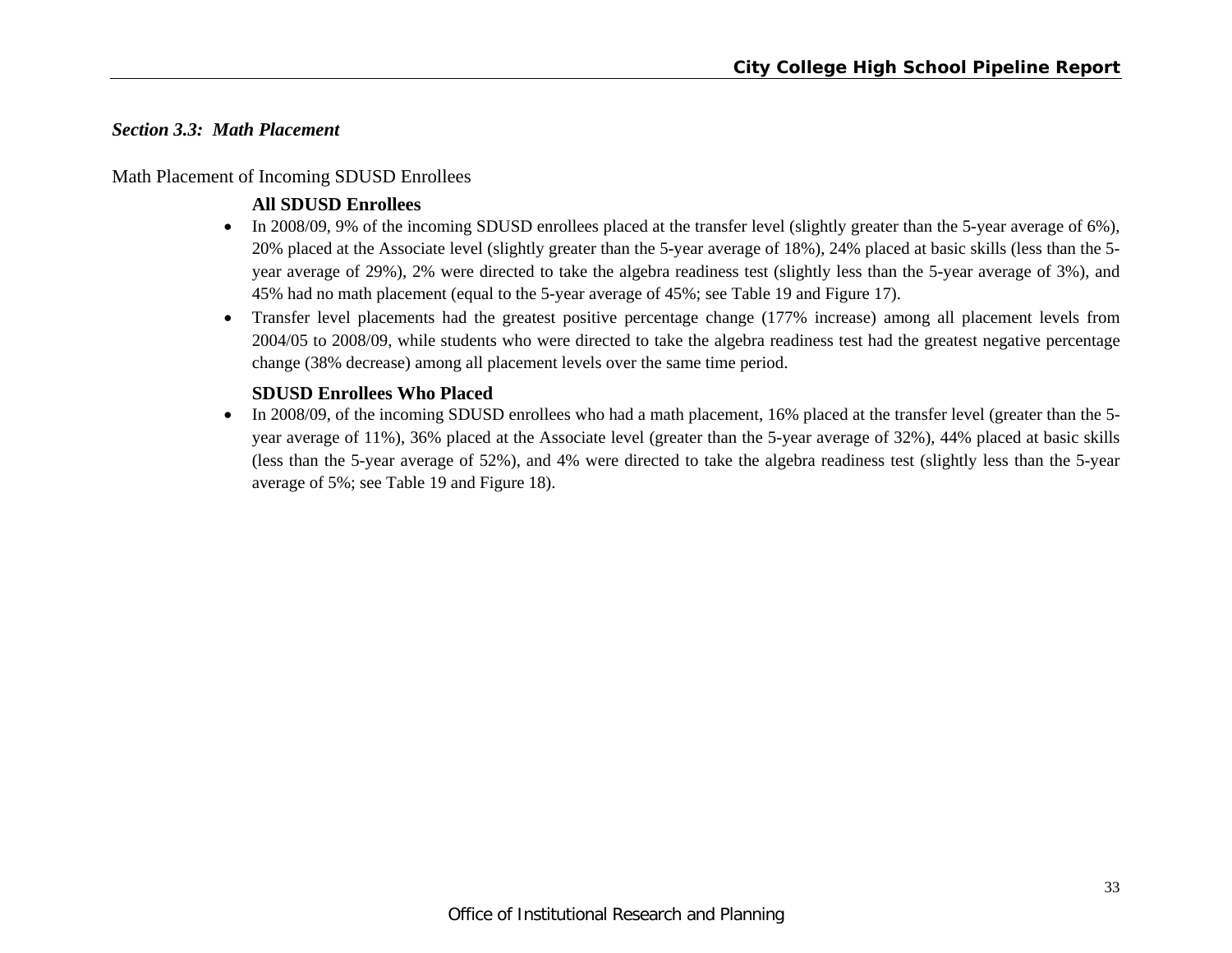|                             | 2004/05 | 2005/06 | 2006/07 | 2007/08 | 2008/09 |                |                      | 2004/05 - 2008/09 |                       |
|-----------------------------|---------|---------|---------|---------|---------|----------------|----------------------|-------------------|-----------------------|
|                             | N       | N       | N       | N       | N       |                | <b>All Enrollees</b> |                   | <b>Placement Only</b> |
|                             |         |         |         |         |         | <b>Total N</b> | Average % % Change   |                   | <b>Average %</b>      |
| <b>Transfer Level</b>       | 44      | 41      | 61      | 77      | 122     | 345            | 6%                   | 177%              | 11%                   |
| Associate Level             | 202     | 145     | 174     | 209     | 270     | 1,000          | 18%                  | 34%               | 32%                   |
| lBasic Skills               | 291     | 294     | 322     | 394     | 334     | 1,635          | 29%                  | 15%               | 52%                   |
| Take Algebra Readiness Test | 50      | 24      | 19      | 20      | 31      | 144            | 3%                   | -38%              | 5%                    |
| <b>Placement Only 587</b>   |         | 1504    | 576     | 700     | 757     | 3,124          | $- -$                | 29%               | 100%                  |
| <b>No Placement</b>         | 327     | 475     | 530     | 585     | 620     | 2,537          | 45%                  | 90%               | $-$                   |
| All Enrollees 914           |         | 979     | 1,106   | 1,285   | 1,377   | 5,661          | 100%                 | 51%               | $--$                  |

#### Table 19. Incoming SDUSD Enrollees by Math Placement

Source: SDUSD Senior Data and SDCCD Information Systems



#### Figure 17. All Incoming SDUSD Enrollees by Math Placement Figure 18. Incoming SDUSD Enrollees Who Placed by Math Placement

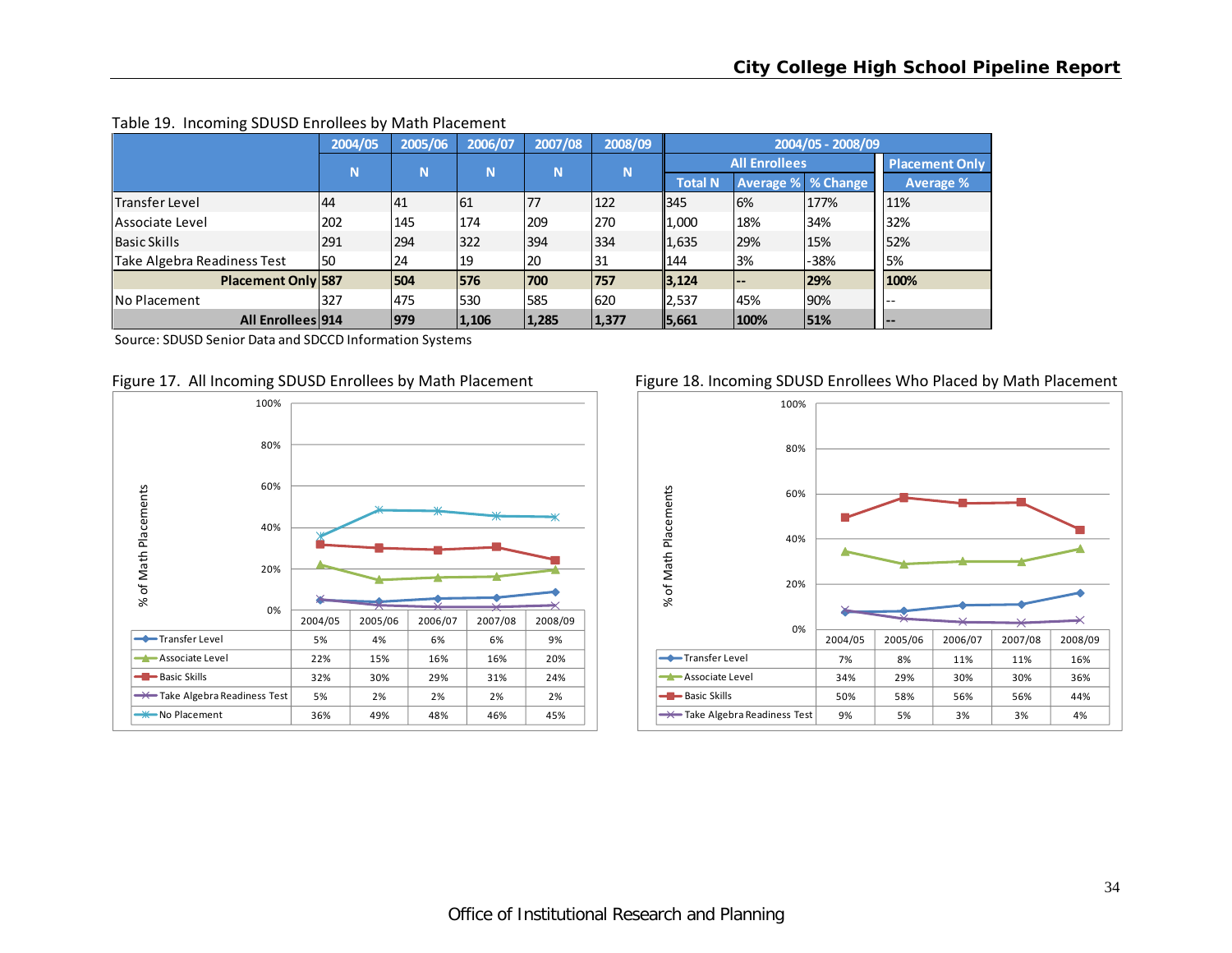Math Placement of Incoming SDUSD Enrollees Among All SDUSD Enrollees by Preparation Level

# **SAT Score Ranges (see Table 20)**

- In 2008/09, among all incoming SDUSD enrollees who took both the reading and math SAT tests and who scored in the highest level of the SAT score ranges (1011-1600), 66% had no math placement and 23% placed at the transfer level. This differs from the 5-year average in which fewer students had no placement (60%) and a greater proportion of students placed at the transfer level (26%).
- In 2008/09, among all incoming SDUSD enrollees who scored in the mid-level SAT score range (771-1010), 71% had no math placement and 12% placed at the Associate level. This differs from the 5-year averages in which 69% had no math placement and 16% placed at the Associate level.
- In 2008/09, among all incoming SDUSD enrollees who scored in the lowest SAT score range (400-770), 46% had no placement (equal to a 5-year average of 46%) and comparable proportions placed at the Associate level (24%; greater than the 5-year average of 15%) or basic skills (22%; less than the 5-year average of 32%).

# **A to G Completion (see Table 21)**

- Among all incoming SDUSD enrollees who met the A to G requirements, the majority (67%) had no placement and comparable proportions placed at the Associate or transfer levels (13% and 10%, respectively). This is comparable to the 5 year average for no math placement (67%), less than the 5-year average for Associate level placement (14%), and higher than the 5-year average for transfer level placement (8%).
- In 2008/09, among all incoming SDUSD enrollees who did not meet the A to G requirements, just over one-third placed at basic skills (35%; less than the 5-year average of 40%), 32% had no math placement (comparable to the 5-year average of 33%), and 24% placed at the Associate level (greater than the 5-year average of 20%).

# **Diploma Conferred (see Table 22)**

- In 2008/09, among all incoming SDUSD enrollees who earned an honors diploma, nearly 3 in 4 students (72%) had no math placement (greater than the 5-year average of 67%) and 12% placed at the transfer level (comparable to the 5-year average of 11%).
- In 2008/09, among all incoming SDUSD enrollees who earned a standard diploma, comparable proportions placed at the Associate level or basic skills (23% and 25%, respectively), and 40% had no math placement. The largest difference from the 5-year average occurred among those who placed at basic skills classes (33% for the 5-year average).
- In 2008/09, among all incoming SDUSD enrollees who did not earn a diploma, an equal proportion had no math placement or placement in basic skills (39% each). In 2008/09, placements in basic skills were comparable to the 5-year average of 38% and rates for those who had no math placement were lower than the 5-year average of 44%.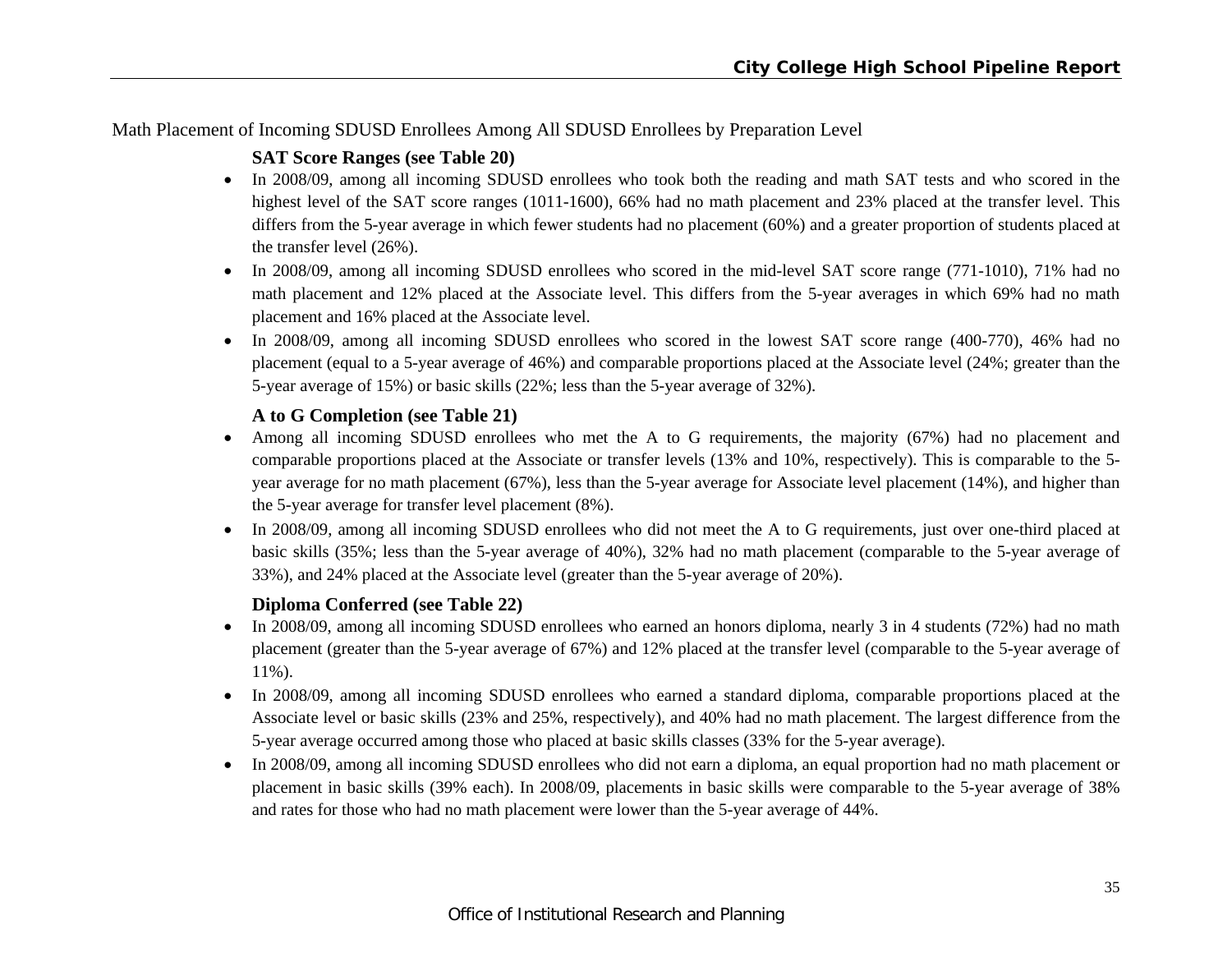|                       |         | 2004/05 |       |         | 2005/06 |       |         | 2006/07   |          |         | 2007/08 |          |           | 2008/09 |          |         |        | 2004/05 - 2008/09 Average |
|-----------------------|---------|---------|-------|---------|---------|-------|---------|-----------|----------|---------|---------|----------|-----------|---------|----------|---------|--------|---------------------------|
|                       | 400-770 | $771-$  | 1011- | 400-770 | $771-$  | 1011- | 400-770 | $771-$    | $1011 -$ | 400-770 | $771-$  | $1011 -$ | 400-770   | $771-$  | $1011 -$ | 400-770 | $771-$ | $1011 -$                  |
|                       |         | 1010    | 1600  |         | 1010    | 1600  |         | 1010      | 1600     |         | 1010    | 1600     |           | 1010    | 1600     |         | 1010   | 1600                      |
| Transfer Level        | 5%      | 5%      | 25%   | 2%      | 3%      | 21%   | 2%      | <b>5%</b> | 34%      | 1%      | 7%      | 28%      | <b>5%</b> | 9%      | 23%      | 3%      | 6%     | 26%                       |
| Associate Level       | 24%     | 27%     | 17%   | 7%      | 15%     | 11%   | 13%     | 16%       | 11%      | 9%      | 14%     | 15%      | 24%       | 12%     | 10%      | 15%     | 16%    | 13%                       |
| <b>Basic Skills</b>   | 38%     | 8%      | 0%    | 39%     | 7%      | 5%    | 29%     | 6%        | 10%      | 38%     | 8%      | 0%       | 22%       | 5%      | 1%       | 32%     | 7%     | 1%                        |
| Take Algebra          | 8%      | 4%      | 2%    | 5%      | 2%      | 0%    | 2%      | 1%        | 10%      | 2%      | 2%      | 1%       | 3%        | 2%      | 0%       | 4%      | 2%     | 1%                        |
| <b>Readiness Test</b> |         |         |       |         |         |       |         |           |          |         |         |          |           |         |          |         |        |                           |
| No Placement          | 26%     | 56%     | 56%   | 48%     | 72%     | 63%   | 53%     | 72%       | 55%      | 49%     | 69%     | 55%      | 146%      | 71%     | 66%      | 46%     | 69%    | 60%                       |
| Total %               | 100%    | 100%    | 100%  | 100%    | 100%    | 100%  | 100%    | 100%      | 100%     | 100%    | 100%    | 100%     | 100%      | 100%    | 100%     | 100%    | 100%   | 100%                      |
| Total N               | 93      | 232     | 59    | 103     | 263     | 62    | 166     | 1315      | 165      | 214     | 384     | 92       | 181       | 1403    | 109      | 757     | 1,597  | 387                       |

Table 20. Math Placement of All Incoming SDUSD Enrollees by Combined Reading and Math SAT Score Ranges

Source: SDUSD Senior Data and SDCCD Information Systems

Table 21. Math Placement of All Incoming SDUSD Enrollees by A to G Completion

|                                |         | 2004/05 |         | 2005/06 |         | 2006/07 |         | 2007/08 |         | 2008/09 |         | 2004/05-2008/09<br>Average |
|--------------------------------|---------|---------|---------|---------|---------|---------|---------|---------|---------|---------|---------|----------------------------|
|                                | Not Met | Met     | Not Met | Met     | Not Met | Met     | Not Met | Met     | Not Met | Met     | Not Met | Met                        |
| <b>Transfer Level</b>          | 3%      | 9%      | 3%      | 6%      | 4%      | 8%      | 5%      | 7%      | 8%      | 10%     | 5%      | 8%                         |
| Associate Level                | 21%     | 24%     | 16%     | 12%     | 18%     | 11%     | 19%     | 12%     | 24%     | 13%     | 20%     | 14%                        |
| <b>Basic Skills</b>            | 42%     | 9%      | 40%     | 10%     | 41%     | 9%      | 42%     | 10%     | 35%     | 7%      | 40%     | 9%                         |
| Take Algebra<br>Readiness Test | 6%      | 4%      | 3%      | 2%      | 2%      | 1%      | 1%      | 3%      | 2%      | 3%      | 2%      | 3%                         |
| <b>No Placement</b>            | 28%     | 53%     | 38%     | 69%     | 34%     | 72%     | 33%     | 68%     | 32%     | 67%     | 33%     | 67%                        |
| Total %                        | 100%    | 100%    | 100%    | 100%    | 100%    | 100%    | 100%    | 100%    | 100%    | 100%    | 100%    | 100%                       |
| <b>Total N</b>                 | 625     | 289     | 657     | 322     | 706     | 400     | 819     | 466     | 853     | 524     | 3,660   | 2,001                      |

Source: SDUSD Senior Data and SDCCD Information Systems

Table 22. Math Placement of All Incoming SDUSD Enrollees by Diploma Conferred

|                                       |               | 2004/05 |                           |      | 2005/06 |                           |      | 2006/07 |               |                       | 2007/08        |                           |           | 2008/09 |        |                       |            | 2004/05 - 2008/09 Average |
|---------------------------------------|---------------|---------|---------------------------|------|---------|---------------------------|------|---------|---------------|-----------------------|----------------|---------------------------|-----------|---------|--------|-----------------------|------------|---------------------------|
|                                       | No<br>Diploma | Diploma | Honors<br>Diploma Diploma | No   | Diploma | Honors<br>Diploma Diploma | No   | Diploma | <b>Honors</b> | No<br>Diploma Diploma | <b>Diploma</b> | Honors<br>Diploma Diploma | <b>No</b> | Diploma | Honors | No<br>Diploma Diploma | Diploma    | Honors<br>Diploma         |
| Transfer Level                        | 1%            | 4%      | 11%                       | 3%   | 3%      | 10%                       | 3%   | 5%      | 10%           | 2%                    | 5%             | 12%                       | <b>5%</b> | 9%      | 12%    | 3%                    | <b>15%</b> | 11%                       |
| Associate Level                       | 15%           | 25%     | 18%                       | 12%  | 16%     | 12%                       | 15%  | 17%     | 12%           | 13%                   | 18%            | 14%                       | 14%       | 23%     | 7%     | 14%                   | 20%        | 12%                       |
| <b>Basic Skills</b>                   | 37%           | 37%     | 6%                        | 30%  | 36%     | 8%                        | 31%  | 35%     | 9%            | 48%                   | 34%            | 7%                        | 39%       | 25%     | 6%     | 38%                   | 33%        | 7%                        |
| Take Algebra<br><b>Readiness Test</b> | 3%            | 6%      | 14%                       | 10%  | 3%      | 3%                        | 2%   | 2%      | 1%            | 0%                    | 2%             | 2%                        | 2%        | 2%      | 2%     | 1%                    | 13%        | 2%                        |
| <b>No Placement</b>                   | 44%           | 28%     | 61%                       | 55%  | 42%     | 67%                       | 50%  | 41%     | 69%           | 37%                   | 41%            | 65%                       | 39%       | 40%     | 72%    | 44%                   | 39%        | 67%                       |
| Total %                               | 100%          | 100%    | 100%                      | 100% | 100%    | 100%                      | 100% | 100%    | 100%          | 100%                  | 100%           | 100%                      | 100%      | 100%    | 100%   | 100%                  | 100%       | 100%                      |
| <b>Total N</b>                        | 139           | 617     | 158                       | 114  | 675     | 190                       | 130  | 743     | 1233          | 196                   | 830            | 259                       | 188       | 975     | 214    | 767                   | 3,840      | 1,054                     |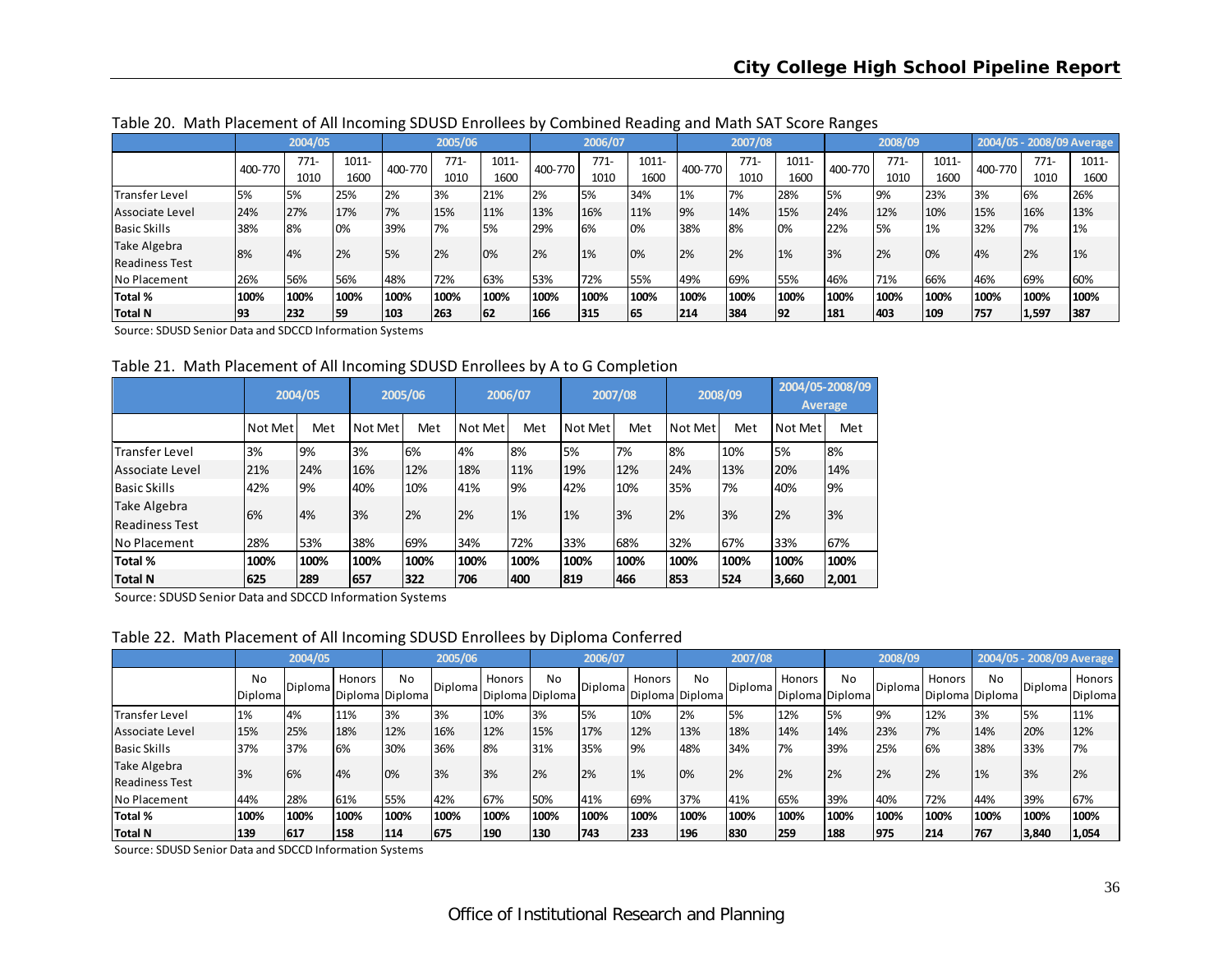# *Section 3.4: ESOL Placement*

# ESOL Placement of Incoming SDUSD Enrollees

# **All SDUSD Enrollees**

- In 2008/09, most incoming SDUSD enrollees did not have an ESOL placement (97%), which is equal to the 5-year average of 97% (see Tables 23 and Figure 19).
- From 2004/05 to 2008/09, the number of students who had an ESOL placement rose by 33% and the number of students who did not have an ESOL placement rose by 51%.

# **SDUSD Enrollees Who Placed**

In 2008/09, of the incoming SDUSD enrollees who had an ESOL placement, 18% placed at level 40 (slightly less than the 5year average of 19%), 15% placed at level 30 (less than the 5-year average of 24%), 10% placed at level 20 (less than the 5 year average of 15%), and 58% placed at level 19 (greater than the 5-year average of 42%; see Table 23 and Figure 20).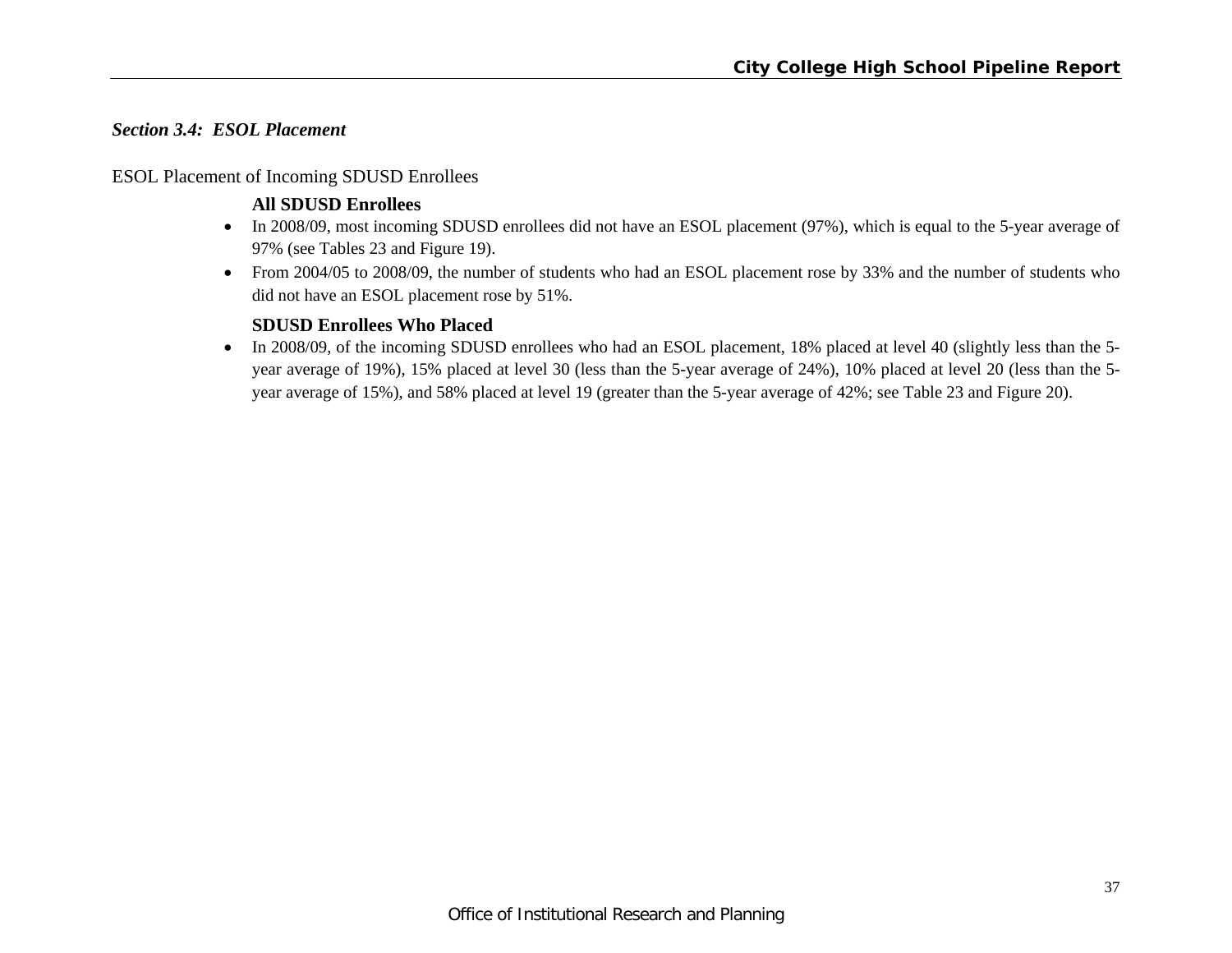|                          | 2004/05 | 2005/06 | 2006/07 | 2007/08          | 2008/09  | 2004/05 - 2008/09    |       |                           |                       |  |
|--------------------------|---------|---------|---------|------------------|----------|----------------------|-------|---------------------------|-----------------------|--|
|                          | N       |         |         | N<br>N<br>N<br>N |          | <b>All Enrollees</b> |       |                           | <b>Placement Only</b> |  |
|                          |         |         |         |                  |          | <b>Total N</b>       |       | <b>Average % % Change</b> | Average %             |  |
| 40                       |         |         |         | 110              |          | 34                   | 1%    | 250%                      | 19%                   |  |
| 30                       |         | 6       | 11      | 10               | <b>6</b> | 142                  | 1%    | -33%                      | 24%                   |  |
| 20                       |         |         |         | 4                | 4        | 27                   | 0%    | $-43%$                    | 15%                   |  |
| 19                       | 12      | 13      | .17     | 19               | 23       | 74                   | 1%    | 92%                       | 42%                   |  |
| <b>Placement Only 30</b> |         | 32      | 142     | 33               | 140      | 177                  | $- -$ | 33%                       | 100%                  |  |
| <b>I</b> No Placement    | 884     | 947     | 1,064   | 1,252            | 1,337    | 5,484                | 97%   | 51%                       | --                    |  |
| <b>All Enrollees 914</b> |         | 979     | 1,106   | 1,285            | 1,377    | 5,661                | 100%  | 51%                       | <b>.</b>              |  |

#### Table 23. Incoming SDUSD Enrollees by ESOL Placement

Source: SDUSD Senior Data and SDCCD Information Systems





# Figure 19. All Incoming SDUSD Enrollees by ESOL Placement Figure 20. Incoming SDUSD Enrollees Who Placed by ESOL Placement

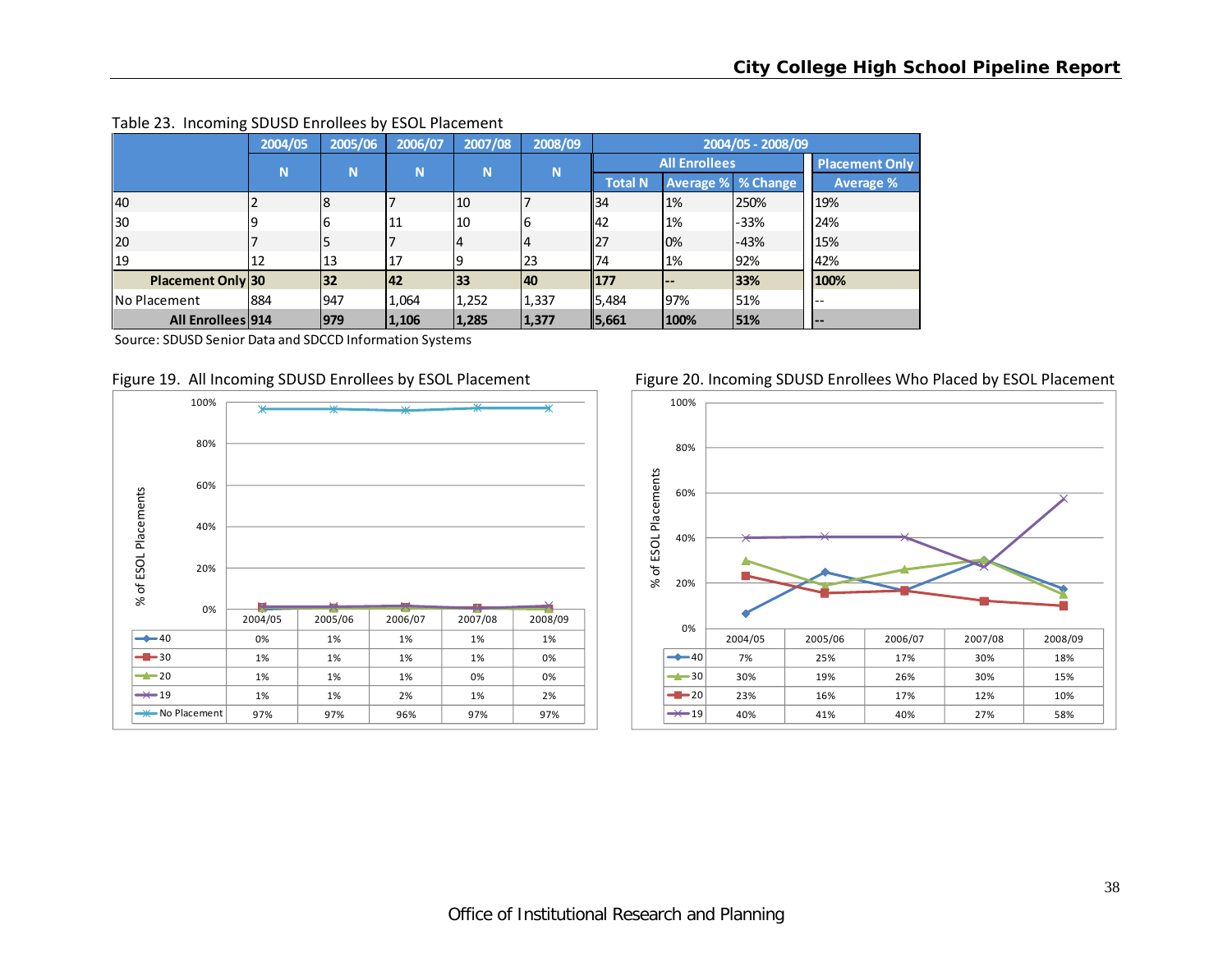# ESOL Placement Among Those Who Placed by Preparation Level

Due to the small number of students with an ESOL placement, only those who placed are discussed in this section. Also note the small counts in some categories when comparing percentages.

# **SAT Score Ranges (see Table 24)**

- From 2004/05 to 2008/09, few of the incoming SDUSD enrollees took the reading and math SAT tests and had an ESOL placement (29 students). Almost all of those students were in the lowest SAT score range (400-770; 28 students).
- From 2004/05 to 2008/09, among those who scored in the lowest SAT score range (400-770) and who had an ESOL placement, 21% placed at level 40, 14% placed at level 30, 11% placed at level 20, and the majority (54%) placed at level 19.

# **A to G Completion (see Table 25)**

- From 2004/05 to 2008/09, 90% of the incoming SDUSD enrollees who had an ESOL placement were students who had not completed the A to G requirements (158 students out of 177), while the remaining 10% had completed the A to G requirements (19 students).
- In 2008/09, among those who did not meet the A to G requirements and who had an ESOL placement, 14% placed at level 40 (slightly less than the 5-year average of 16%), 17% placed at level 30 (less than the 5-year average of 25%), 11% placed at level 20 (less than the 5-year average of 17%), and the majority (57%) placed at level 19 (greater than the 5-year average of 42%).

# **Diploma Conferred (see Table 26)**

- From 2004/05 to 2008/09, the majority of the incoming SDUSD enrollees who had an ESOL placement were students who had received a standard diploma (69%; 122 students out of 177), followed by students who did not receive a diploma (21%; 38 students). Ten percent of students who had an ESOL placement received an honors diploma (17 students).
- In 2008/09, among those who earned a standard diploma and who had an ESOL placement, 20% placed at level 40 (equal to the 5-year average of 20%), 17% placed at level 30 (less than the 5-year average of 24%), 7% placed at level 20 (less than the 5-year average of 16%), and the majority (57%) placed at level 19 (greater than the 5-year average of 40%).
- In 2008/09, among those who did not earn a diploma and had an ESOL placement, students were evenly spread between levels 40, 30 and 20 (11% each) and all were less than the 5-year average of 16%, 18%, and 13%, respectively. The majority (67%) placed at level 19 (greater than the 5-year average of 53%).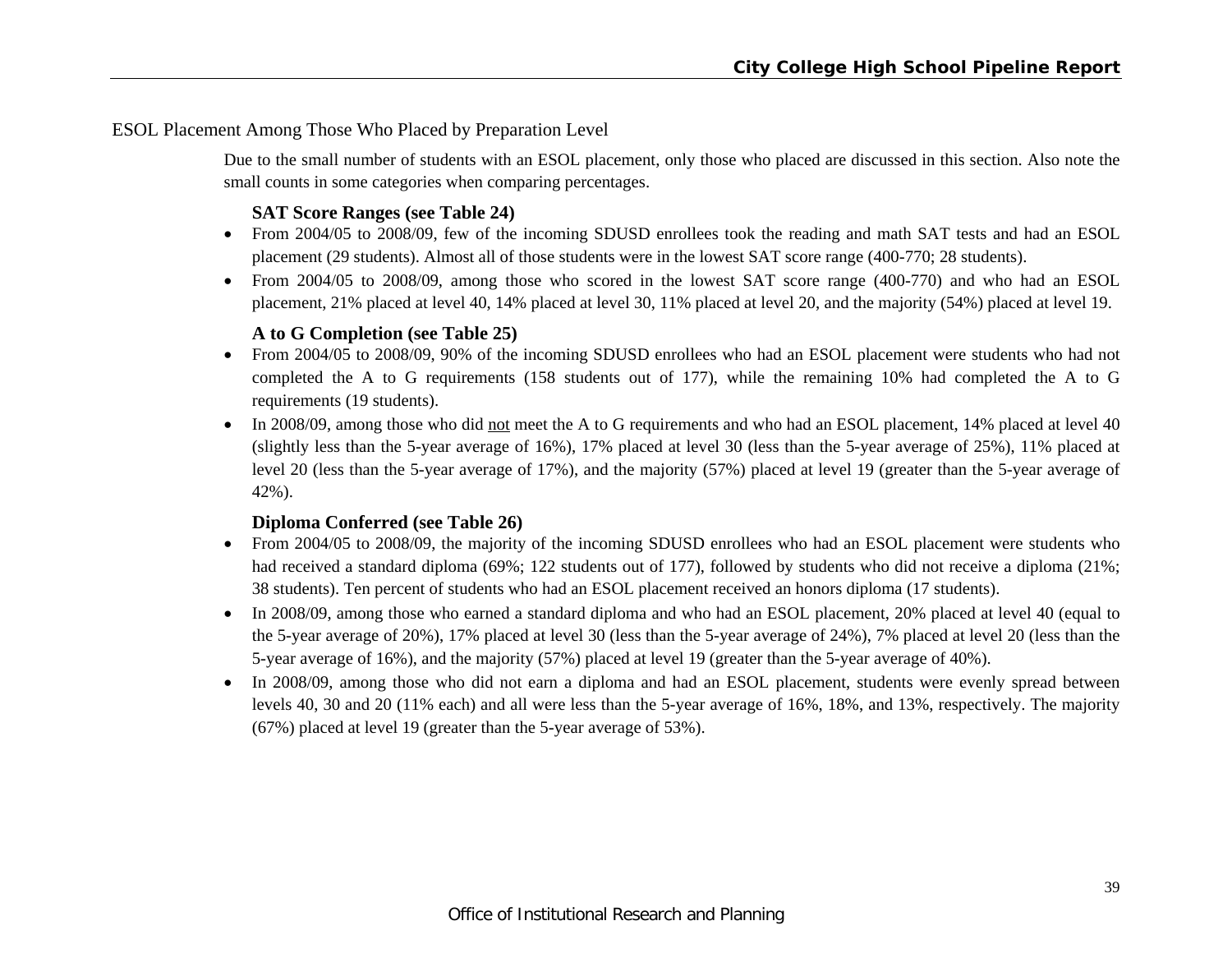|                |         | 2004/05 |       |         | 2005/06 |          |         | 2006/07 |       | ັ       | 2007/08 |       |         | 2008/09 |       |         |        | 2004/05 - 2008/09 Average |
|----------------|---------|---------|-------|---------|---------|----------|---------|---------|-------|---------|---------|-------|---------|---------|-------|---------|--------|---------------------------|
|                | 400-770 | $771-$  | 1011- | 400-770 | $771 -$ | $1011 -$ | 400-770 | $771-$  | 1011- | 400-770 | $771-$  | 1011- | 400-770 | $771-$  | 1011- | 400-770 | $771-$ | 1011-                     |
|                |         | 1010    | 1600  |         | 1010    | 1600     |         | 1010    | 1600  |         | 1010    | 1600  |         | 1010    | 1600  |         | 1010   | 1600                      |
| 40             | 0%      | 10%     | 10%   | 0%      | 0%      | 0%       | 13%     | 10%     | 0%    | 17%     | 0%      | 0%    | 40%     | 0%      | 0%    | 21%     | 0%     |                           |
| 130            | 0%      | 10%     | 10%   | 100%    | 0%      | 0%       | 13%     | 0%      | 0%    | 17%     | 100%    | 0%    | 0%      | 0%      | 0%    | 14%     | 100%   |                           |
| 20             | 50%     | 10%     | 10%   | 0%      | 10%     | 10%      | 13%     | 10%     | 0%    | 17%     | 0%      | 0%    | 0%      | 0%      | 0%    | 11%     | 10%    |                           |
| l 19           | 50%     | 10%     | 0%    | 0%      | 0%      | 0%       | 63%     | 10%     | 0%    | 50%     | 0%      | 0%    | 60%     | 0%      | 0%    | 154%    | 0%     |                           |
| <b>Total %</b> | 100%    | 10%     | 10%   | 100%    | 10%     | 10%      | 100%    | 10%     | 0%    | 100%    | 100%    | 0%    | 100%    | 0%      | 0%    | 100%    | 100%   |                           |
| <b>Total N</b> |         | 10      | 10    |         |         |          | 18      | 10      | 10    |         |         |       | 10      |         | 10    | 28      |        |                           |

Table 24. ESOL Placement of Incoming SDUSD Enrollees by Combined Reading and Math SAT Score Ranges

Source: SDUSD Senior Data and SDCCD Information Systems

Table 25. ESOL Placement of Incoming SDUSD Enrollees by A to G Completion

|                | 2004/05 |      | 2005/06 |      |         | 2006/07 |         | 2007/08 |           | 2008/09 |         | 2004/05-2008/09<br><b>Average</b> |  |
|----------------|---------|------|---------|------|---------|---------|---------|---------|-----------|---------|---------|-----------------------------------|--|
|                | Not Met | Met  | Not Met | Met  | Not Met | Met     | Not Met | Met     | Not Met l | Met     | Not Met | Met                               |  |
| 40             | 3%      | 100% | 21%     | 50%  | 14%     | 40%     | 28%     | 50%     | 14%       | 40%     | 16%     | 47%                               |  |
| 30             | 31%     | 0%   | 18%     | 25%  | 30%     | 0%      | 31%     | 25%     | 17%       | 0%      | 25%     | 11%                               |  |
| 20             | 24%     | 0%   | 18%     | 0%   | 19%     | 0%      | 14%     | 0%      | 11%       | 0%      | 17%     | 0%                                |  |
| 19             | 41%     | 0%   | 43%     | 25%  | 38%     | 60%     | 28%     | 25%     | 57%       | 60%     | 42%     | 42%                               |  |
| Total %        | 100%    | 100% | 100%    | 100% | 100%    | 100%    | 100%    | 100%    | 100%      | 100%    | 100%    | 100%                              |  |
| <b>Total N</b> | 29      |      | 28      | 14   | 37      | 5       | 29      | 14      | 35        | 15      | 158     | 19                                |  |

Source: SDUSD Senior Data and SDCCD Information Systems

#### Table 26. ESOL Placement of Incoming SDUSD Enrollees by Diploma Conferred

|                |                      | 2004/05 |        |                             | 2005/06           |        |                       | 2006/07          |               |                           | 2007/08          |        |                       | 2008/09        |        |                       | 2004/05 - 2008/09 Average |                   |
|----------------|----------------------|---------|--------|-----------------------------|-------------------|--------|-----------------------|------------------|---------------|---------------------------|------------------|--------|-----------------------|----------------|--------|-----------------------|---------------------------|-------------------|
|                | <b>No</b><br>Diploma | Diploma | Honors | No<br>l Diploma l Diploma l | <b>I</b> Diplomal | Honors | No<br>Diploma Diploma | <b>IDiplomal</b> | <b>Honors</b> | No<br>  Diploma   Diploma | <b>IDiplomal</b> | Honors | No<br>Diploma Diploma | <b>Diploma</b> | Honors | No<br>Diploma Diploma | Diploma                   | Honors<br>Diploma |
| 40             | 25%                  | 4%      | 10%    | 0%                          | 26%               | 33%    | 20%                   | 13%              | 22%           | 15%                       | 44%              | 0%     | 11%                   | 20%            | 0%     | 16%                   | 20%                       | 18%               |
| 130            | 50%                  | 29%     | 10%    | 10%                         | 15%               | 67%    | 20%                   | 26%              | 33%           | 15%                       | 39%              | 50%    | 11%                   | 17%            | 0%     | 18%                   | 24%                       | 35%               |
| <b>20</b>      | 0%                   | 29%     | 10%    | 0%                          | 19%               | 0%     | 20%                   | 13%              | 22%           | 15%                       | 11%              | 0%     | 11%                   | 7%             | 100%   | 13%                   | 16%                       | 18%               |
| 119            | 25%                  | 38%     | 100%   | 100%                        | 41%               | 10%    | 40%                   | 48%              | 22%           | <b>54%</b>                | 6%               | 50%    | 67%                   | 57%            | 0%     | 53%                   | 40%                       | 29%               |
| <b>Total %</b> | 100%                 | 100%    | 100%   | 100%                        | 100%              | 100%   | 100%                  | 100%             | 100%          | 100%                      | 100%             | 100%   | 100%                  | 100%           | 100%   | 100%                  | 100%                      | 100%              |
| <b>Total N</b> |                      | 24      |        |                             | 27                | 13     | 10                    | 23               |               | 13                        | 18               |        |                       | 130            |        | 138                   | 122                       | 117               |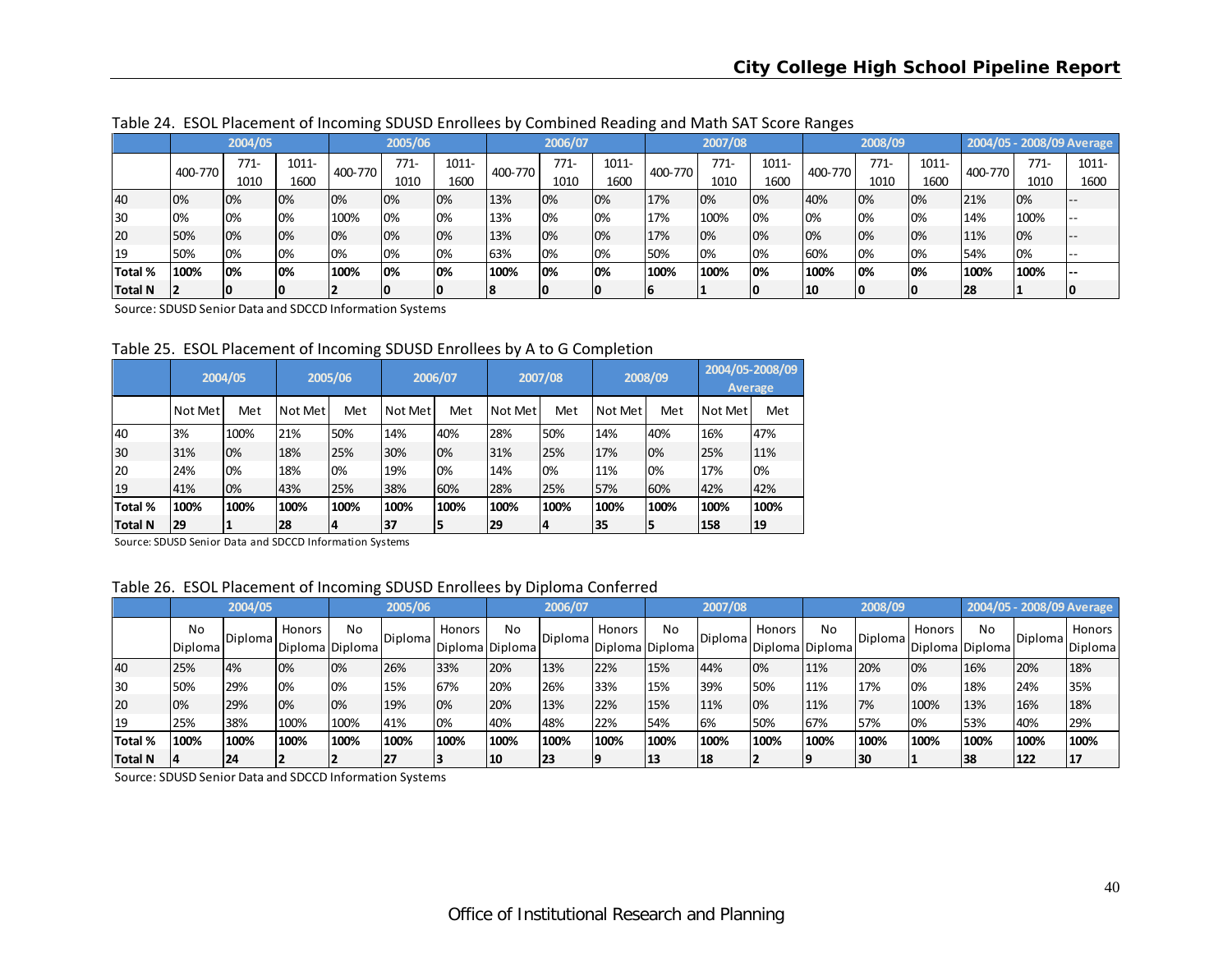# **Chapter 4: Performance Outcomes of Incoming SDUSD Enrollees by Preparation Level**

Chapter 4 describes how incoming SDUSD enrollees performed during their first academic term at City College after their senior year in high school. This chapter is divided into three sections: Retention, Successful Course Completion, and Mean Term GPA. Please see page 7 for operational definitions of retention and success rates.

## *Section 4.1: Retention*

Figure 21 shows retention rates for incoming SDUSD enrollees from 2004/05 to 2008/09. Figures 22, 23, and 24 show retention rates for incoming SDUSD enrollees from 2004/05 to 2008/09 disaggregated by incoming preparation levels.

 $\bullet$  The overall retention rates for incoming SDUSD enrollees increased over the 5-year period being reported, from 86% in 2004/05 to 89% in 2008/09 (see Figure 21).

Retention by Preparation Level

- The percentage difference between the retention rates of SDUSD enrollees by A to G completion and diploma conferred varied proportionately by preparation level. From 2004/05 to 2008/09, the retention rates of students who met the A to G requirements were 6% to 12% higher than students who did not meet the A to G requirements (see Figure 23).
- Likewise, from 2004/05 to 2008/09, the retention rates of students who earned honors diplomas were 5% to 10% higher than those students who earned standard diplomas and the retention rates of students who earned standard diplomas were 11% to 17% higher than those students who did not earn a diploma (see Figure 24).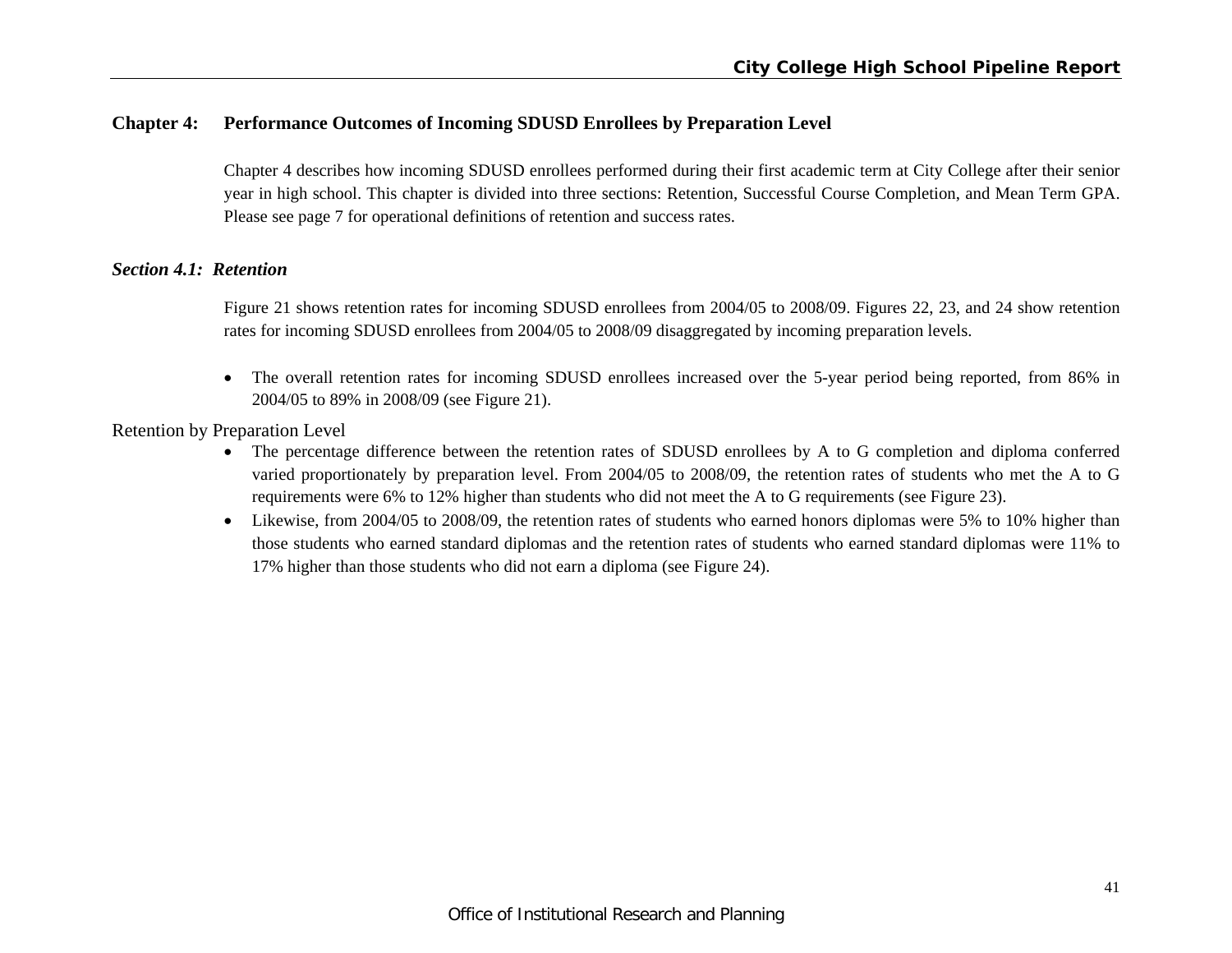

Figure 21. Incoming SDUSD Enrollees by Retention Rate SAT Score Range

Figure 22. Retention Rates by Combined Reading and Math





Figure 23. Retention Rates by A to G Completion Figure 24. Retention Rates by Diploma Conferred

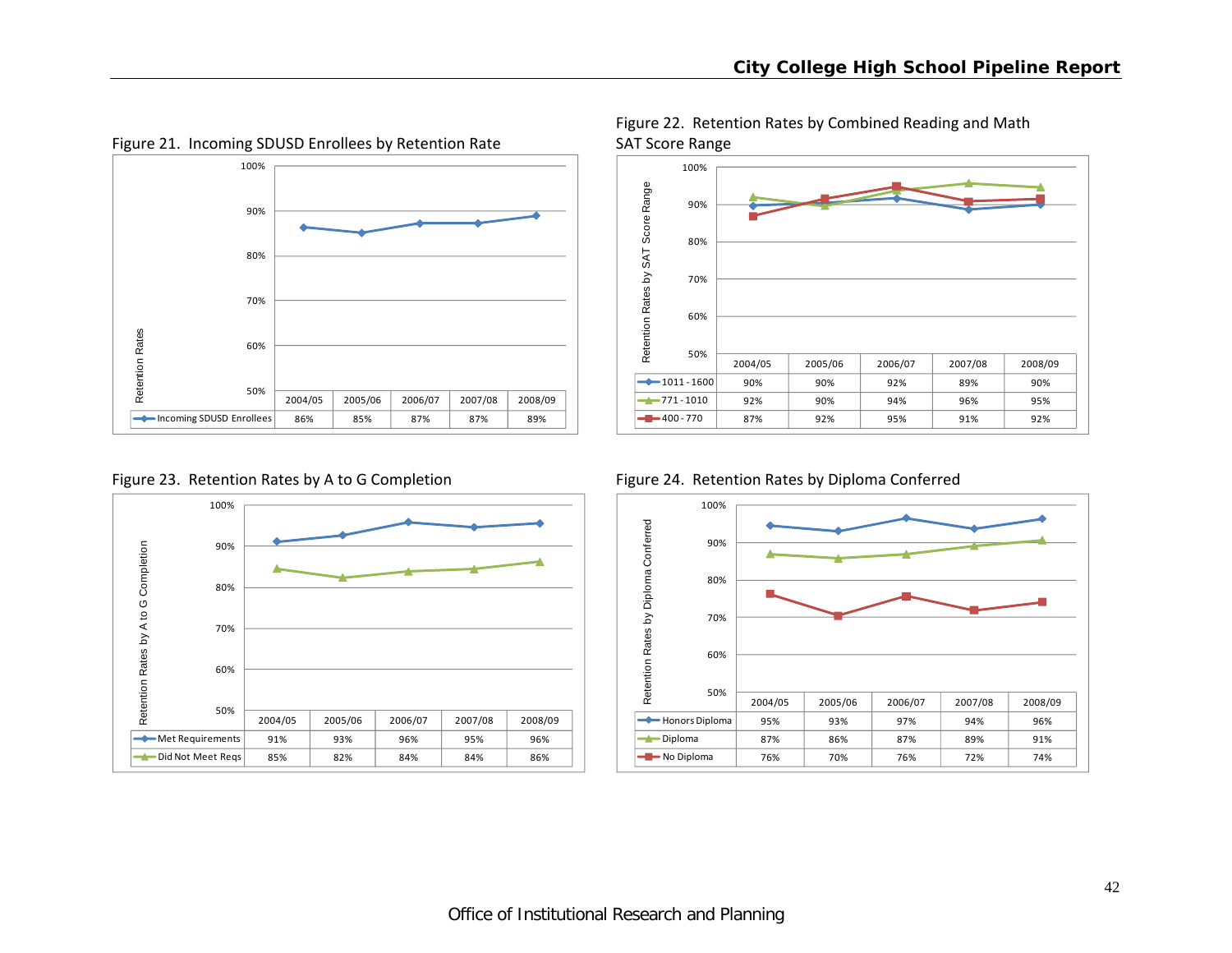# *Section 4.2: Success Rates*

Figure 25 shows success rates (successful course completion) for incoming SDUSD enrollees from 2004/05 to 2008/09. Figures 26, 27, and 28 show success rates for incoming SDUSD enrollees from 2004/05 to 2008/09 disaggregated by incoming preparation levels.

 The overall success rates for incoming SDUSD enrollees remained relatively stable over the 5-year period being reported, ranging from 55% to 58% (see Figure 25).

#### Success by Preparation Level

The percentage difference between the success rates for SDUSD enrollees by SAT score range, A to G completion, and diploma conferred varied proportionately by preparation level from 2004/05 to 2008/09.

- From 2004/05 to 2008/09, the success rates of students who scored in the mid-level SAT score range (771-1010) were 2% to 9% higher than the success rates of students who scored in the lowest SAT score range (400-770). The success rates of students who scored in the highest SAT score range (1011-1600) varied considerably from 2004/05 to 2008/09 (68% in 2004/05, 79% in 2005/06, 62% in 2006/07, 75% in 2007/08, and 68% in 2008/09) and ranged from -1% below to 16% higher than the success rates of students who scored in the mid-level SAT score range (see Figure 26).
- $\bullet$  The success rates of students who met the A to G requirements were 10% to 17% higher than students who did not meet the A to G requirements over 5 years, and the difference narrowed each consecutive year (see Figure 27).
- $\bullet$  From 2004/05 to 2008/09, the success rates of students who earned honors diplomas were higher than students who earned standard diplomas by a difference of 8% to 22%; however, the difference narrowed each consecutive year. Students who did not earn a diploma had the lowest success rates across 5 years and generally scored 6% to 24% below standard diploma possessors. The success rates of students who did not earn a diploma varied from 2004/05 to 2008/09 (38% in 2004/05, 39% in 2005/06, 48% in 2006/07, 35% in 2007/08 and 43% in 2008/09; see Figure 28).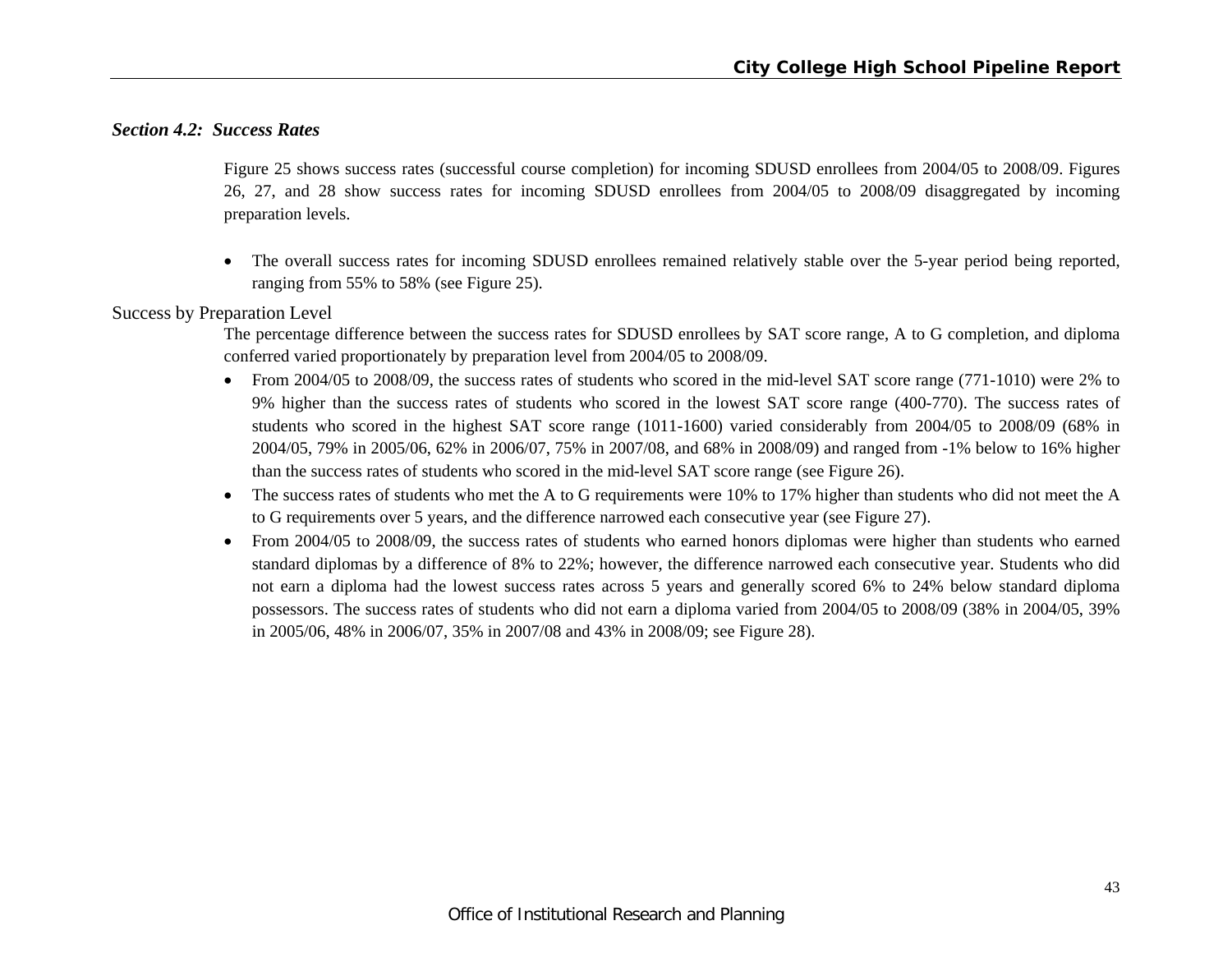

Figure 25. Incoming SDUSD Enrollees by Success Rate SAT Score Range





Figure 26. Success Rates by Combined Reading and Math

Figure 27. Success Rates by A to G Completion Figure 28. Success Rates by Diploma Conferred

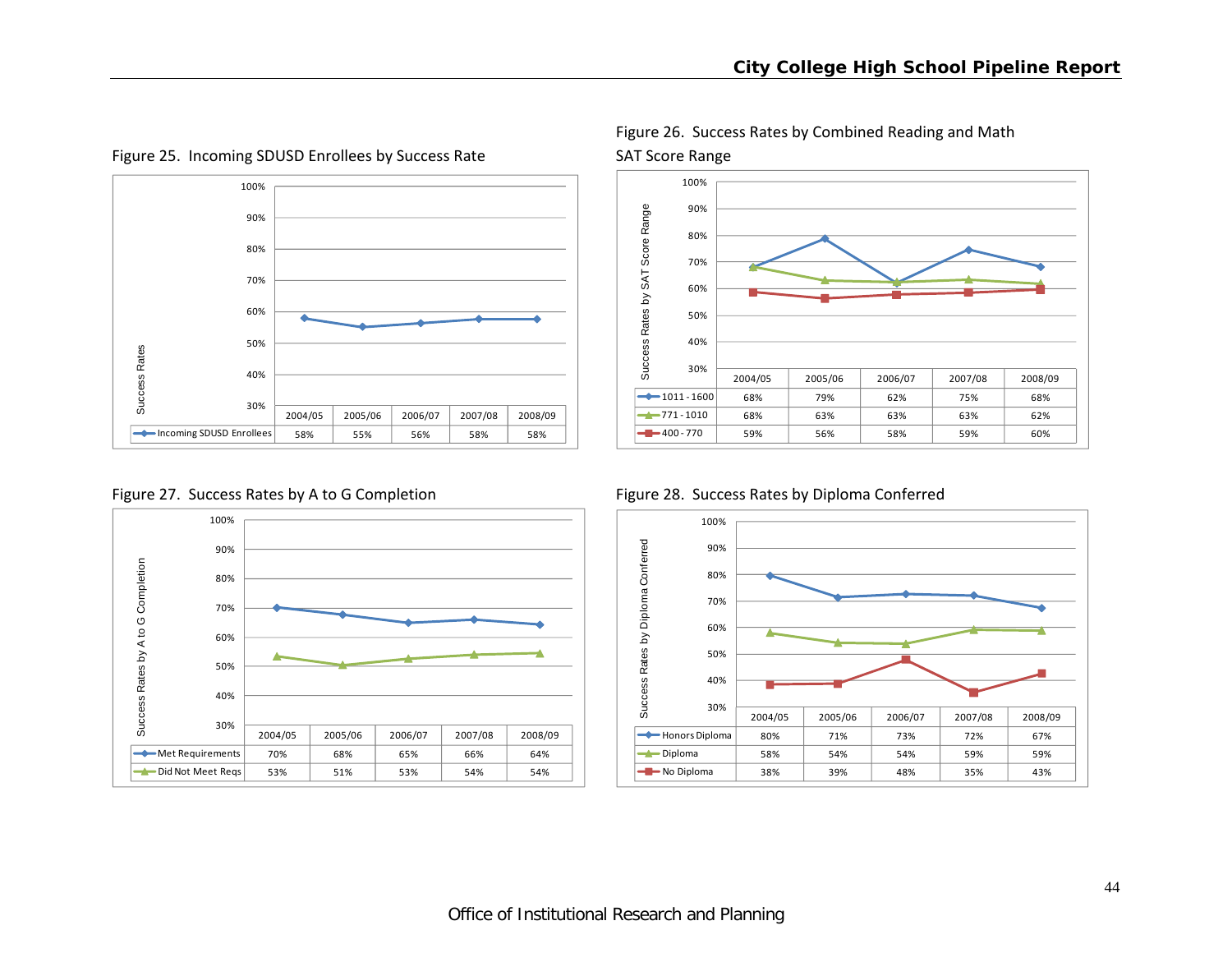# *Section 4.3: Mean Term GPA*

Figure 29 shows the mean term GPA of incoming SDUSD enrollees from 2004/05 to 2008/09. Figures 30, 31, and 32 show the mean term GPA for incoming SDUSD enrollees from 2004/05 to 2008/09 disaggregated by incoming preparation levels.

 $\bullet$  The mean term GPA for incoming SDUSD enrollees remained relatively stable over the 5-year period being reported, ranging from 2.13 to 2.26 (see Figure 29).

Mean Term GPA by Preparation Level

- From 2004/05 to 2008/09, the mean term GPAs of students who scored in the highest SAT score range (1011-1600) varied (2.53 in 2004/05, 3.04 in 2005/06, 2.44 in 2006/07, 3.09 in 2007/08, and 2.81 in 2008/09) compared to the mean term GPAs of students who scored in the mid-level SAT score range (771-1010; 2.49 in 2004/05, 2.69 in 2005/06, 2.45 in 2006/07, 2.48 in 2007/08, and 2.43 in 2008/09), and ranged from -.01 below to .61 points higher than the GPAs of students who scored in the mid-level SAT score range (see Figure 30). Students who scored in the mid-level SAT score range had slightly higher mean term GPAs than students who scored in the lowest SAT range (400-770) by a difference of .14 - .32 points from 2004/05 to 2007/08. However, their mean GPAs were lower in 2008/09 by a difference of .12 points on average (2.43, 771- 1010 compared to 2.55, 400-770).
- $\bullet$  The mean term GPAs of students who met the A to G requirements were .49 to .86 points higher than students who did not meet the A to G requirements over 5 years (see Figure 31).
- $\bullet$  From 2004/05 to 2008/09, the mean term GPAs of students who earned honors diplomas were .74 to 1.05 points higher than students who earned standard diplomas. (see Figure 32) Students who did not earn a diploma had slightly lower mean term GPAs by .02 to .64 points than students who earned a standard diploma across 5 years.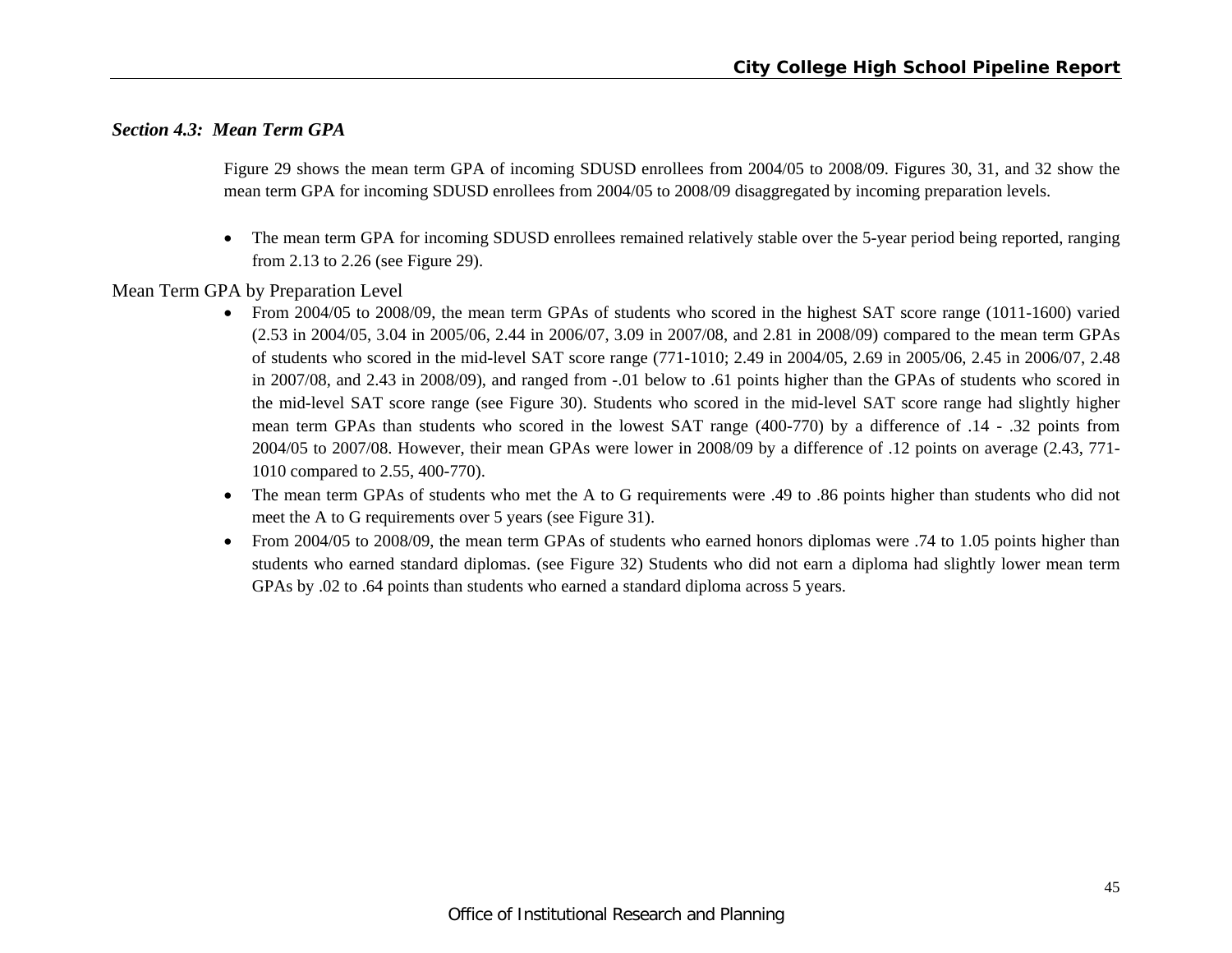

Figure 29. Incoming SDUSD Enrollees by Mean Term GPA SAT Score Range







Figure 30. Mean Term GPA by Combined Reading and Math



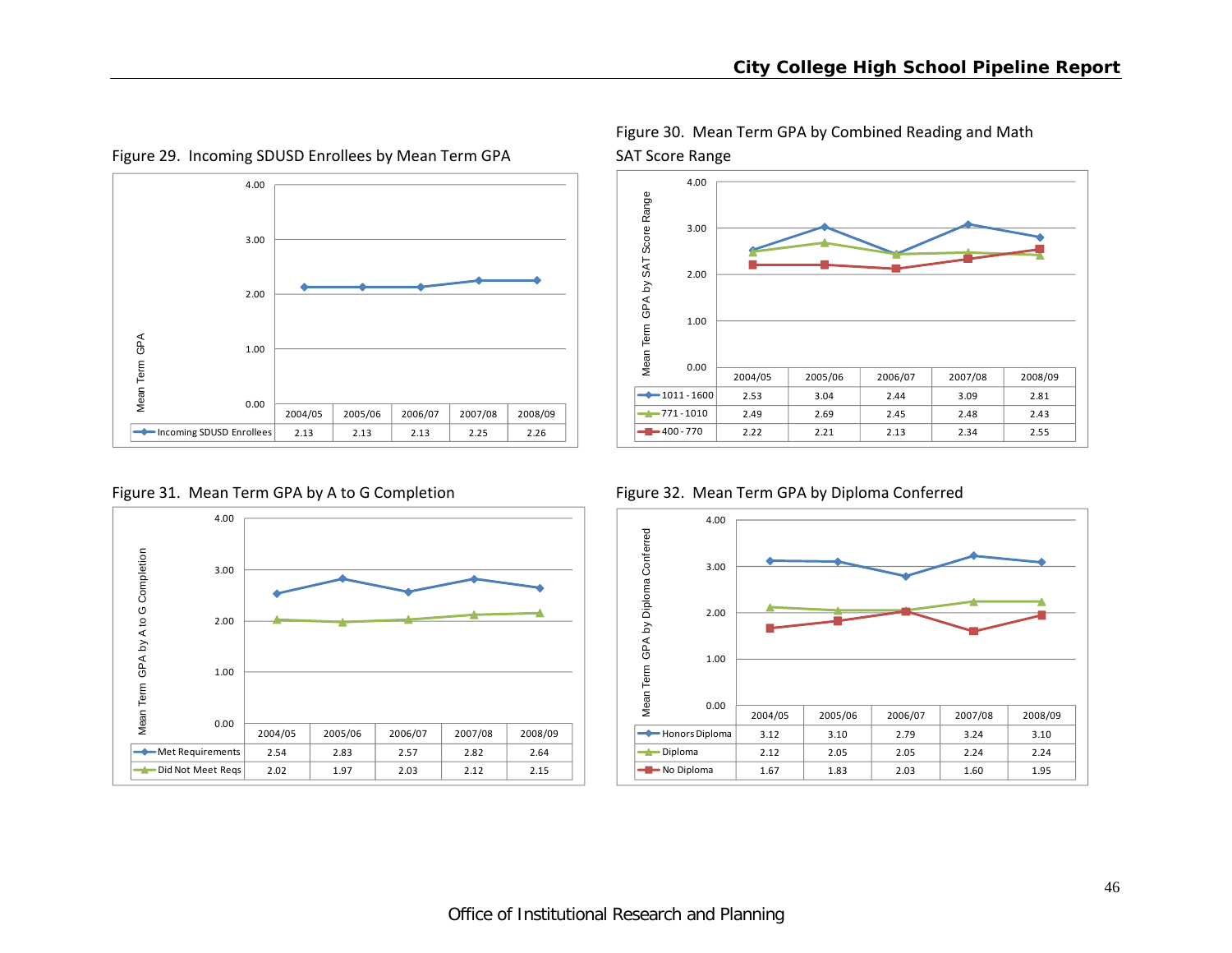# **Chapter 5: Longitudinal Performance Outcomes of Incoming SDUSD Enrollee Cohorts by Preparation Level**

This chapter examines fall cohorts of incoming SDUSD enrollees and longitudinally tracks the outcomes of these cohorts over several semesters. The breadth of tracking was determined in part by the latest possible available data and in part by the size of the cohorts. Student persistence from term to term, awards/certificates conferred, and transfers to a 4-year university are the focus of this chapter and are examined in aggregate form as well as by preparation level.

#### *Section 5.1: Persistence*

Table 27 displays the longitudinal term-to-term persistence of the Fall 2004, 2005, 2006, and 2007 cohorts of incoming SDUSD enrollees as well as annual persistence. Annual persistence is continuous fall to spring to fall enrollment and completion of at least one course (see Operational Definitions for more detail). Tables 28, 29, and 30 show longitudinal term-to-term persistence by incoming preparation levels. The cohorts are tracked to 3 terms post senior year in high school.

- Among the Fall 2004, 2005, 2006, and 2007 incoming SDUSD enrollee cohorts, 69% on average persisted to the following spring term (second term post SDUSD senior year; see Table 27).
- On average, just under one-third (31%) of the incoming SDUSD enrollee 2004 to 2007 cohorts annually persisted through to their second fall term (third term post SDUSD senior year; see Table 27).

Persistence by Preparation Level

- c Among the Fall 2004, 2005, 2006, and 2007 incoming SDUSD enrollee cohorts who took both the reading and math SAT tests, students in the lowest SAT score range (400-770) persisted to the following spring term at a greater rate on average (83%) than students in the mid-level (771-1010) and highest (1011-1600) SAT score ranges (69% and 51%, respectively; see Table 28). In terms of annual persistence, students in the lowest level SAT score ranges persisted to the following fall term at a greater rate on average (35%) than students in the mid-level (18%) and highest SAT score ranges (19%).
- Among the Fall 2004 to 2007 cohorts, students who met the A to G requirements persisted to the following spring term at the same rate as students who did not complete the A to G requirements on average (69% each; see Table 29). This trend differs for students persisting annually (19% for students who met A to G requirements and 39% for students who did not meet A to G requirements).
- c Among the Fall 2004 to 2007 cohorts, students who were not awarded a high school diploma displayed lower persistence rates on average (53%) compared to students who earned a standard (73%) or honors high school diploma (65%; see Table 30). However, students who earned an honors diploma had lower annual persistence (15%) than students with no diploma (28%), or students with a standard diploma (37%).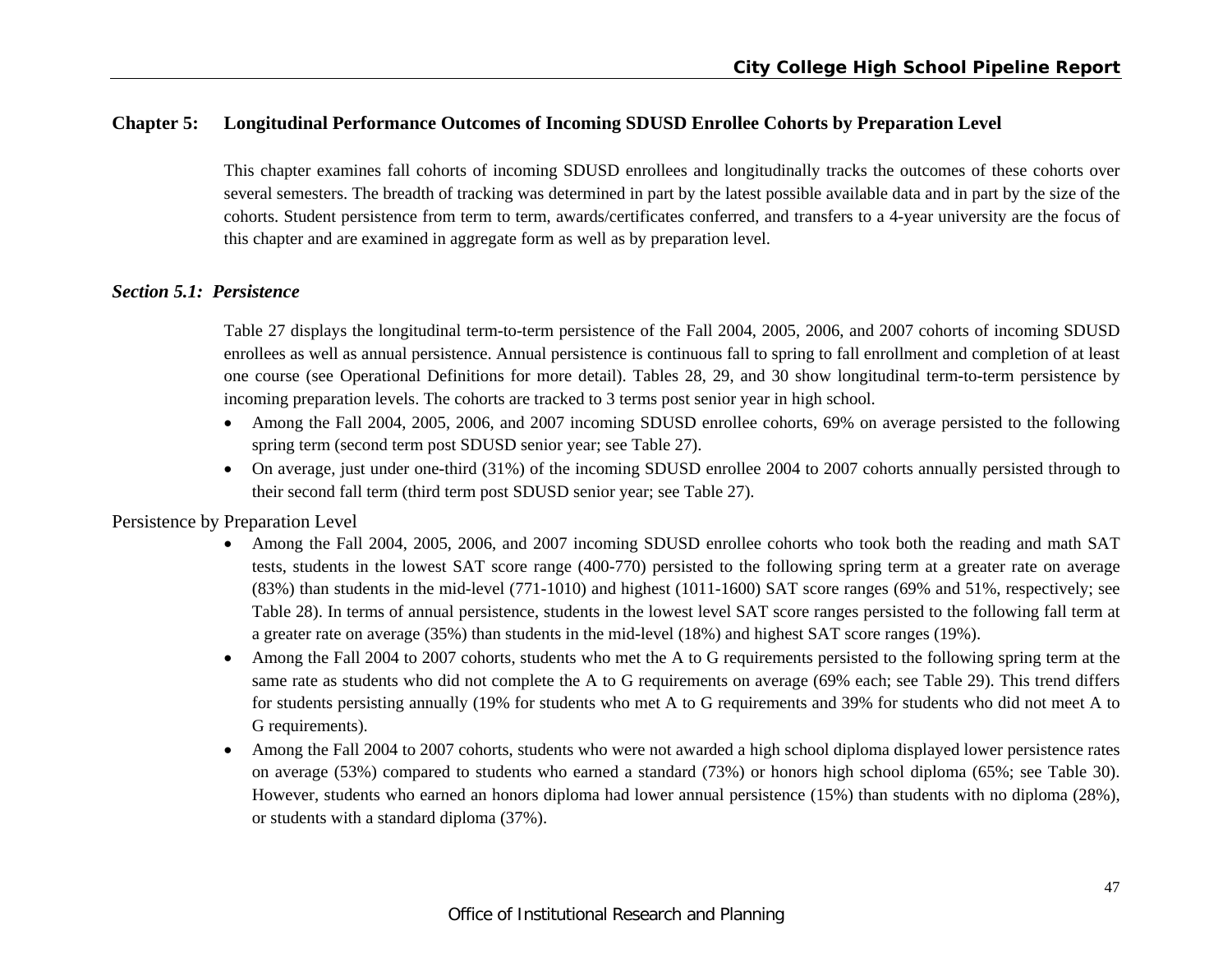| Table 27. Incoming SDUSD Enrollee Cohorts by Persistence | Table 28. Persistence by SAT Score Range |
|----------------------------------------------------------|------------------------------------------|
|----------------------------------------------------------|------------------------------------------|

| <b>First Term Post SDUSD</b> |     | <b>Second Term Post</b> |                     | <b>Third Term Post</b> |     |  |
|------------------------------|-----|-------------------------|---------------------|------------------------|-----|--|
| <b>Senior</b>                |     |                         | <b>SDUSD Senior</b> | <b>SDUSD Senior</b>    |     |  |
| <b>Fall Cohort</b>           |     | <b>Spring</b>           | Fall                |                        |     |  |
|                              | N   | ℅                       | N                   | ℅                      |     |  |
| Fall 2004 Cohort             | 613 | 409                     | 67%                 | 202                    | 33% |  |
| Fall 2005 Cohort             | 672 | 449                     | 67%                 | 210                    | 31% |  |
| Fall 2006 Cohort             | 805 | 571                     | 71%                 | 255                    | 32% |  |
| Fall 2007 Cohort             | 648 | 70%                     | 267                 | 29%                    |     |  |
| Total N/Average % 3,011      |     | 2.077                   | 69%                 | 934                    | 31% |  |

Source: SDUSD Senior Data and SDCCD Information Systems

|  | Fable 28. Persistence by SAT Score Range |  |  |  |
|--|------------------------------------------|--|--|--|
|--|------------------------------------------|--|--|--|

|                       | <b>First Term Post SDUSD Senior</b> | <b>Second Term</b> | <b>Post SDUSD</b><br><b>Senior</b> | <b>Third Term Post</b><br><b>SDUSD Senior</b> |      |     |  |
|-----------------------|-------------------------------------|--------------------|------------------------------------|-----------------------------------------------|------|-----|--|
|                       | <b>Fall Cohort</b>                  |                    |                                    | <b>Spring</b>                                 | Fall |     |  |
|                       | <b>SAT Score Range</b>              | N                  | N                                  | %                                             | N    | %   |  |
| Fall 2004             | 1011 to 1600                        | 42                 | 21                                 | 50%                                           | 8    | 19% |  |
|                       | 771 to 1010                         | 187                | 125                                | 67%                                           | 40   | 21% |  |
| Cohort                | 400 to 770                          | 69                 | 56                                 | 81%                                           | 27   | 39% |  |
| Fall 2005             | 1011 to 1600                        | 37                 | 22                                 | 60%                                           | 11   | 30% |  |
|                       | 771 to 1010                         | 227                | 153                                | 67%                                           | 40   | 18% |  |
| Cohort                | 400 to 770                          | 72                 | 57                                 | 79%                                           | 27   | 38% |  |
| Fall 2006             | 1011 to 1600                        | 39                 | 20                                 | 51%                                           | 6    | 15% |  |
|                       | 771 to 1010                         | 271                | 185                                | 68%                                           | 41   | 15% |  |
| Cohort                | 400 to 770                          | 134                | 115                                | 86%                                           | 42   | 31% |  |
| Fall 2007             | 1011 to 1600                        | 65                 | 30                                 | 46%                                           | 10   | 15% |  |
|                       | 771 to 1010                         | 332                | 238                                | 72%                                           | 57   | 17% |  |
| Cohort                | 400 to 770                          | 171                | 144                                | 84%                                           | 59   | 35% |  |
| Total N/<br>Average % | 1011 to 1600                        | 183                | 93                                 | 51%                                           | 35   | 19% |  |
|                       | 771 to 1010                         | 1,017              | 701                                | 69%                                           | 178  | 18% |  |
|                       | 400 to 770                          | 446                | 372                                | 83%                                           | 155  | 35% |  |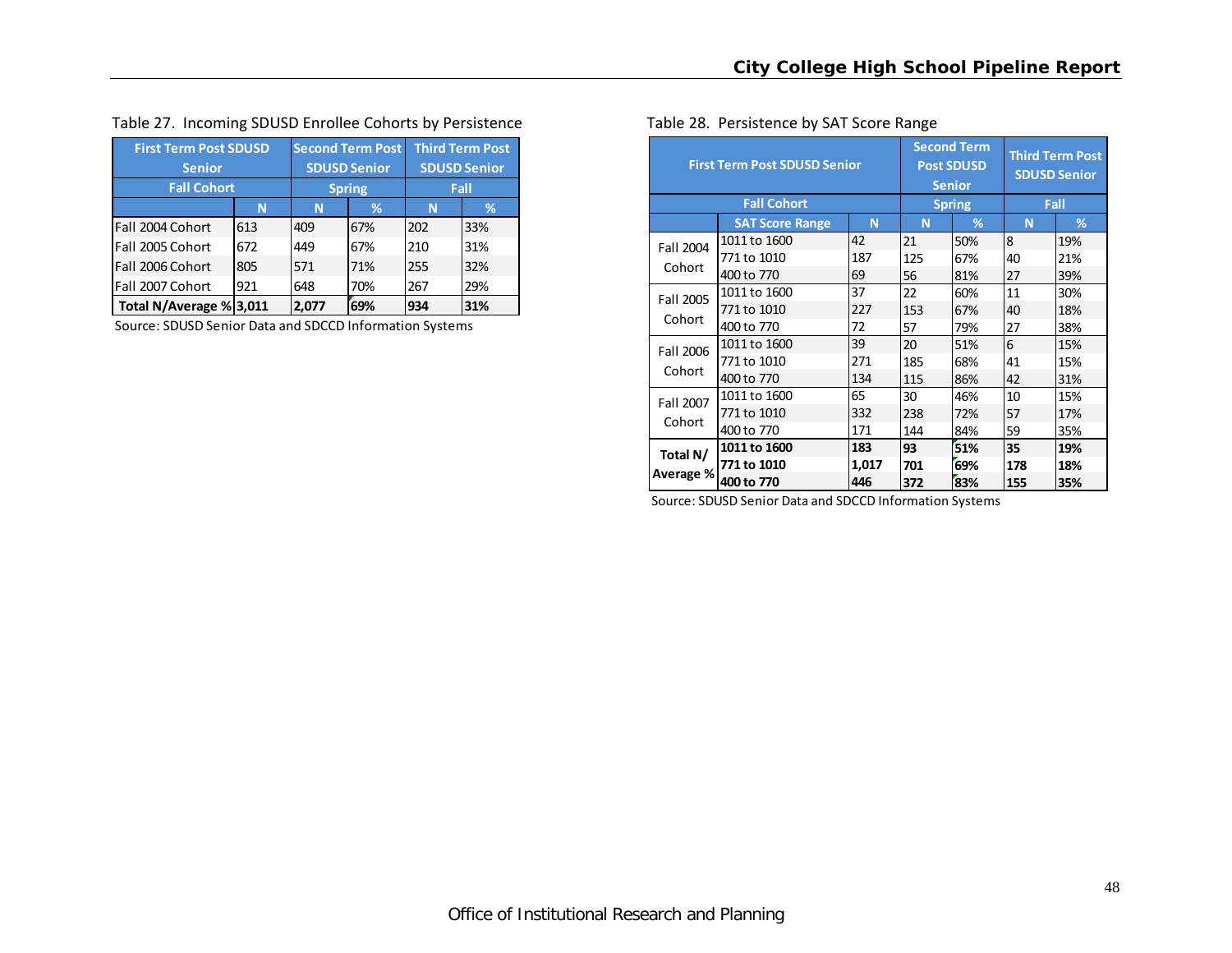|           | <b>First Term Post SDUSD Senior</b><br><b>Fall Cohort</b> |               |       |     | <b>Third Term Post</b><br><b>SDUSD Senior</b> |     |  |
|-----------|-----------------------------------------------------------|---------------|-------|-----|-----------------------------------------------|-----|--|
|           |                                                           | <b>Spring</b> | Fall  |     |                                               |     |  |
|           | N                                                         | %             | N     | %   |                                               |     |  |
| Fall 2004 | Met Requirements                                          | 224           | 152   | 68% | 50                                            | 22% |  |
| Cohort    | Did Not Meet Regs                                         | 389           | 257   | 66% | 152                                           | 39% |  |
| Fall 2005 | Met Requirements                                          | 270           | 184   | 68% | 56                                            | 21% |  |
| Cohort    | Did Not Meet Regs                                         | 402           | 265   | 66% | 154                                           | 38% |  |
| Fall 2006 | Met Requirements                                          | 333           | 228   | 69% | 54                                            | 16% |  |
| Cohort    | Did Not Meet Regs                                         | 472           | 343   | 73% | 201                                           | 43% |  |
| Fall 2007 | Met Requirements                                          | 390           | 275   | 71% | 71                                            | 18% |  |
| Cohort    | Did Not Meet Regs                                         | 531           | 373   | 70% | 196                                           | 37% |  |
| Total N/  | 1,217                                                     | 839           | 69%   | 231 | 19%                                           |     |  |
| Average % | <b>Did Not Meet Regs</b>                                  | 1,794         | 1,238 | 69% | 703                                           | 39% |  |

# Table 29. Persistence by A to G Completion

Source: SDUSD Senior Data and SDCCD Information Systems

|           | <b>First Term Post SDUSD Senior</b> |       | <b>Second Term</b> | <b>Post SDUSD</b><br><b>Senior</b> | <b>Third Term Post</b><br><b>SDUSD Senior</b> |     |  |
|-----------|-------------------------------------|-------|--------------------|------------------------------------|-----------------------------------------------|-----|--|
|           | <b>Fall Cohort</b>                  |       |                    | <b>Spring</b>                      | Fall                                          |     |  |
|           | <b>Diploma Conferred</b>            | N     | N                  | %                                  | N                                             | %   |  |
| Fall 2004 | Honors Diploma                      | 131   | 84                 | 64%                                | 17                                            | 13% |  |
| Cohort    | Diploma                             | 411   | 282                | 69%                                | 162                                           | 39% |  |
|           | No Diploma                          | 71    | 43                 | 61%                                | 23                                            | 32% |  |
| Fall 2005 | Honors Diploma                      | 152   | 99                 | 65%                                | 27                                            | 18% |  |
|           | Diploma                             | 461   | 322                | 70%                                | 171                                           | 37% |  |
| Cohort    | No Diploma                          | 59    | 28                 | 48%                                | 12                                            | 20% |  |
| Fall 2006 | <b>Honors Diploma</b>               | 196   | 129                | 66%                                | 31                                            | 16% |  |
|           | Diploma                             | 550   | 413                | 75%                                | 204                                           | 37% |  |
| Cohort    | No Diploma                          | 59    | 29                 | 49%                                | 20                                            | 34% |  |
| Fall 2007 | Honors Diploma                      | 218   | 138                | 63%                                | 32                                            | 15% |  |
|           | Diploma                             | 603   | 458                | 76%                                | 208                                           | 35% |  |
| Cohort    | No Diploma                          | 100   | 52                 | 52%                                | 27                                            | 27% |  |
| Total N/  | <b>Honors Diploma</b>               | 697   | 450                | 65%                                | 107                                           | 15% |  |
|           | Diploma                             | 2,025 | 1,475              | 73%                                | 745                                           | 37% |  |
| Average % | No Diploma                          | 289   | 152                | 53%                                | 82                                            | 28% |  |

#### Table 30. Persistence by Diploma Conferred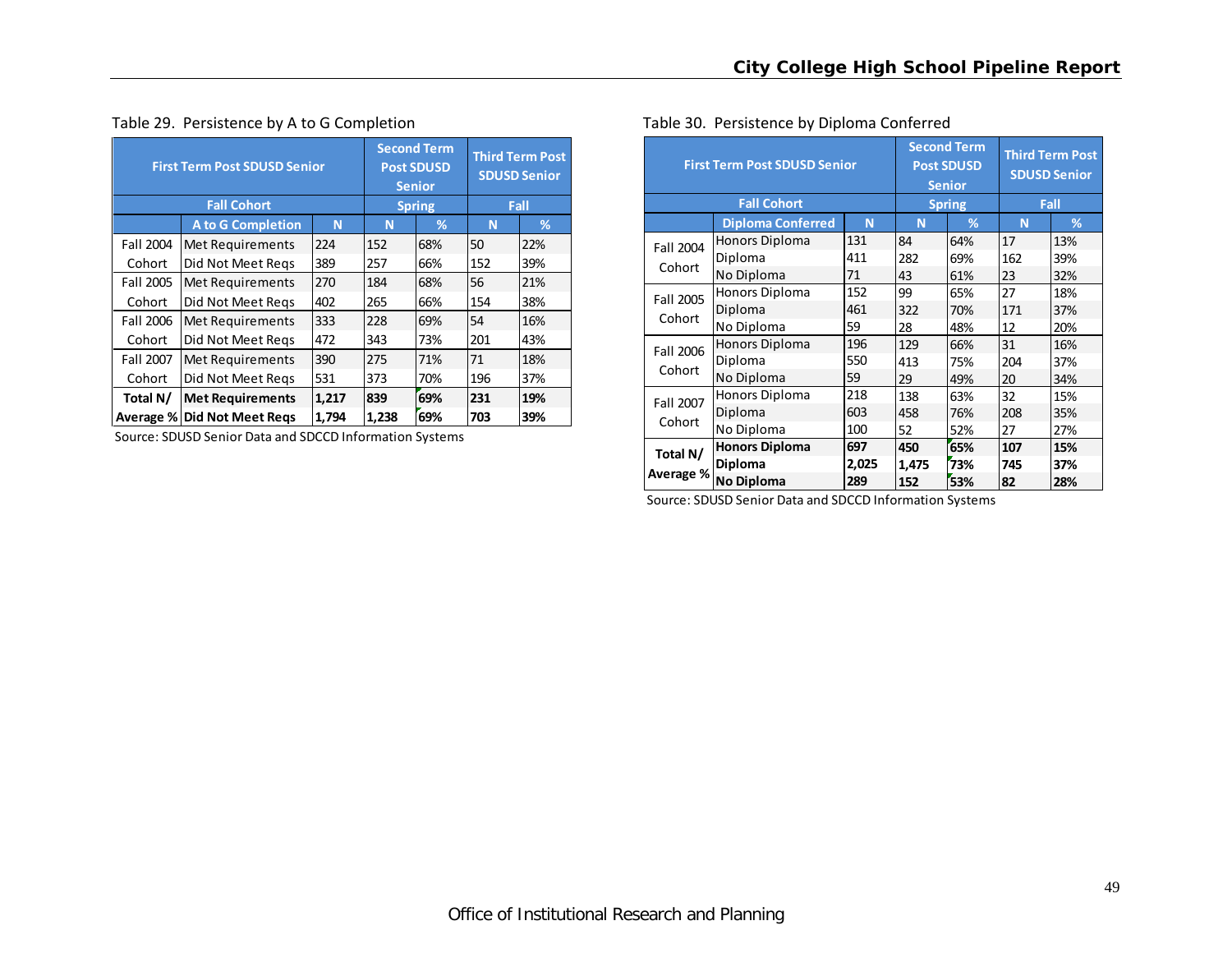# *Section 5.2: Awards/Certificates Conferred*

## *Section 5.2.1: Incoming SDUSD Enrollees by First Award/Certificate Earned*

Section 5.2.1 tracks incoming SDUSD enrollees to determine when students first earned an award/certificate within 11 terms of SDUSD senior status. Considering that the highest yield of incoming SDUSD enrollees occurred in the fall terms, and that the highest yield of awards are characteristically conferred in the spring, two cohorts of incoming SDUSD enrollees were selected to be longitudinally tracked through 11 terms of fall, summer, and spring enrollment. Tracking began with the Fall 2004 and Fall 2005 cohorts and ended in Spring 2008 and Spring 2009, respectively. Table 31 displays the number and percentage of the cohorts who received an award/certificate at City College up to 11 terms post SDUSD senior status. Tables 32, 33, and 34 disaggregate the information from Table 31 by incoming preparation levels. Note that if a student received more than one award/certificate, **only the first certificate was counted to determine when the student became an award holder.**

 On average, 3% of the Fall 2004 and 2005 cohorts of incoming SDUSD enrollees earned an award or a certificate within 11 terms of being a SDUSD senior (see Table 31).

#### Incoming SDUSD Enrollee's First Award/Certificate Earned by Preparation Level

 Awards/certificates earned by the SDUSD enrollee cohorts did not differ much by preparation level. On average, 1% of students who scored in the highest SAT score range (1011-1600) earned their first award/certificate within 11 terms of high school senior status, 2% of students who scored in the mid-level SAT score range (771-1010) earned their first award/certificate within 11 terms on average, and 4% of students who scored in the lowest SAT score range (400-770) earned their first award/certificate within 11 terms of high school senior status on average (see Table 32). Over 11 terms, 3% of the SDUSD enrollees who met the A to G requirements received an award/certificate and 2% of students who did not meet the A to G requirements received an award/certificate (see Table 33). Across 11 terms, 2% of students who earned a high school honors diploma went on to earn a college award/certificate, compared to 3% of those who earned a standard high school diploma and 2% of those who did not earn a high school diploma (see Table 34).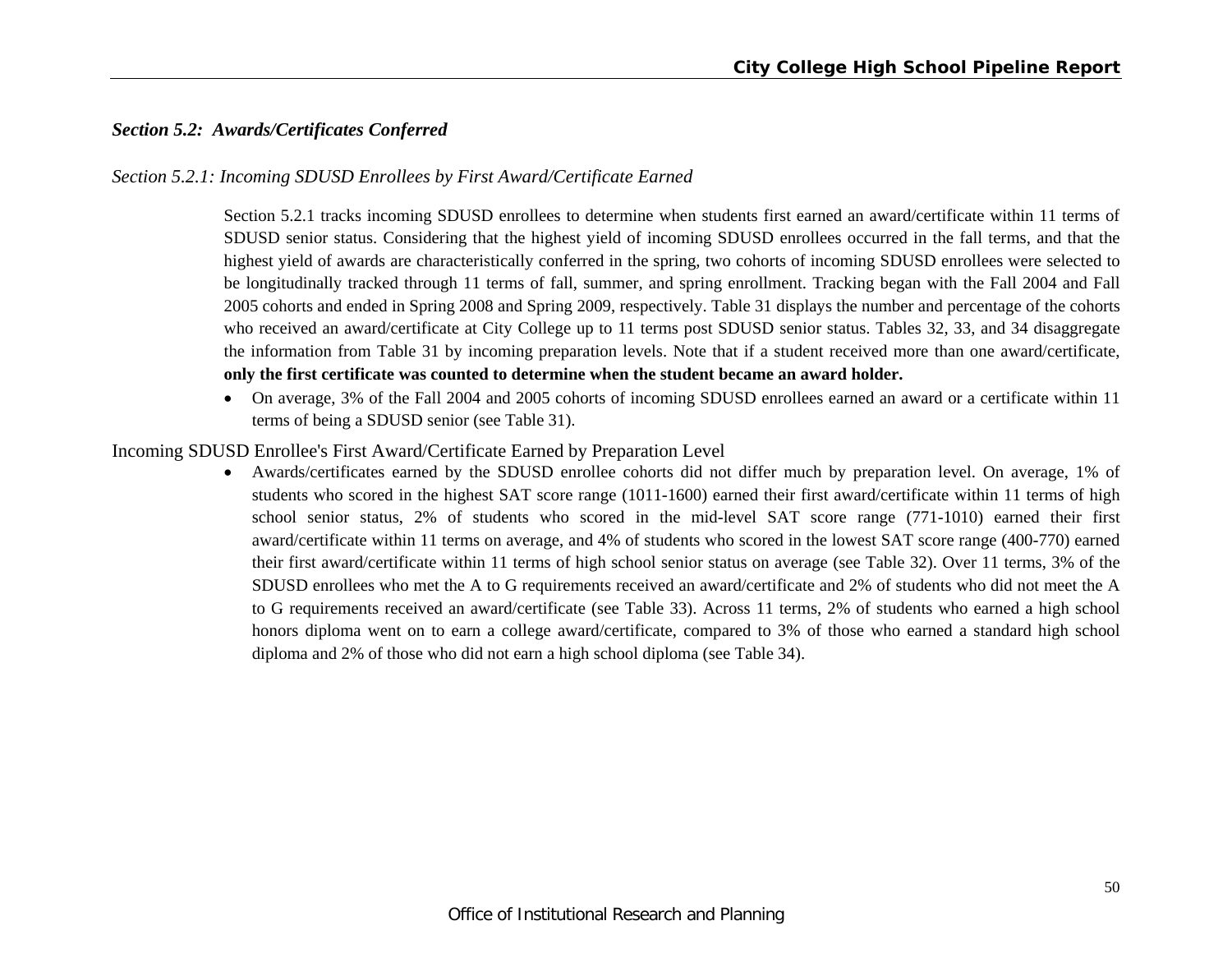# Table 31. Incoming SDUSD Enrollee Cohorts by First Award/Certificate Conferred **Score Range Score Range** Score Range

| <b>Fall Cohorts</b>     | Up to 11 Terms Post<br><b>SDUSD Senior</b> |    |    |  |  |
|-------------------------|--------------------------------------------|----|----|--|--|
|                         |                                            | %  |    |  |  |
| lFall 2004 Cohort       | 613                                        | 18 | 3% |  |  |
| Fall 2005 Cohort        | 672                                        | 17 | 3% |  |  |
| Total N/Average % 1,285 | 35                                         | 3% |    |  |  |

Source: SDUSD Senior Data and SDCCD Information

# Table 33. First Award/Certificate Conferred by A to G

|           | <b>Fall Cohorts</b>             | <b>Up to 11 Terms Post</b><br><b>SDUSD Senior</b> |    |    |  |  |
|-----------|---------------------------------|---------------------------------------------------|----|----|--|--|
|           | <b>A to G Completion</b>        | N                                                 | N  | %  |  |  |
| Fall 2004 | Met Requirements                | 224                                               | 7  | 3% |  |  |
| Cohort    | Did Not Meet Regs               | 389                                               | 11 | 3% |  |  |
| Fall 2005 | Met Requirements                | 270                                               | 10 | 4% |  |  |
| Cohort    | Did Not Meet Regs               | 402                                               |    | 2% |  |  |
| Total N/  | <b>Met Requirements</b>         | 494                                               | 17 | 3% |  |  |
|           | Average % Did Not Meet Reqs 791 |                                                   | 18 | 2% |  |  |

Source: SDUSD Senior Data and SDCCD Information Systems

Table 32. First Award/Certificate Conferred by

|           | <b>Fall Cohorts</b>     | <b>Up to 11 Terms Post</b><br><b>SDUSD Senior</b> |              |    |
|-----------|-------------------------|---------------------------------------------------|--------------|----|
|           | <b>SAT Score Ranges</b> | N                                                 | N            | ℅  |
| Fall 2004 | 1011 to 1600            | 42                                                | $\Omega$     | 0% |
| Cohort    | 771 to 1010             | 187                                               | 4            | 2% |
|           | 400 to 770              | 69                                                | 3            | 4% |
| Fall 2005 | 1011 to 1600            | 37                                                | 1            | 3% |
| Cohort    | 771 to 1010             | 227                                               | 6            | 3% |
|           | 400 to 770              | 72                                                | 2            | 3% |
| Total N/  | 1011 to 1600            | 79                                                | $\mathbf{1}$ | 1% |
| Average % | 771 to 1010             | 414                                               | 10           | 2% |
|           | 400 to 770              | 141                                               | 5            | 4% |

Source: SDUSD Senior Data and SDCCD Information Systems

# Table 34. First Award/Certificate Conferred by High School Diploma Conferred

|           | <b>Fall Cohorts</b>      | Up to 11 Terms Post<br><b>SDUSD Senior</b> |                |    |
|-----------|--------------------------|--------------------------------------------|----------------|----|
|           | <b>Diploma Conferred</b> | N                                          | N              | %  |
| Fall 2004 | Honors Diploma           | 131                                        | $\overline{2}$ | 2% |
| Cohort    | Diploma                  | 411                                        | 15             | 4% |
|           | No Diploma               | 71                                         | 1              | 1% |
| Fall 2005 | Honors Diploma           | 152                                        | 5              | 3% |
| Cohort    | Diploma                  | 461                                        | 11             | 2% |
|           | No Diploma               | 59                                         | 1              | 2% |
| Total N/  | <b>Honors Diploma</b>    | 283                                        | 7              | 2% |
|           | Diploma                  | 872                                        | 26             | 3% |
| Average % | <b>No Diploma</b>        | 130                                        | 2              | 2% |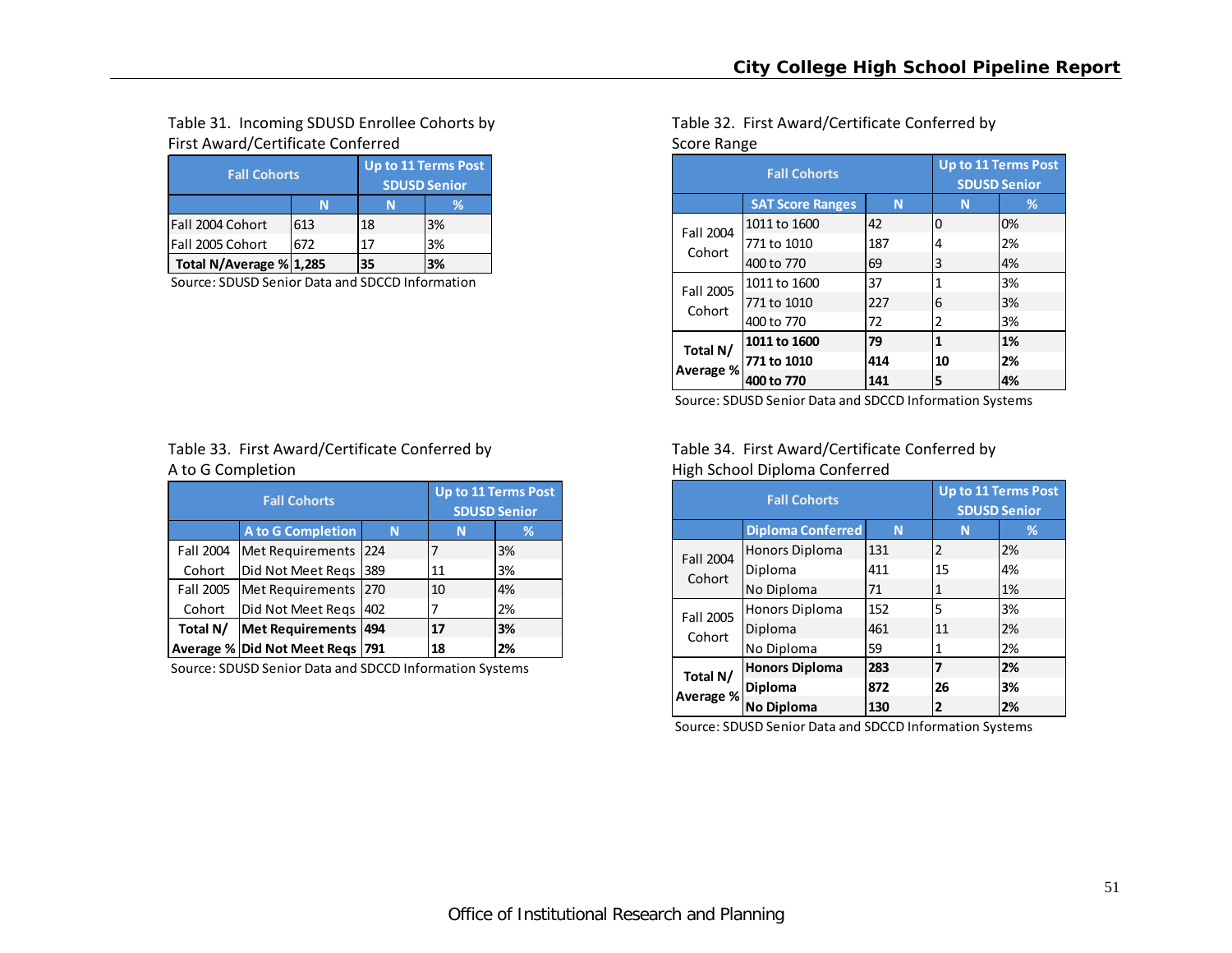# *Section 5.2.2: Type of Award/Certificate Earned by Incoming SDUSD Enrollees*

Section 5.2.2 uses the same 2 cohorts to describe the **proportion of awards/certificates earned** by incoming SDUSD enrollees within 11 terms of SDUSD senior status. Table 35 displays the number and percentage of awards/certificates earned by the Fall 2004 and 2005 cohorts of incoming SDUSD enrollees by type of award/certificate, and tables 36, 37, and 38 disaggregate the information by preparation level. Note that counts of awards/certificates (see Tables 35 to 38) may not total the counts of unduplicated students who received an award/certificate (see Tables 31 to 34) since students may receive more than one award/certificate. In this section, **all awards/certificates earned by incoming SDUSD enrollees are included**.

 Among all awards/certificates earned by Fall 2004 and 2005 SDUSD enrollee cohorts, 82% were AA or AS degrees, 8% were certificates that required between 30 to 59 units, and 10% were certificates that required less than 30 units (see Table 35).

## Type of Award/Certificate Earned by Preparation Level

- One hundred percent of the degrees/certificates earned by SDUSD enrollees in the highest level SAT score range (1011-1600) were AA/AS degrees and ninety percent of the degrees/certificates earned by SDUSD enrollees in the mid-level SAT score range (771-1010) were AA/AS degrees (see Table 36). Eighty percent of the degrees/certificates earned by SDUSD enrollees in the lowest level SAT score range (400-770) were AA/AS degrees. When comparing these proportions, note that the number of certificates earned by students was low in some groups.
- On average, 88% of the awards/certificates received by SDUSD enrollees who met the A to G requirements were AA/AS degrees, and 77% of the awards/certificates received by those who did not meet the A to G requirements were AA/AS degrees (see Table 37).
- SDUSD enrollees who earned high school honors diplomas received a greater proportion of AA/AS degrees (86%) compared to the certificates (14%), and SDUSD enrollees who earned standard high school diplomas also received a greater proportion of AA/AS degrees (80%) compared to the certificates (20%; see Table 38). Of the 2 awards earned by SDUSD enrollees who did not earn a high school diploma, both were AA/AS degrees.

|                     | <b>AA/AS Degree</b> |     | Certificate 60+<br><b>Units</b> |    | Certificate 30-59<br><b>Units</b> |     | Certificate 29 or<br><b>Fewer Units</b> |     |
|---------------------|---------------------|-----|---------------------------------|----|-----------------------------------|-----|-----------------------------------------|-----|
| <b>Overall</b>      | N                   | %   | N                               | V. | N                                 | %   | N                                       | 70  |
| Fall 2004 Cohort    | 16                  | 80% |                                 | 0% |                                   | 5%  |                                         | 15% |
| Fall 2005 Cohort    | 16                  | 84% |                                 | 0% |                                   | 11% |                                         | 5%  |
| Total N/Average %32 |                     | 82% |                                 | 0% |                                   | 8%  |                                         | 10% |

#### Table 35. Incoming SDUSD Enrollee Cohorts by Type of Award/Certificate Conferred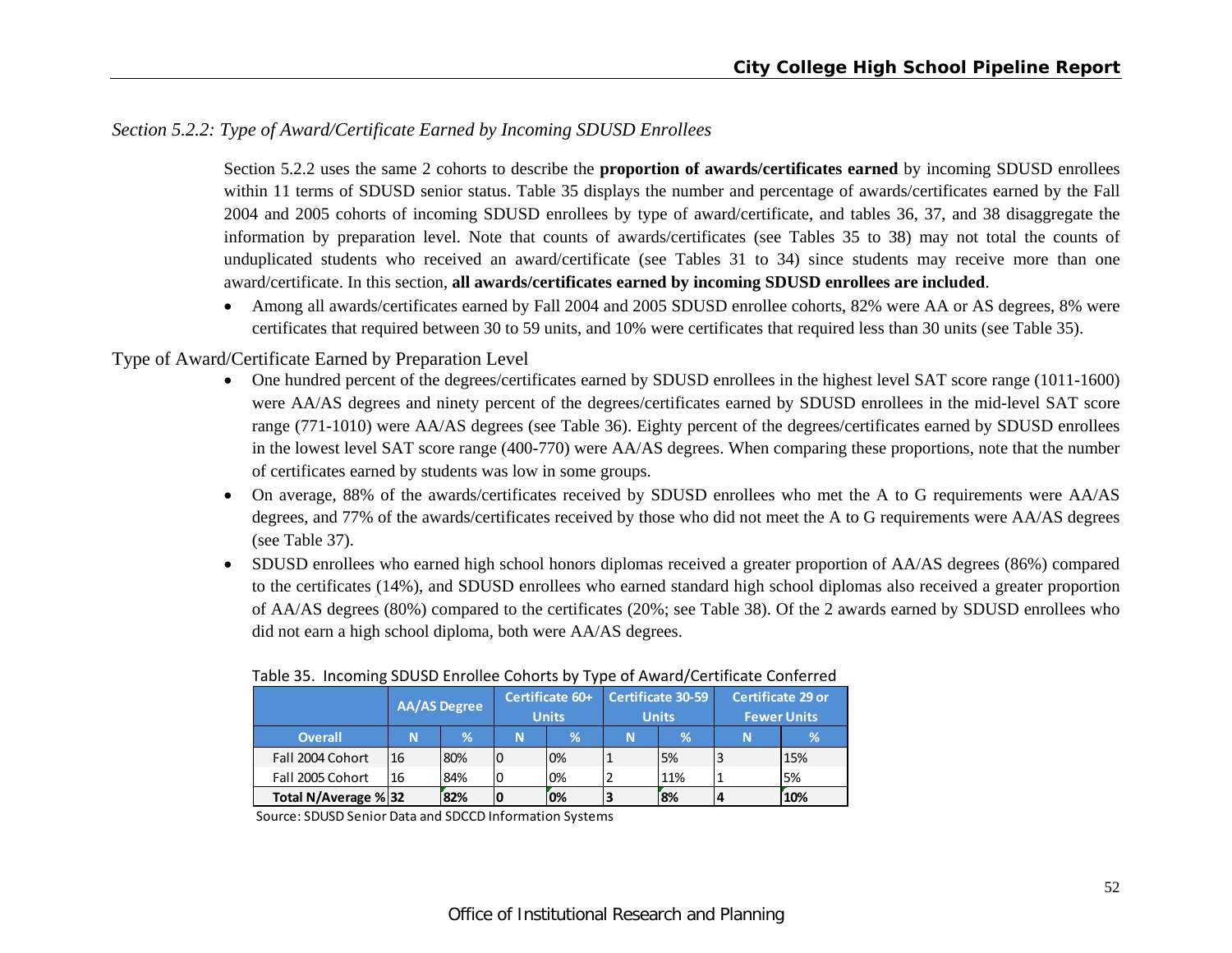|                       |                                           | ,,,<br><b>AA/AS Degree</b> |                     | Certificate 60+<br><b>Units</b> |                | <b>Certificate 30-59</b><br><b>Units</b> |                   | <b>Certificate 29 or</b><br><b>Fewer Units</b> |                 |
|-----------------------|-------------------------------------------|----------------------------|---------------------|---------------------------------|----------------|------------------------------------------|-------------------|------------------------------------------------|-----------------|
|                       | <b>SAT Score Range</b>                    | N                          | $\mathcal{A}$       | N                               | %              | N                                        | %                 | N                                              | $\%$            |
| Fall 2004<br>Cohort   | 1011 to 1600<br>771 to 1010<br>400 to 770 | 0<br>4<br>2                | 0%<br>100%<br>67%   | 0<br><b>0</b><br>10             | 0%<br>0%<br>0% | 0<br>1                                   | 0%<br>0%<br>33%   | $\overline{0}$<br>0<br>0                       | 0%<br>0%<br>0%  |
| Fall 2005<br>Cohort   | 1011 to 1600<br>771 to 1010<br>400 to 770 | 5<br>2                     | 100%<br>83%<br>100% | 0<br>$\overline{0}$<br>0        | 0%<br>0%<br>0% | 0                                        | 0%<br>17%<br>0%   | 0<br>0<br>0                                    | 0%<br>0%<br>0%  |
| Total N/<br>Average % | 1011 to 1600<br>771 to 1010<br>400 to 770 | 9<br>14                    | 100%<br>90%<br>80%  | 10<br>O<br>10                   | 0%<br>0%<br>0% |                                          | 10%<br>10%<br>20% | 0<br>0<br>10                                   | 10%<br>0%<br>0% |

Table 36. SAT Score Range by Type of Award/Certificate Conferred

Source: SDUSD Senior Data and SDCCD Information Systems

Table 37. A to G Completion by Type of Award/Certificate Conferred

|           |                             | <b>AA/AS</b> Degree |     | Certificate 60+<br><b>Units</b> |    | <b>Certificate 30-59</b><br><b>Units</b> |      | <b>Certificate 29 or</b><br><b>Fewer Units</b> |     |
|-----------|-----------------------------|---------------------|-----|---------------------------------|----|------------------------------------------|------|------------------------------------------------|-----|
|           | <b>A to G Completion</b>    | N                   | %   | N                               | %  | N                                        | $\%$ | N                                              | %   |
| Fall 2004 | Met Requirements            | l6                  | 86% | l0                              | 0% |                                          | 14%  | 10                                             | 0%  |
| Cohort    | Did Not Meet Regs           | 10                  | 77% | 0                               | 0% | 0                                        | 0%   | 3                                              | 23% |
| Fall 2005 | Met Requirements            | 19                  | 90% | I0                              | 0% |                                          | 10%  | IО                                             | 0%  |
| Cohort    | Did Not Meet Regs           |                     | 78% | 0                               | 0% |                                          | 11%  |                                                | 11% |
| Total N/  | <b>Met Requirements</b>     | 15                  | 88% | lO                              | 0% |                                          | 12%  | 10                                             | 0%  |
|           | Average % Did Not Meet Regs | 17                  | 77% | 10                              | 0% |                                          | 5%   | A                                              | 18% |

Source: SDUSD Senior Data and SDCCD Information Systems

Table 38. High School Diploma Conferred by Type of Award/Certificate Conferred

|                       |                          | <b>AA/AS Degree</b> |      | Certificate 60+<br><b>Units</b> |    | <b>Certificate 30-59</b><br><b>Units</b> |     | <b>Certificate 29 or</b><br><b>Fewer Units</b> |      |
|-----------------------|--------------------------|---------------------|------|---------------------------------|----|------------------------------------------|-----|------------------------------------------------|------|
|                       | <b>Diploma Conferred</b> | N                   | 1%   | N                               | %  | N                                        | %   | N                                              | $\%$ |
| Fall 2004             | Honors Diploma           | 1                   | 50%  | 0                               | 0% | 1                                        | 50% | l0                                             | 0%   |
| Cohort                | Diploma                  | 14                  | 82%  | 0                               | 0% |                                          | 0%  | 3                                              | 18%  |
|                       | No Diploma               | 1                   | 100% | 0                               | 0% | 0                                        | 0%  | 10                                             | 0%   |
| Fall 2005             | Honors Diploma           | 5                   | 100% | 0                               | 0% | 0                                        | 0%  | 0                                              | 0%   |
| Cohort                | Diploma                  | 10                  | 77%  | 0                               | 0% | 2                                        | 15% |                                                | 8%   |
|                       | No Diploma               |                     | 100% | 0                               | 0% | 0                                        | 0%  | 10                                             | 0%   |
|                       | <b>Honors Diploma</b>    | 6                   | 86%  | 0                               | 0% |                                          | 14% | 0                                              | 0%   |
| Total N/<br>Average % | <b>Diploma</b>           | 24                  | 80%  | 0                               | 0% | 2                                        | 7%  | $\boldsymbol{4}$                               | 13%  |
|                       | <b>No Diploma</b>        | 2                   | 100% | 0                               | 0% | 0                                        | 0%  | ١o                                             | 0%   |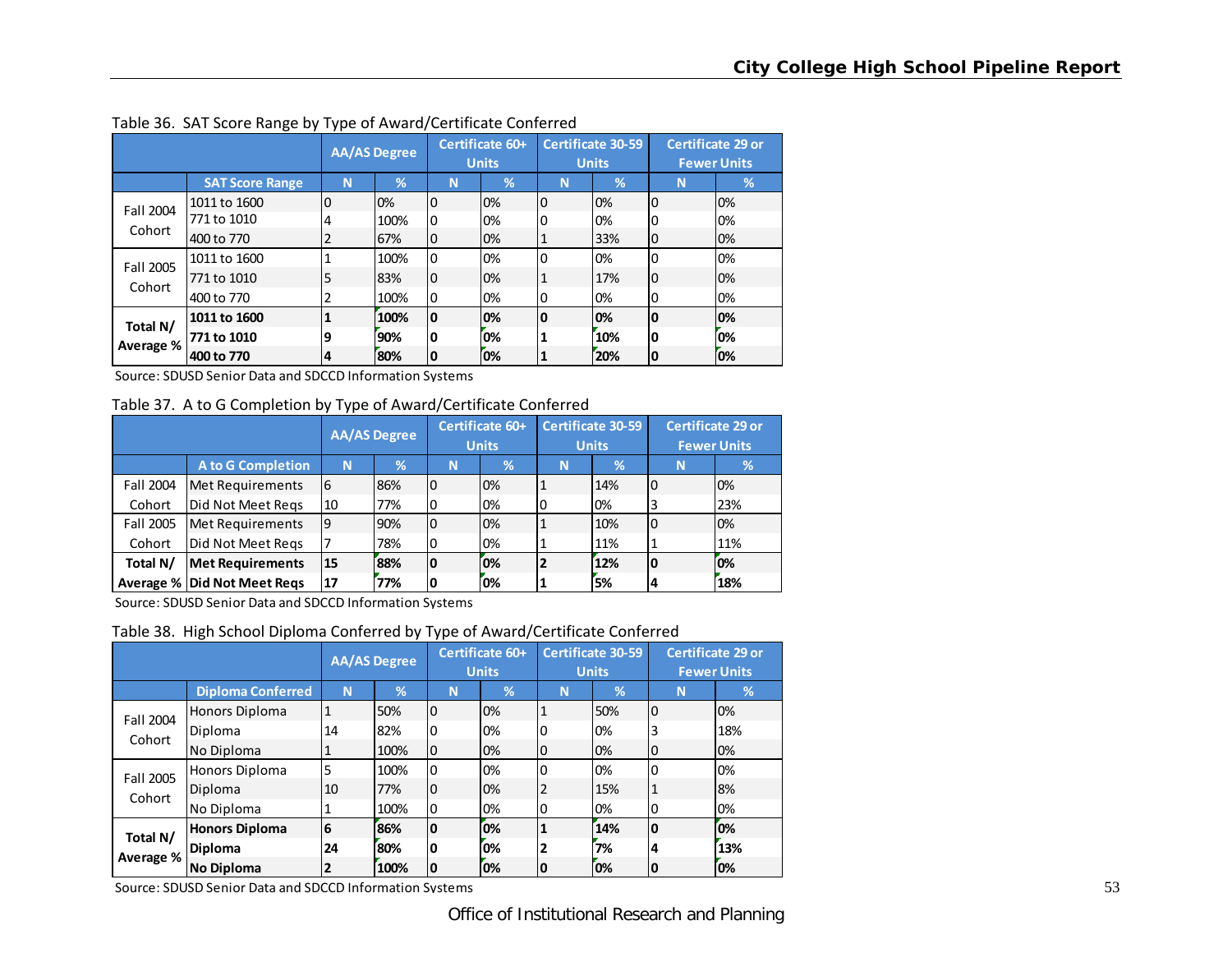# *Section 5.3: Transfer to a 4-Year University*

Table 39 shows the number and proportion of incoming SDUSD enrollees that transfer to a 4-year university up to 10 terms from initial enrollment after SDUSD senior status. Considering that the highest yields of incoming SDUSD enrollees occurred in the fall terms, and that the highest yield of transfers also characteristically occurs in the fall, two cohorts of incoming SDUSD enrollees were selected to be longitudinally tracked through 10 terms of fall, summer, and spring enrollment. Tracking began with the Fall 2004 and Fall 2005 cohorts and ended in Fall 2008 or Fall 2009, respectively. Tables 40, 41, and 42 show the number and proportion of incoming SDUSD enrollees in Fall 2004 and Fall 2005 that transfer to a 4-year university disaggregated by incoming preparation levels.

 $\bullet$  On average, 6% of the Fall 2004 and 2005 cohorts of incoming SDUSD enrollees transferred to a 4-year university within 10 terms of enrollment at City College (see Table 39).

Transfer by Preparation Level

- Across 10 terms, students who scored in the highest SAT score range (1011-1600) transferred (14%) at a greater rate on average than students who scored in the mid-level (771-1010) and lowest level (400-770) of the SAT score ranges (6% each; see Table 40).
- Over 10 terms, equal proportions of students who did and did not meet the A to G requirements (6% each) transferred to a 4 year university (see Table 41).
- Transfer by diploma conferred showed comparable rates with a difference of 1-2% across diploma types (5%, honors diploma; 6%, standard diploma; 7%, no diploma; see Table 42).